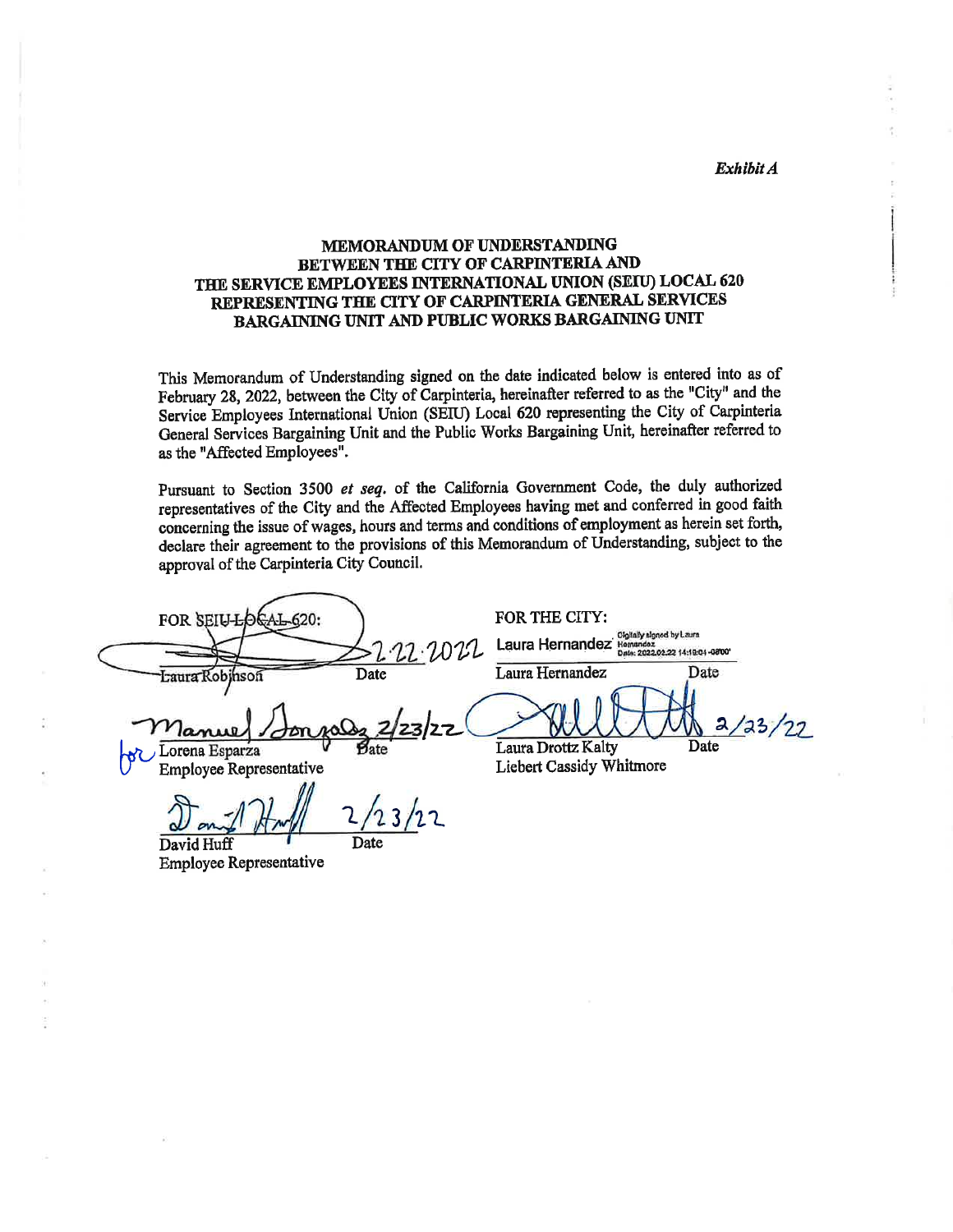THIS PAGE INTENTIONALLY LEFT BLANK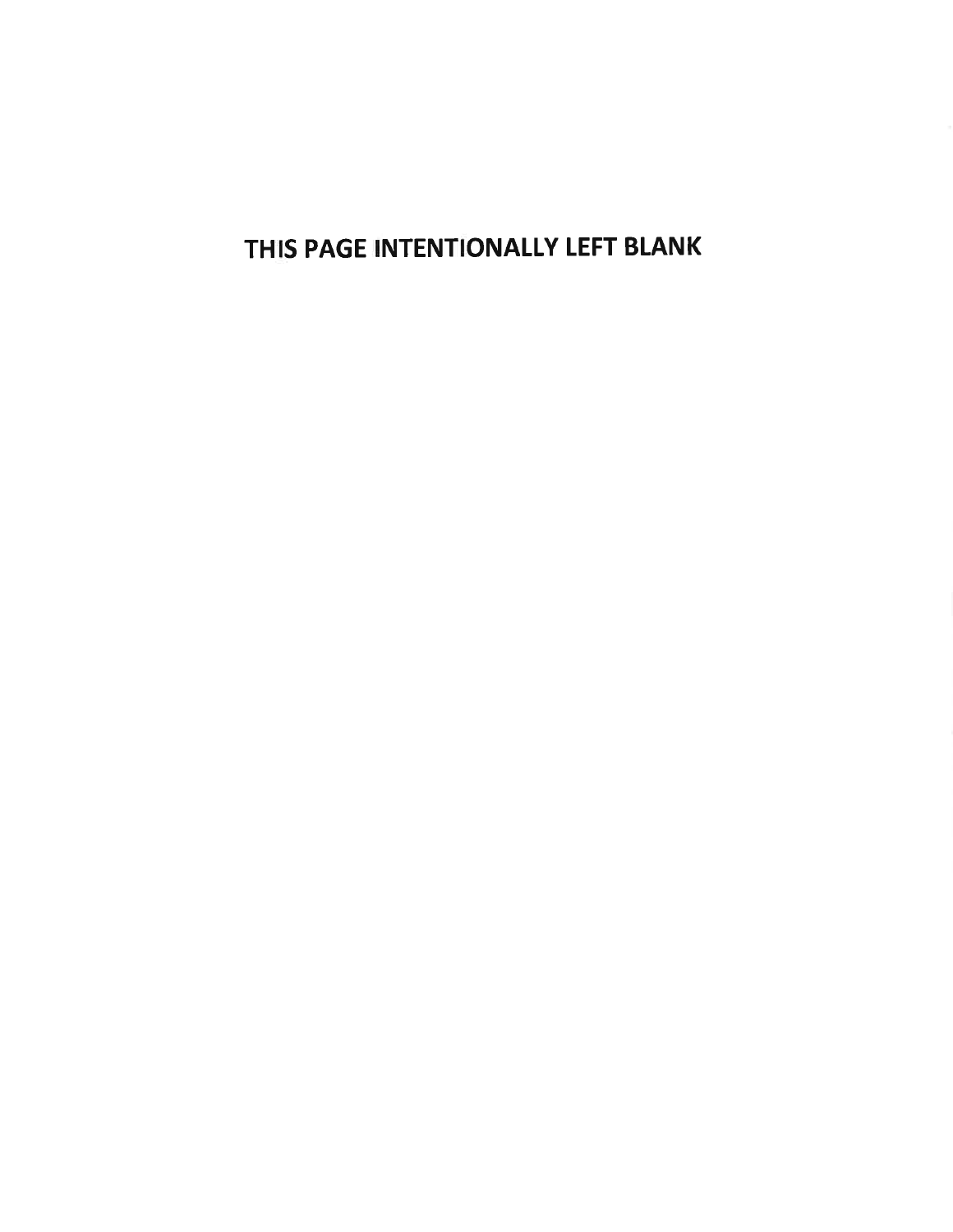## **MEMORANDUM OF UNDERSTANDING BETWEEN THE CITY OF CARPINTERIA AND THE SERVICE EMPLOYEES INTERNATIONAL UNION (SEIU) LOCAL 620 REPRESENTING THE GENERAL SERVICES BARGAINING UNIT AND THE PUBLIC WORKS BARGAINING UNIT FISCAL YEAR 2021-2022**

# **T A B L E O F C O N T E N T S**

| <b>RESOLUTION NO. 6100</b>                 |                                       | $\mathbf{i}$   |
|--------------------------------------------|---------------------------------------|----------------|
| MEMORANDUM OF UNDERSTANDING SIGNATURE PAGE |                                       | $\mathbf{1}$   |
|                                            | <b>SECTION A - GENERAL PROVISIONS</b> |                |
| <b>ARTICLE 1</b>                           | <b>PURPOSE</b>                        | $\mathbf{1}$   |
| <b>ARTICLE 2</b>                           | <b>RECOGNITION</b>                    | $\mathbf{1}$   |
| <b>ARTICLE 3</b>                           | <b>NOTICE</b>                         | $\mathbf{1}$   |
| <b>ARTICLE 4</b>                           | <b>TERM</b>                           | $\overline{2}$ |
| <b>ARTICLE 5</b>                           | MAINTENANCE OF BENEFITS               | $\overline{2}$ |
| <b>ARTICLE 6</b>                           | <b>MANAGEMENT RIGHTS</b>              | $\overline{3}$ |
| <b>ARTICLE 7</b>                           | PERSONNEL RULES                       | $\overline{3}$ |
| <b>ARTICLE 8</b>                           | <b>DUES CHECK-OFF</b>                 | $\overline{3}$ |
| <b>ARTICLE 9</b>                           | <b>BULLETIN BOARDS</b>                | $\overline{4}$ |
| <b>ARTICLE 10</b>                          | <b>EMPLOYEE LOUNGES</b>               | $\overline{4}$ |
| <b>ARTICLE 11</b>                          | OPTIONAL PROGRAMS                     | $\overline{4}$ |
| <b>ARTICLE 12</b>                          | <b>ISSUES FOR FUTURE DISCUSSIONS</b>  | $\overline{4}$ |
| <b>ARTICLE 13</b>                          | <b>DRESS CODE</b>                     | $\overline{4}$ |
| <b>ARTICLE 14</b>                          | EQUAL EMPLOYMENT OPPORTUNITIES        | 5              |
| <b>ARTICLE 15</b>                          | <b>TRANSLATING SKILLS</b>             | 5              |
| <b>ARTICLE 16</b>                          | NO STRIKE NO LOCKOUT                  | 5              |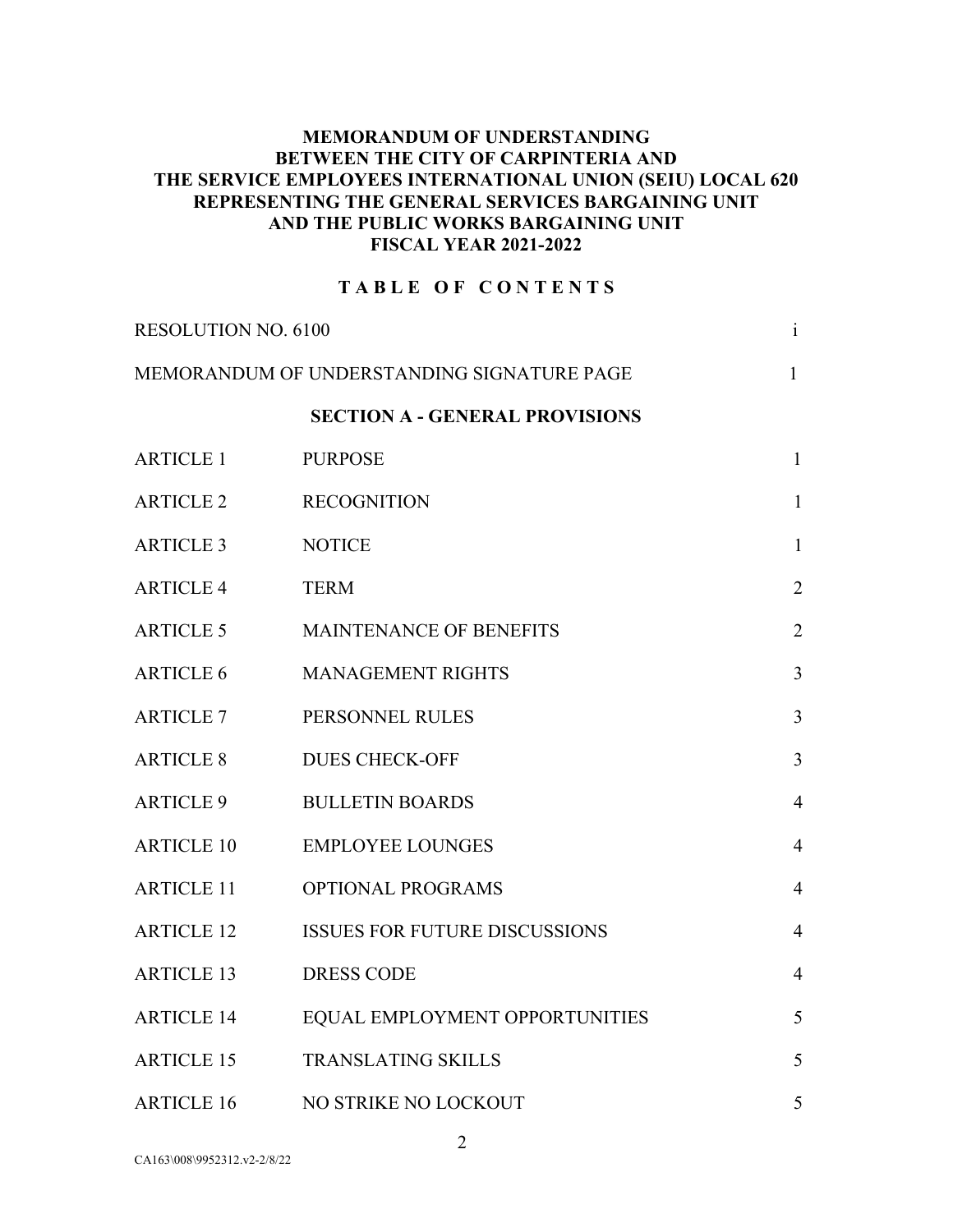| <b>ARTICLE 17</b> | <b>EMPLOYEE TRAINING/TRAVEL</b>                                                     | 6              |
|-------------------|-------------------------------------------------------------------------------------|----------------|
| <b>ARTICLE 18</b> | <b>VALIDITY</b>                                                                     | 6              |
| <b>ARTICLE 19</b> | REASONABLE TIME OFF TO MEET AND CONFER                                              | $\overline{7}$ |
| <b>ARTICLE 20</b> | <b>ACCESS TO WORK LOCATIONS</b>                                                     | $\overline{7}$ |
| <b>ARTICLE 21</b> | <b>USE OF CITY FACILITIES</b>                                                       | 8              |
|                   | ARTICLE 22 OFFICERS AND GRIEVANCE PROCESSING                                        | 8              |
|                   | <b>SECTION B - WAGES, INSURANCE AND OTHER BENEFITS</b>                              |                |
| <b>ARTICLE 23</b> | <b>BASE WAGE ADJUSTMENT</b>                                                         | 10             |
| <b>ARTICLE 24</b> | <b>OVERTIME RECORDS</b>                                                             | 12             |
| <b>ARTICLE 25</b> | <b>OVERTIME COMPENSATION</b>                                                        | 12             |
| <b>ARTICLE 26</b> | <b>HOLIDAY PAY</b>                                                                  | 13             |
| <b>ARTICLE 27</b> | <b>CALL BACK PAY</b>                                                                | 14             |
| <b>ARTICLE 28</b> | MOVE UP PAY                                                                         | 14             |
| <b>ARTICLE 29</b> | WITNESS AND JURY DUTY PAY                                                           | 15             |
| <b>ARTICLE 30</b> | <b>STANDBY PAY</b>                                                                  | 15             |
| <b>ARTICLE 31</b> | PAID REST AND RECOVERY TIME PAY                                                     | 16             |
| <b>ARTICLE 32</b> | <b>WORKER'S COMPENSATION INSURANCE</b>                                              | 16             |
| <b>ARTICLE 33</b> | WORKER'S COMPENSATION, DISABILITY<br><b>INSURANCE AND FICA MEDICARE TAX BENEFIT</b> | 16             |
| <b>ARTICLE 34</b> | <b>DEATH BENEFIT</b>                                                                | 17             |
| <b>ARTICLE 35</b> | RETIREMENT PROGRAM                                                                  | 17             |
| <b>ARTICLE 36</b> | LIFE, HEALTH, AND DENTAL BENEFITS                                                   | 18             |
| <b>ARTICLE 37</b> | FLEXIBLE BENEFIT PROGRAM<br>(WELLNESS) ALLOWANCE                                    | 20             |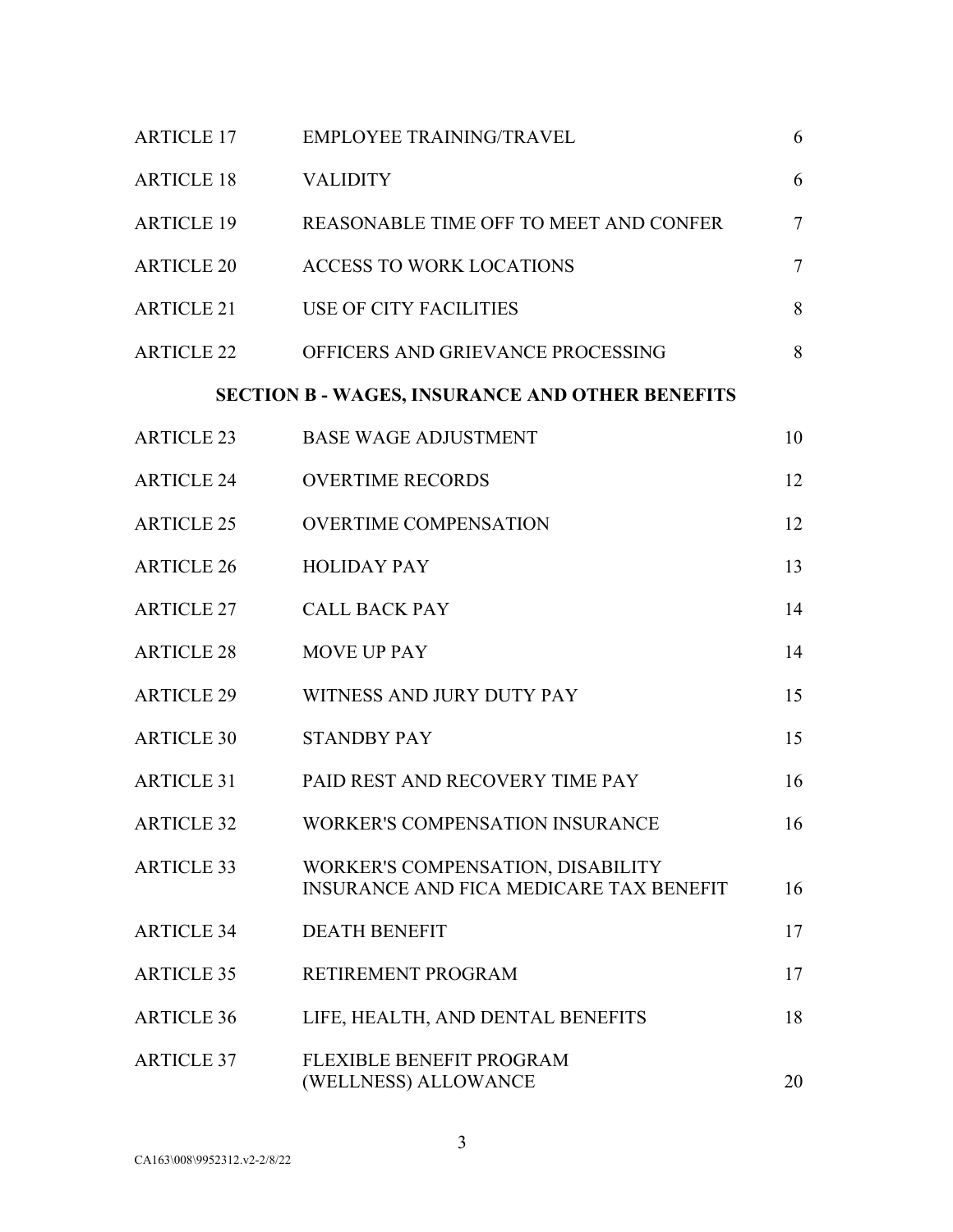| <b>ARTICLE 38</b> | <b>FITNESS PROGRAM</b>                                                                                                                                                                                                                                                                                                                                                                                                                                                                                                                                                                                       | 20 |
|-------------------|--------------------------------------------------------------------------------------------------------------------------------------------------------------------------------------------------------------------------------------------------------------------------------------------------------------------------------------------------------------------------------------------------------------------------------------------------------------------------------------------------------------------------------------------------------------------------------------------------------------|----|
| <b>ARTICLE 39</b> | <b>OUTSIDE COVERAGE OPTION</b>                                                                                                                                                                                                                                                                                                                                                                                                                                                                                                                                                                               | 20 |
| <b>ARTICLE 40</b> | OPTIONAL INSURANCE PROGRAMS                                                                                                                                                                                                                                                                                                                                                                                                                                                                                                                                                                                  | 21 |
| <b>ARTICLE 41</b> | <b>SERVICE AWARDS</b>                                                                                                                                                                                                                                                                                                                                                                                                                                                                                                                                                                                        | 21 |
|                   | <b>SECTION C - WORK PERIODS, OVERTIME, ATTENDANCE AND LEAVES</b>                                                                                                                                                                                                                                                                                                                                                                                                                                                                                                                                             |    |
| <b>ARTICLE 42</b> | <b>WORK SCHEDULES</b>                                                                                                                                                                                                                                                                                                                                                                                                                                                                                                                                                                                        | 22 |
| <b>ARTICLE 43</b> | <b>FLEXIBLE WORK SCHEDULE</b>                                                                                                                                                                                                                                                                                                                                                                                                                                                                                                                                                                                | 23 |
| <b>ARTICLE 44</b> | REPORTING HOURS WORKED                                                                                                                                                                                                                                                                                                                                                                                                                                                                                                                                                                                       | 24 |
| <b>ARTICLE 45</b> | <b>BREAKS</b>                                                                                                                                                                                                                                                                                                                                                                                                                                                                                                                                                                                                | 24 |
| <b>ARTICLE 46</b> | <b>LEGAL HOLIDAYS</b>                                                                                                                                                                                                                                                                                                                                                                                                                                                                                                                                                                                        | 25 |
| <b>ARTICLE 47</b> | <b>LEAVE REGULATIONS</b>                                                                                                                                                                                                                                                                                                                                                                                                                                                                                                                                                                                     | 26 |
|                   | <b>Annual Leave</b><br>A.<br>Leave Time<br><b>B.</b><br>C.<br>Leave Accrual<br>D.<br>Leave Eligibility<br>Notification for use of Leave Bank<br>E.<br>F.<br>Unauthorized Leave<br>G.<br>Leave Bank Accumulation<br>Leave Bank Cash-out/Options<br>H.<br>Treatment of Accrued Leave upon Termination<br>$\mathbf{I}$<br>J.<br>Attendance, Waiver of Rights<br>K.<br>Unpaid Leave.<br><b>Pregnancy Disability Leave</b><br>L.<br>Paid Family Leave<br>M.<br>Death or Critical Illness in Immediate Family<br>N.<br><b>Bereavement Leave</b><br>Conflict of Laws<br>O.<br><b>SECTION D - SPECIAL PROVISIONS</b> |    |
|                   |                                                                                                                                                                                                                                                                                                                                                                                                                                                                                                                                                                                                              |    |
| <b>ARTICLE 48</b> | <b>ANNIVERSARY DATES</b>                                                                                                                                                                                                                                                                                                                                                                                                                                                                                                                                                                                     | 39 |
| <b>ARTICLE 49</b> | PROBATIONARY PERIOD                                                                                                                                                                                                                                                                                                                                                                                                                                                                                                                                                                                          | 39 |
| <b>ARTICLE 50</b> | PAYCHECKS AND METHODS OF PAYMENT                                                                                                                                                                                                                                                                                                                                                                                                                                                                                                                                                                             | 39 |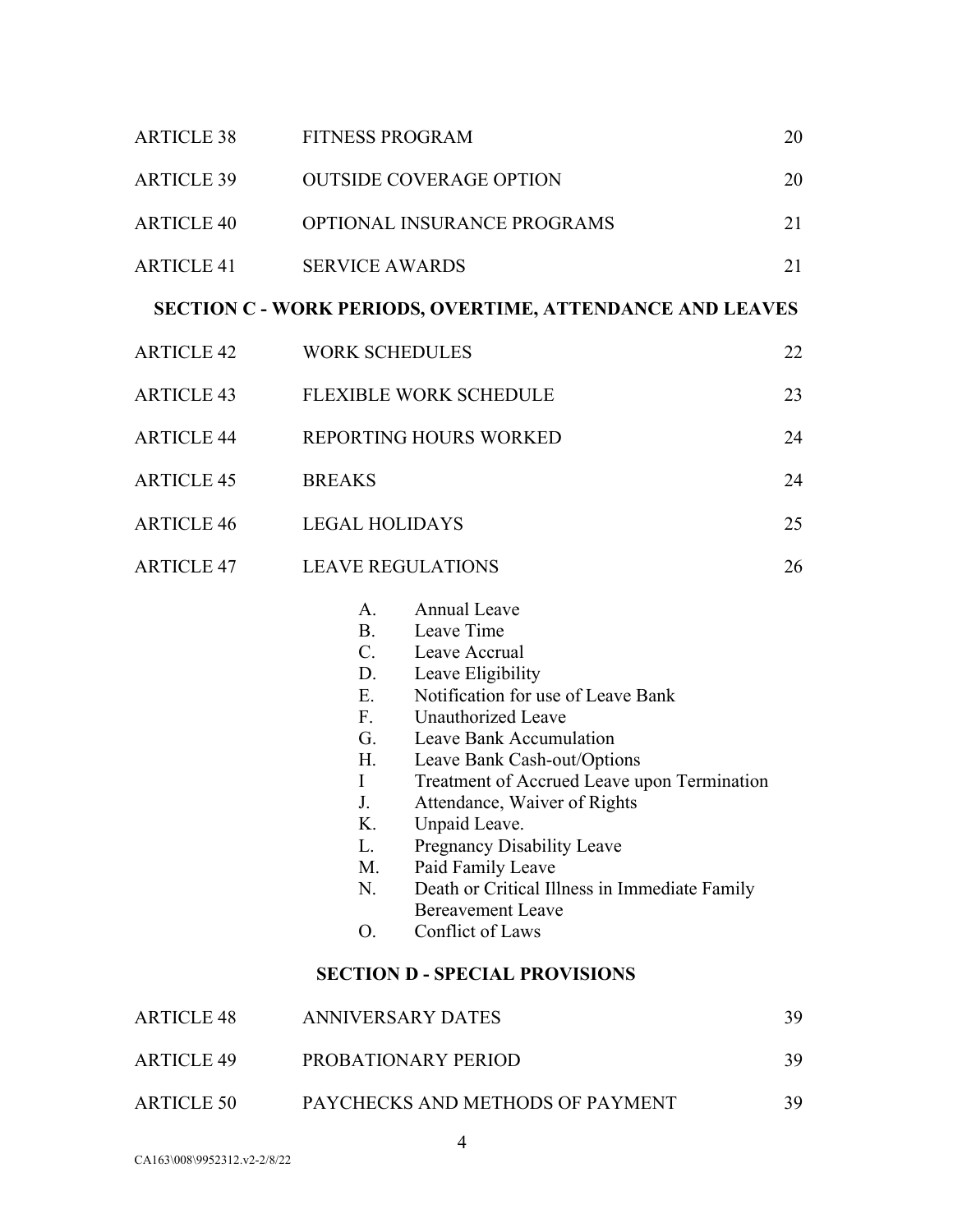| <b>ARTICLE 51</b> | <b>PAY STATUS</b>                                                                                                                   | 39 |
|-------------------|-------------------------------------------------------------------------------------------------------------------------------------|----|
| <b>ARTICLE 52</b> | OUTSTANDING OBLIGATIONS UPON TERMINATION                                                                                            | 40 |
| <b>ARTICLE 53</b> | MINOR MODIFICATION OF WORK SCHEDULES                                                                                                | 40 |
| <b>ARTICLE 54</b> | <b>LAYOFF PROCEDURES</b>                                                                                                            | 40 |
| <b>ARTICLE 55</b> | EMPLOYEE ASSISTANCE PROGRAM                                                                                                         | 41 |
| <b>ARTICLE 56</b> | PARTICIPATION IN CITY SPONSORED PARKS AND<br><b>RECREATION PROGRAMS</b>                                                             | 41 |
| <b>ARTICLE 57</b> | <b>SAFETY EQUIPMENT</b>                                                                                                             | 42 |
| <b>ARTICLE 58</b> | <b>SAFETY TRAINING</b>                                                                                                              | 43 |
| <b>ARTICLE 59</b> | UNIFORM MAINTENANCE                                                                                                                 | 43 |
| <b>ARTICLE 60</b> | POTENTIAL CONTAGIOUS ILLNESS                                                                                                        | 43 |
| <b>ARTICLE 61</b> | <b>SPECIAL LICENSE</b>                                                                                                              | 44 |
| <b>ARTICLE 62</b> | HOUSEHOLD HAZARD MATERIAL WASTE<br><b>COLLECTION FACILITY</b>                                                                       | 44 |
| <b>ARTICLE 63</b> | ANNUAL PULMONARY FUNCTIONAL TESTS                                                                                                   | 44 |
| <b>ARTICLE 64</b> | PRESERVATION OF UNION WORK DUTIES AND<br><b>POSITIONS</b>                                                                           | 44 |
|                   | <b>APPENDIX</b>                                                                                                                     |    |
| APPENDIX A        | CITY OF CARPINTERIA APPROPRIATE UNIT<br><b>CLASSIFICATIONS</b>                                                                      | 45 |
| <b>APPENDIX B</b> | PUBLIC EMPLOYEE PERSONAL USE OF<br>TELECOMMUNICATION EQUIPMENT,<br>ELECTRONIC MAIL, VOICE MAIL AND OTHER<br><b>COMPUTER SYSTEMS</b> | 47 |
| <b>APPENDIX C</b> | LABOR MANAGEMENT COMMITTEE MEMO                                                                                                     | 49 |
| <b>APPENDIX D</b> | CITY OF CARPINTERIA GENERAL SERVICES/PUBLIC<br>WORKS EMPLOYEE CLASSIFICATION PLAN                                                   | 50 |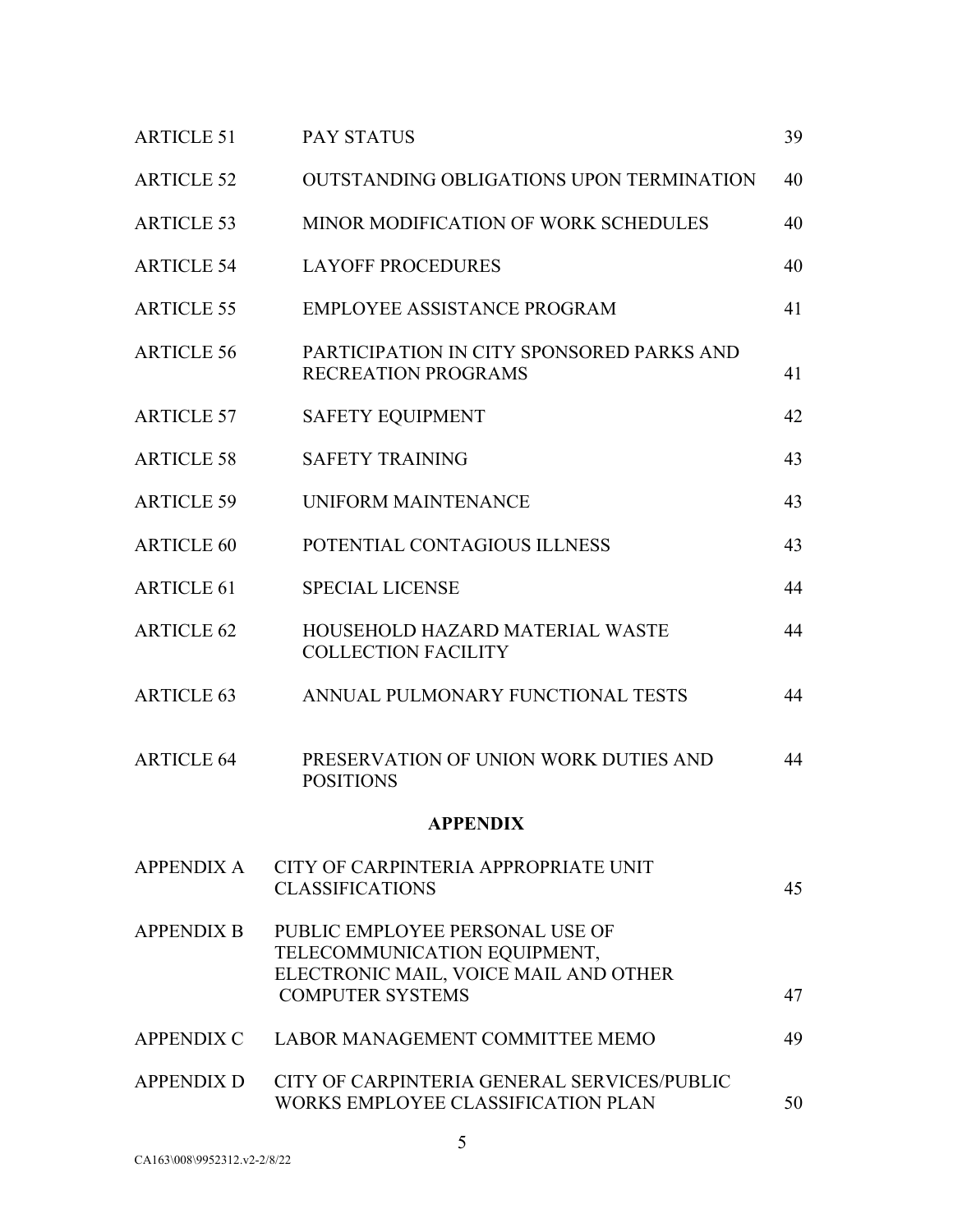|                   | APPENDIX E PROHIBITION OF HARASSMENT, DISCRIMINATION<br>AND RETALIATION POLICY | 51 |
|-------------------|--------------------------------------------------------------------------------|----|
|                   | APPENDIX F RETURN TO WORK POLICY                                               | 58 |
|                   | APPENDIX G SUBSTANCE ABUSE POLICY                                              | 60 |
|                   | APPENDIX H CELL PHONE USE POLICY                                               | 69 |
|                   | APPENDIX I CITY PROPERTY POLICY                                                | 70 |
| <b>APPENDIX J</b> | <b>REASONABLE ACCOMMODATION POLICY</b>                                         |    |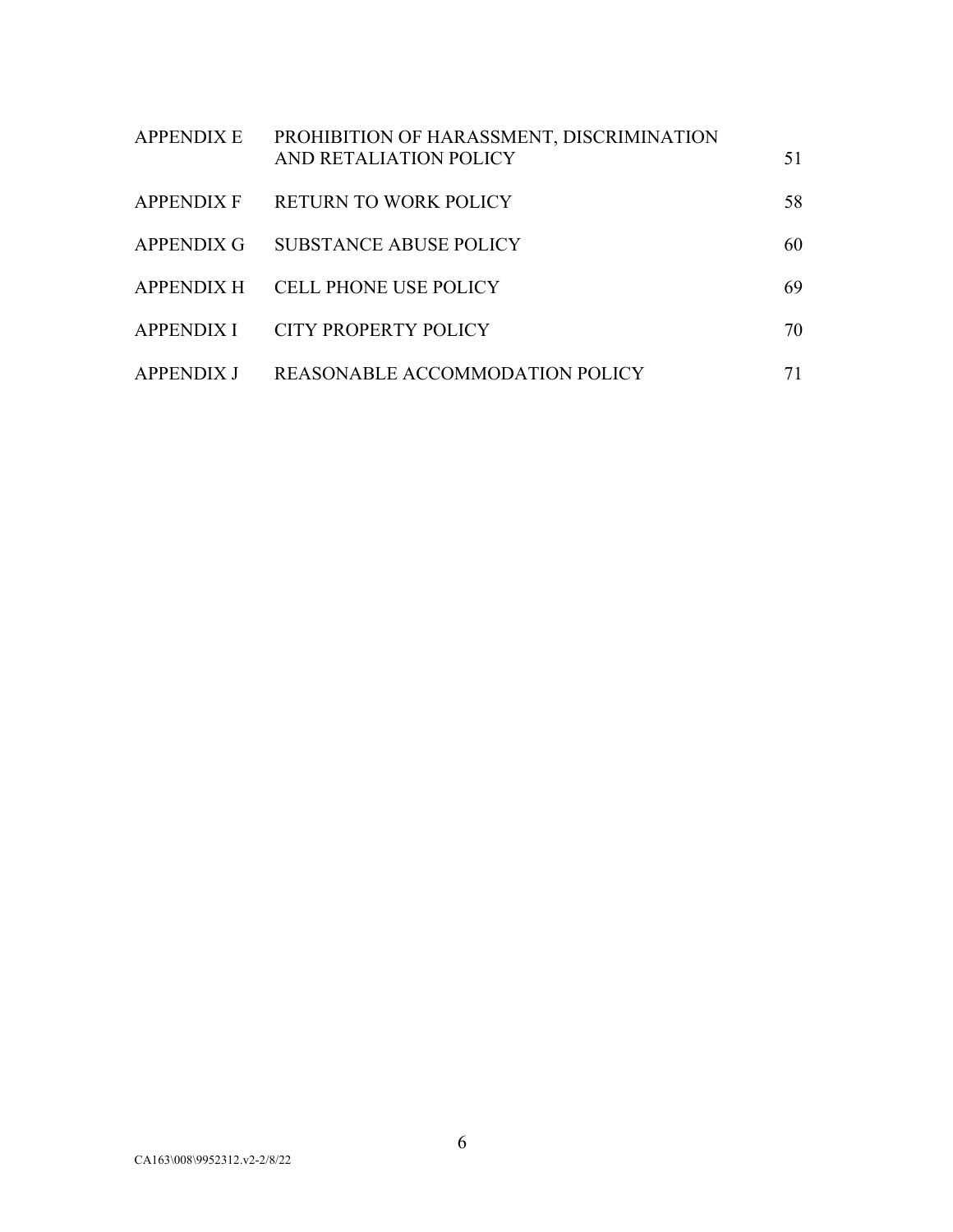### **SECTION A - GENERAL PROVISIONS**

#### **1. PURPOSE**

It is the purpose of this Memorandum of Understanding to promote and provide for harmonious relations, cooperation, and understanding between management and the employees covered by this Memorandum; to provide an orderly and equitable means of resolving any misunderstanding or differences which may arise under this Memorandum of Understanding; and to set forth the full and entire understanding of the parties reached as a result of good faith meeting and conferring regarding the wages, hours, and other terms and conditions of employment covered by this Memorandum.

### **2. RECOGNITION**

Pursuant to the provisions of the personnel rules of the City and applicable State Law, the Service Employees International Union (SEIU) Local 620 is recognized as the exclusive representative of the City employees in the General Services and Public Works bargaining units. The units shall exclude managers, supervisors, confidential employees, and parttime, temporary, seasonal and contract employees, and shall refer only to regular employees in the unit as listed in Appendix "A".

#### **3. NOTICE**

For purposes of giving notice herein, the following shall be a place for notices to be given to the respective parties herein:

FOR THE CITY:

Dave Durflinger, City Manager Laura Hernandez, Human Resources/Risk Manager City of Carpinteria 5775 Carpinteria Avenue Carpinteria, California 93013

#### FOR THE AFFECTED EMPLOYEES:

Laura Robinson Lorena Esparza Darryl Scheck Manuel Gonzalez Field Representative<br>SEIU Local 620 350 So. Hope Avenue # A/103 5775 Carpinteria Avenue Santa Barbara, CA 93105 Carpinteria, CA 93013

City of Carpinteria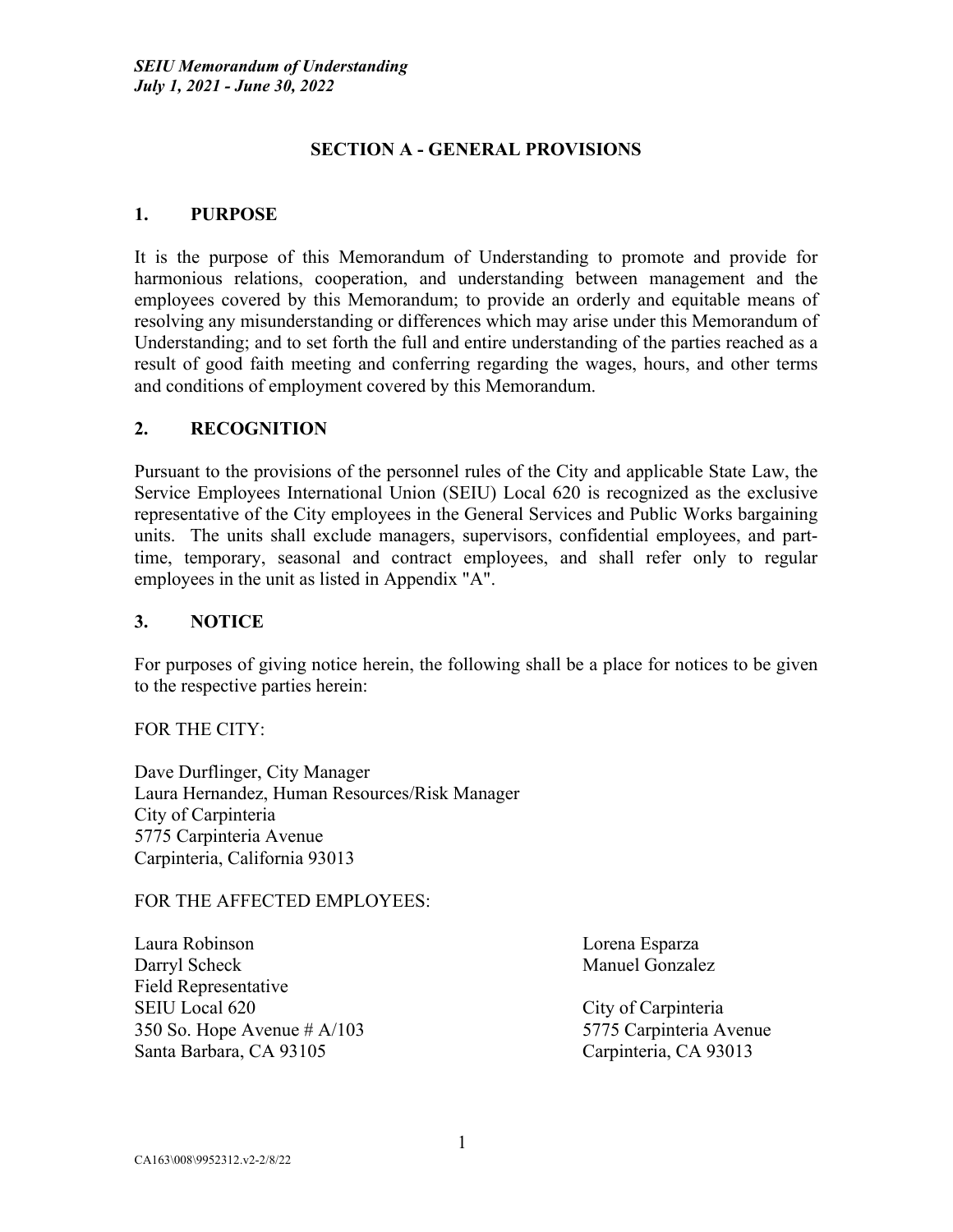The place for giving written notices herein may be changed by any party as to itself by giving notice of the same provided herein. Any notice shall be deemed given two (2) days after mailing the same in the City of Carpinteria or upon personal delivery of the same.

The place for giving written notices herein may be changed by any party as to itself by giving notice of the same provided herein. Any notice shall be deemed given two (2) days after mailing the same in the City of Carpinteria or upon personal delivery of the same.

# **4. TERM**

A. The term of this Memorandum of Understanding shall be for the period effective from 12:01 AM July 1, 2021, unless otherwise specifically provided, to and including 12:00 PM midnight June 30, 2022, provided, however, that this understanding shall continue without change until modified or amended following appropriate meet and confer between the City and Affected Employees.

B. The parties agree that, for the term of this Memorandum, each party waives the right and each agrees that the other party shall not be obligated to meet and confer with respect to any other subject or matter pertaining to or covered by this agreement, except as to meeting and conferring over the renewal, or continuation of this Memorandum or new issues not previously discussed or as otherwise provided herein. However, this does not preclude informal meeting to clarify issues covered by this Memorandum of Understanding during the term of this Memorandum of Understanding.

C. The parties agree that meeting and conferring over the renewal or continuation of this Memorandum shall be initiated at the request of either party given not more than ninety (90) days, but not less than forty-five (45) days prior to the expiration of this Memorandum. If either party makes such request, meeting and conferring shall commence within a reasonable period after such a request is delivered to the other party.

If such request is not given as provided for herein, this Memorandum will remain in full force and effect from year to year thereafter unless either party provides a written request to meet and confer not more than ninety (90) days, but not less than forty-five (45) days prior to June 30 of each subsequent year.

D. As to the current Agreement, the parties previously agreed that the City would complete a Classification Study and Total Compensation Survey ("Survey"), which is still pending completion. No more than 30 calendar days after completion of the Survey, the parties agree to commence negotiations for a successor MOU. The City agrees to provide a copy of the Survey to the Union upon completion.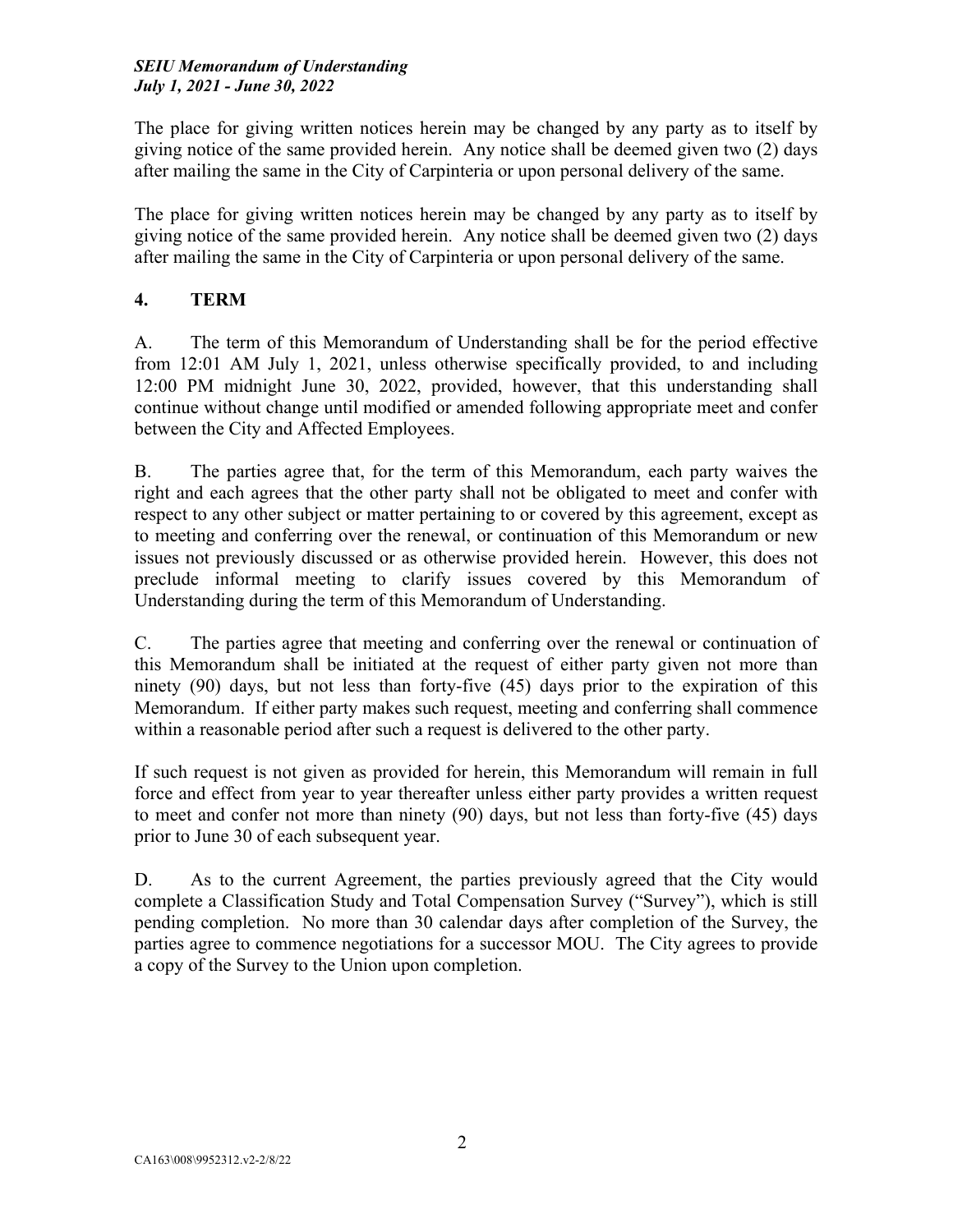### **5. MAINTENANCE OF BENEFITS**

A. The parties agree that all benefits, wages and working conditions as expressly provided by ordinance, resolution, and state law, which are in existence at the commencement of this memorandum, shall not be changed, diminished, lessened or reduced for the duration of this Memorandum except as otherwise provided herein.

B. All employee benefits are pro-rated if employment with the City starts after July 1 or ends before June 30 of any fiscal year.

# **6. MANAGEMENT RIGHTS**

A. The parties agree that the City has an exclusive right to manage and direct the performance of services and the work force performing such services unless the City has specifically delegated, abridged or modified any such rights in this Memorandum.

Such rights shall include but not be limited to the sole right to determine the organizational structure of the City, establish levels and types of services to be provided, determine the methods, means, and number of personnel by which operations are to be conducted, including sole authority to contract or subcontract for municipal services and to exercise complete control and discretion over technology for performing the City's work as outlined in the City's policy on Public Employee Personal Use of Telecommunication Equipment, Electronic Mail, Voice-Mail and other computer systems. (Attached hereto as Appendix B).

B. The City retains complete authority over the policies and direction and administration of all City Departments including but not limited to standards and methods of selection for employment; promotion and performance evaluation; disciplinary action; relief of employees from duty because of lack of work or other legitimate reasons; maintenance of the efficiency of government operations; establishment of the work week and work schedules: and determination of the content of job classifications consistent with applicable laws and with due regard for the provisions of this Memorandum.

### **7. PERSONNEL RULES**

The parties agree that the City intends to continue to review and develop revised personnel rules, regulations, impasse and grievance procedures, employee handbook, job classifications and job descriptions.

The parties further agree that the adoption of certain provisions of such rules, regulations, procedures, job classifications and descriptions are subject to meet and confer requirements as required by law.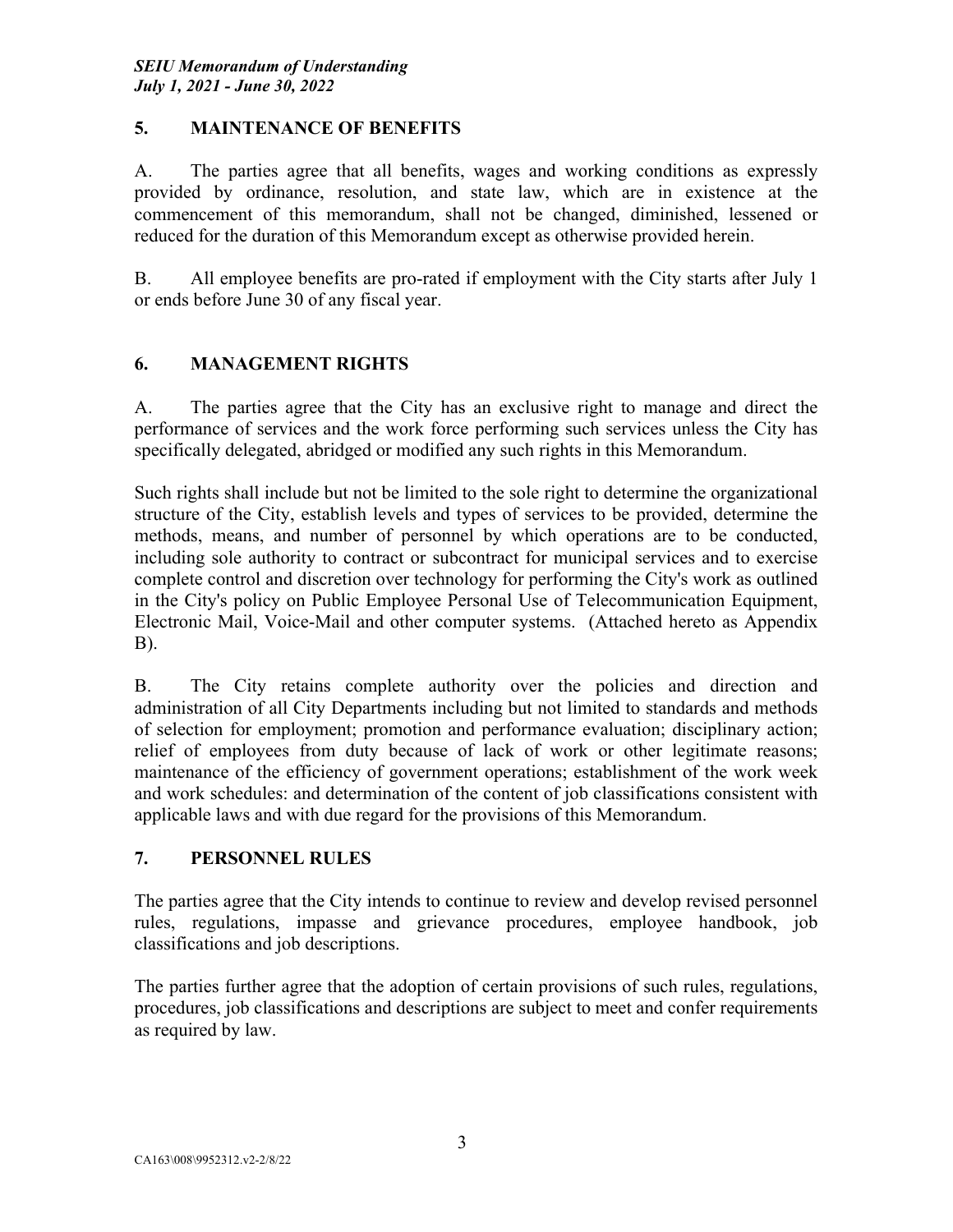## **8. DUES CHECK-OFF**

The City shall deduct dues for the majority representative for the affected employees from the paychecks of those members of such organization that submit deduction authorization forms in writing to the City. The City will transmit said moneys to such organization not less than monthly.

## **9. BULLETIN BOARDS**

The City agrees to maintain an official bulletin board for the purpose of keeping all employees advised of matters of official and/or informational nature. The recognized employee organization is authorized space to establish an appropriate organization bulletin board, subject to the approval of the City Manager. It is the individual employee's responsibility to be aware of items so posted and such posting for 72 hours shall be deemed to mean that all employees have been properly notified.

### **10. EMPLOYEE LOUNGES**

The City agrees to cooperate with the recognized employee organizations of the City in providing a location for a soft drink and/or coffee machine, which machine(s) shall be obtained and paid for by the recognized employee associations. In addition, the City shall provide and maintain in good working order, a break room in the Public Works building. Clean-up and minor maintenance schedules shall include all employees within said unit.

### **11. OPTIONAL PROGRAMS**

The City agrees to cooperate with the Affected Employees to continue an employee credit union or payroll savings plan, provided that the minimum number of employees required by the plan agree to participate therein. Payroll deduction for optional programs shall be subject to the physical limitations of the City's payroll system. The City assumes no liability for any optional programs agreed on by the employees.

### **12. ISSUES FOR FUTURE DISCUSSION**

The parties agree to meet and confer during the term of this Memorandum on any issue subject to meet and confer that may come forth and is not otherwise covered in this memorandum.

### **13. DRESS CODE**

A. All employees shall observe professional standards of dress and decorum considered suitable for general public contact based on current social standards as interpreted by the City Manager.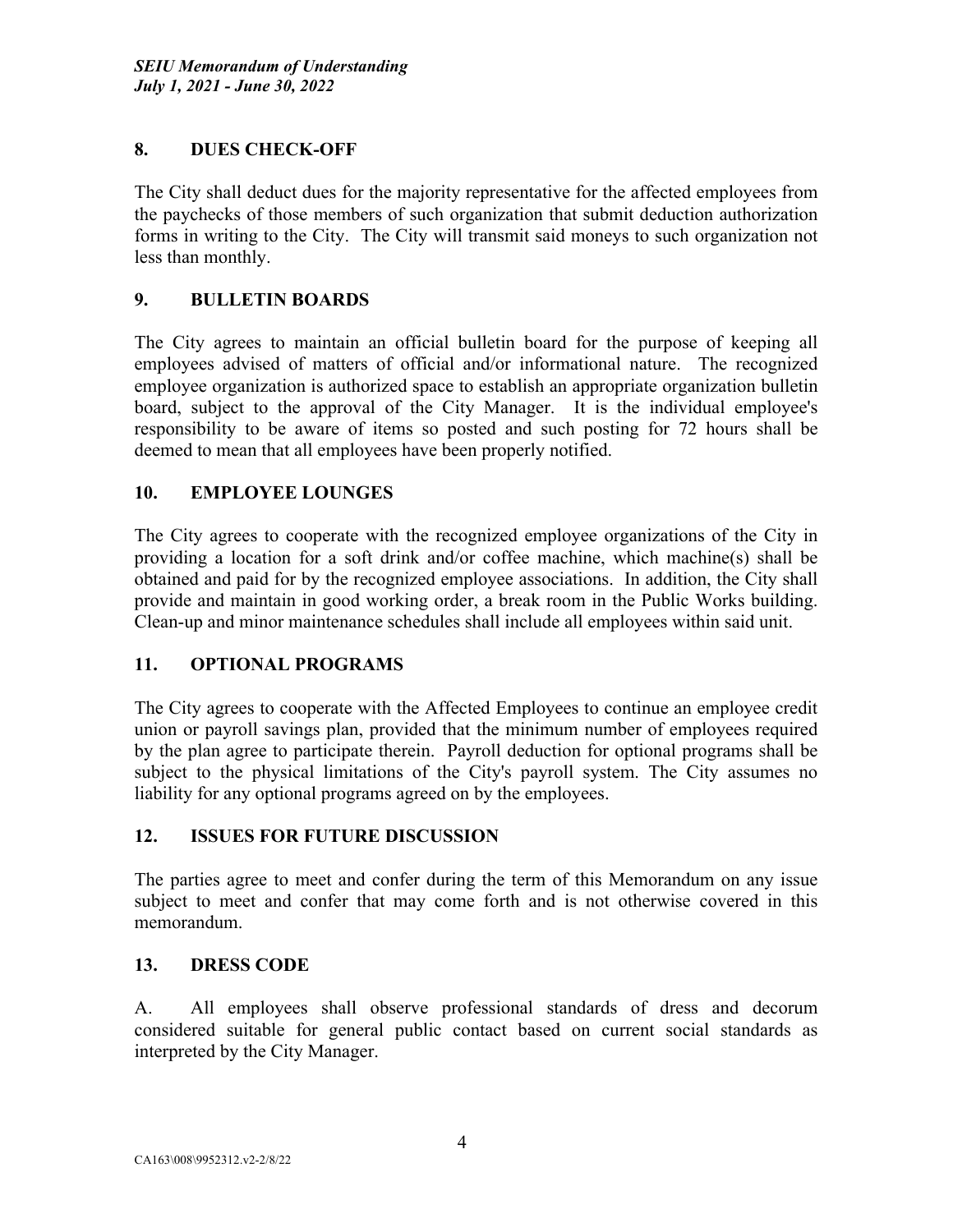B. While on duty all Public Works employees shall wear official City-issued uniforms. Field uniforms are not to be worn off duty. If a uniform is worn going to or from work, in order to not give the appearance of an employee being on duty when he/she is officially off duty, the City's uniform insignia must not be visible on public service uniforms.

C. It is agreed that employees recognize and will comply with standards of dress consistent with the positive representation of the City government through its employees. No dress codes other than the above standard are to be established in the various departments other than those which are related to uniform requirements and safety policies established by the City.

# **14. EQUAL EMPLOYMENT OPPORTUNITIES**

A. The City and the majority representative agree that the provisions of this Memorandum shall be applied equally to all employees covered herein without favor or discrimination because of race, creed, color, sex, pregnancy (including childbirth, breastfeeding and/or related medical conditions), sexual orientation, age, national origin, religion, political or religious affiliations, organization membership, marital status, ancestry, military or veteran status, medical condition (genetic characteristics, cancer or a record or history of cancer), gender, gender identity, or gender expression, genetic information, or any other characteristic protected by state, federal or local law. The City will not discriminate against a qualified individual with physical or mental disability with regard to employment.

B. The City and the majority representative agree to commit themselves to the goal of equal employment opportunity in all City services and, further, the representative organization agrees to encourage its members to assist in the implementation of the City's Equal Employment Opportunity commitment.

# **15 TRANSLATING SKILLS**

A. Any employee who the City Manager determines, on a regular basis, is required on a regular and frequent basis to translate/interpret shall be paid for translating/interpreting skills in the amount of \$30.00 biweekly. An Administrative Assistant, who is required, on a daily basis, to translate/interpret shall be paid \$75.00 biweekly.

B. Translating responsibilities shall not be required as terms of employment.

# **16. NO STRIKE OR LOCKOUT**

A. The City and the Union agree that during the term of this Memorandum the City will not lock-out employees and the representative organization will not engage in labor practices detrimental to providing services to the citizens of Carpinteria or detrimental to the interest of the City; nor will the representative organization engage in, support,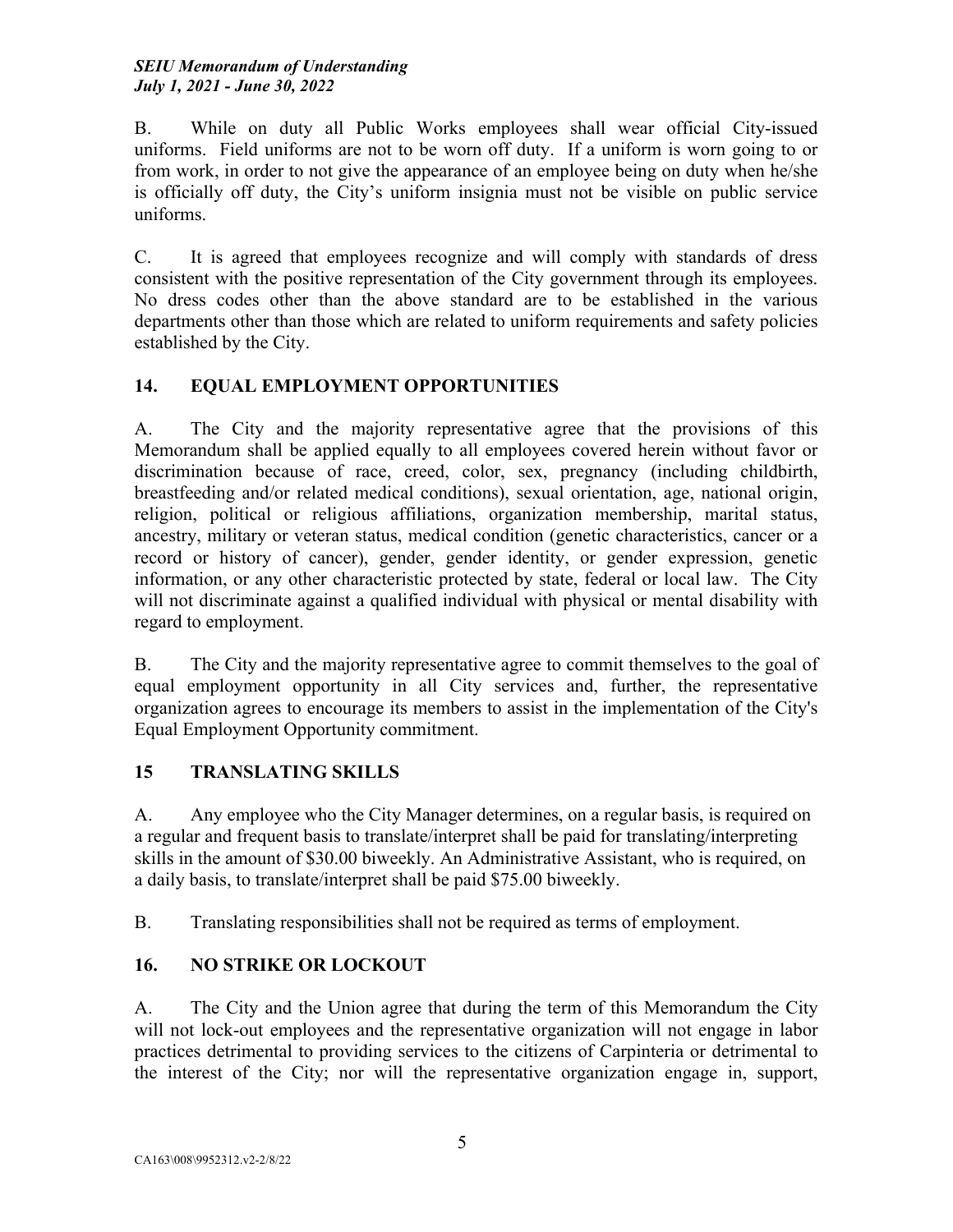condone, approve, or engage in any strike, sick-in, slow-down, work stoppage, or speedup.

B. The City and the Union further agree that all matters of controversy coming within the scope of this Memorandum will be settled by established grievance procedures. The representative organization acknowledges that violation of the above shall be just cause for disciplinary action, including termination.

# **17. EMPLOYEE TRAINING/TRAVEL**

A. The parties recognize that training programs and the advancement of employee skills are matters of great importance and interest to the City, the representative organization and the employees covered by this Memorandum. However, the City shall retain the right to determine what training is required for the employee to improve his or her performance on the job and to make such training a condition of employment. Such training may include requests by Department Heads for additional training of current employees, subject to the approval of the City Manager.

The parties agree that employees will be trained in the use of fire prevention equipment and that a fire evacuation plan will be developed and reviewed within each department for each major City facility.

B. The City and the Union agree that all direct costs for all training or instruction required by the City shall be paid for by the City, provided however that no overtime shall accrue to employees for travel time to or from any training program conducted on a non-City site.

C. To the extent funding is available, the City shall provide for tuition and textbook reimbursement for regular full-time employees represented by the Union up to a maximum of \$200 per fiscal year.

Only educational course work required by the city and directly related to the affected employee's position with the City will be considered for reimbursement. Only costs for the books required for approved courses shall be deemed reimbursable. All application for reimbursement shall be approved by the City Manager prior to enrollment in the coursework. Reimbursement will be made upon written proof that the employee received a final grade of B or better or, in the case of a non-grade course received a Pass or Satisfactory final grade.

D. Meeting, travel and/or training expenses will be paid and/or reimbursed with prior authorization by the City Manager as described above and in conformance with the City's Travel and Expense Reimbursement Policy.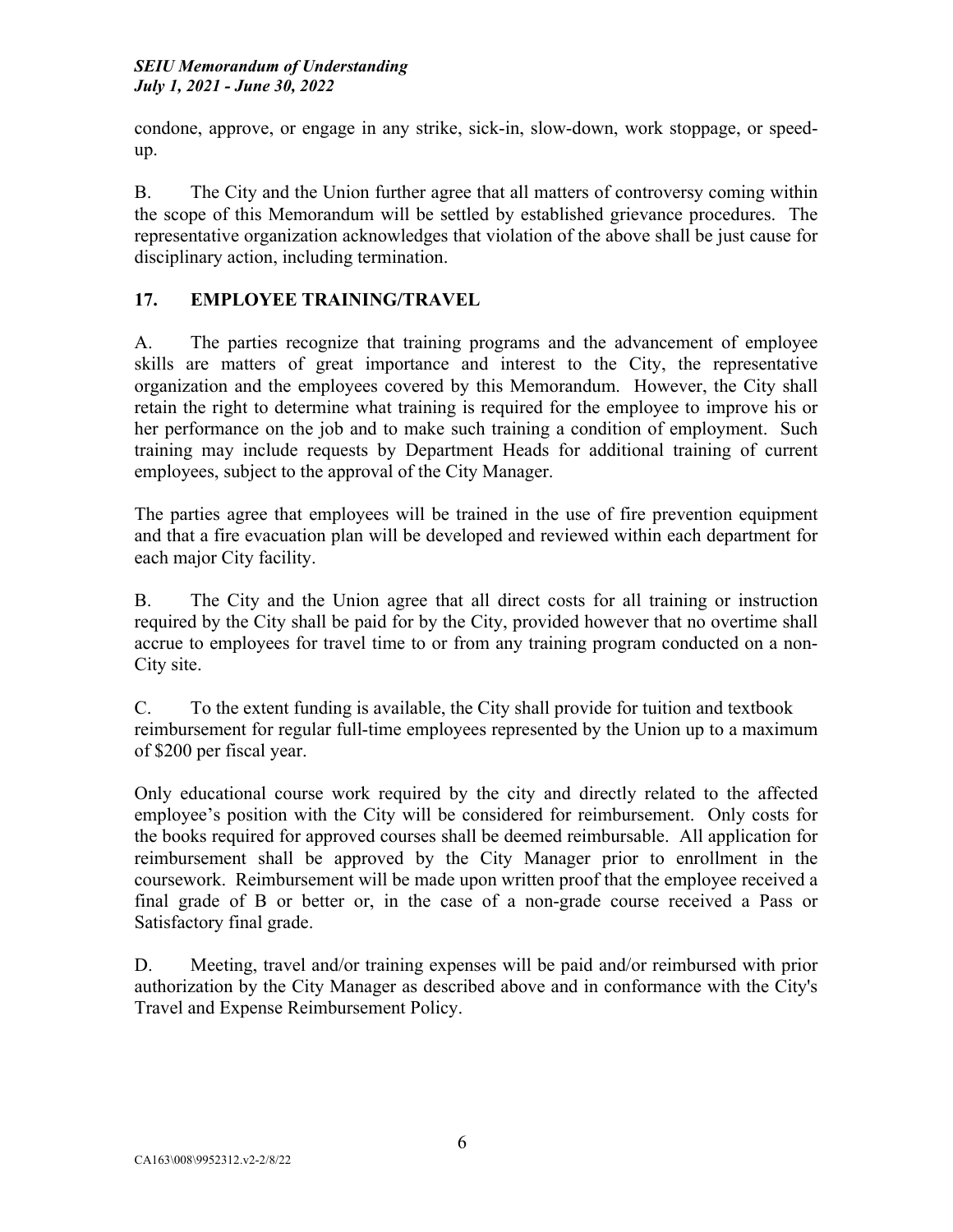# **18. VALIDITY**

If any provision of the Memorandum of Understanding shall be held invalid by a court of competent jurisdiction, the remainder of this Memorandum of Understanding shall remain in full force and effect and the parties hereto shall enter into a meet and confer process for the purpose of arriving at a mutually satisfactory replacement, if any, for any such invalidated provision.

# **19. REASONABLE TIME OFF TO MEET AND CONFER**

A. The formally recognized employee organization may select not more than one employee member from the General Service Unit and not more than one employee member from the Public Works Unit to attend scheduled meetings with the City Manager or other management officials on the subjects within the scope of representation. Where circumstances warrant, the City Manager may approve the attendance at such meetings by additional employee representatives and may allow the attendance of all such representatives with or without loss of compensation. The employee organization shall, whenever practicable, submit the names of all such employee representatives to the City Manager at least two working days in advance of such meetings. Provided, further:

 1. That no employee representatives shall leave his or her duty or work station or assignment without specific approval of the department head or other authorized City management official.

2. That any such meeting is subject to scheduling by City management in a manner consistent with operating needs and work schedules and at times mutually convenient to the City and the employee representatives.

B. Nothing provided herein shall limit or restrict City management from scheduling such meetings before or after regular duty or work hours under appropriate circumstances and with the agreement of SEIU Local 620.

C. General membership meetings shall not be held during normal working hours without 48 hour notice and approval of the City Manager.

# **20. ACCESS TO WORK LOCATIONS**

A. Reasonable access to employee work locations shall be granted officers of recognized employee organizations and their officially designated representatives, for the purpose of processing grievances or contacting members of the organization concerning business within the scope of representation.

Such officers or representatives shall not enter any work location without the specific prior approval of the City Manager or Municipal Employee Relations Officer. Access shall be restricted so as not to interfere with normal operations of the department or with established safety or security requirements.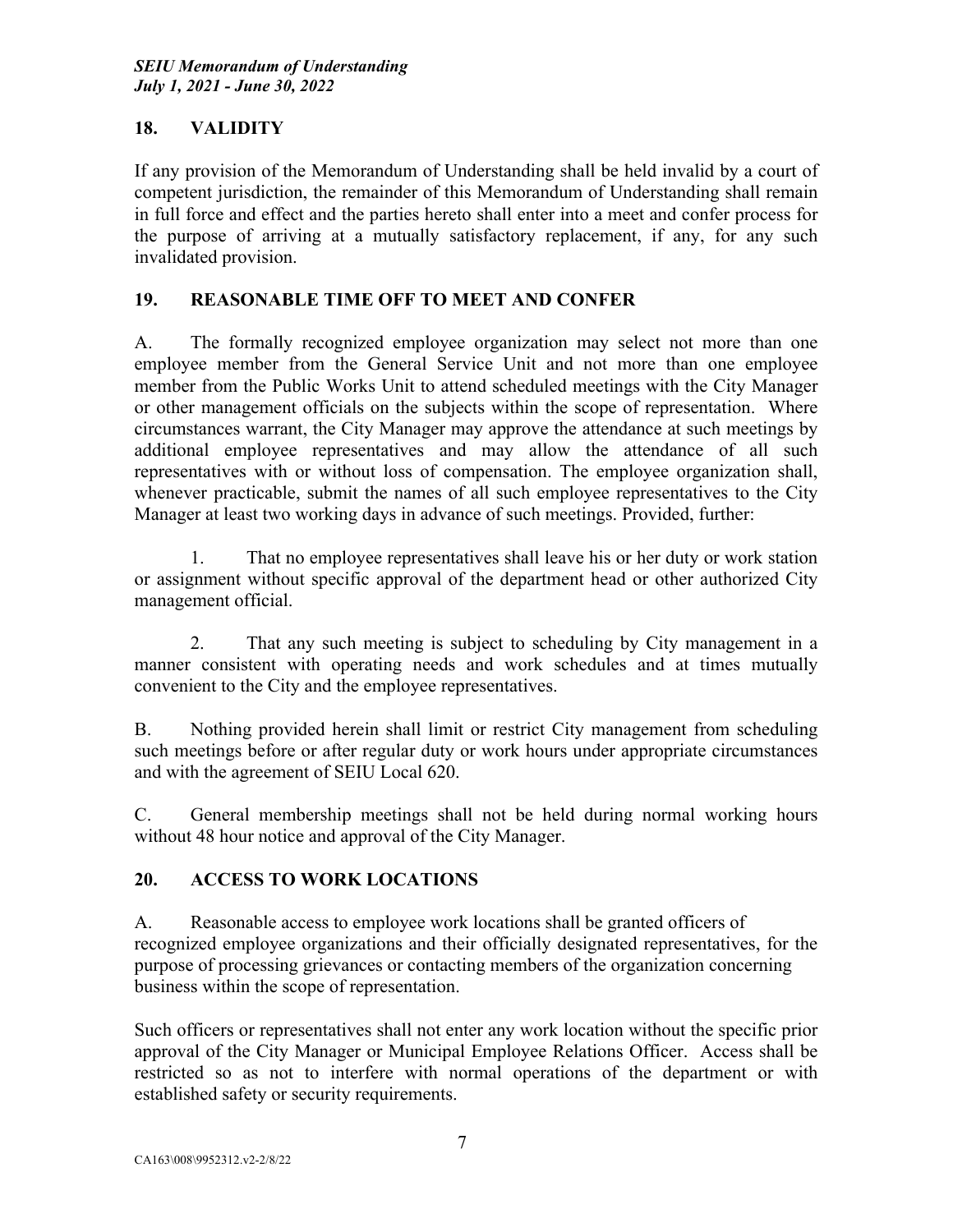B. Solicitation of membership and activities concerned with the internal management of the employee organization, such as collecting dues, holding membership meetings, campaigning for office, conducting elections and distributing literature, shall not be conducted during working hours. Lunch hour and scheduled breaks are not to be considered working hours.

# **21. USE OF CITY FACILITIES**

Employee organizations may, with the prior approval of the Municipal Employee Relations Officer, be granted the use of City facilities for meetings of City employees provided space is available, and provided further that such meetings are not used for organizational activities or membership drives of City employees. All such requests shall be in writing and shall state the purpose or purposes of the meeting.

# **22. OFFICERS AND GRIEVANCE PROCESSING**

- A. Purpose
	- 1. To promote employee morale and productivity by establishing a forum for resolving problems in the workplace by communication between employer and employee.
	- 2. To provide a just and equitable method for resolution of grievances.
	- 3. To afford employees, through their recognized employee organization, a systematic means of obtaining further consideration of problems after every reasonable effort through discussions has failed to resolve them.
	- 4. To provide that grievances shall be settled as nearly as possible to the point of origin and shall be as informal as possible.
- B. Grievance Defined
	- 1. Grievance shall be defined as a claim by an employee or group of employees adversely affected by an alleged violation, misinterpretation or misapplication of department-wide policy or practice or City rules, regulations, resolutions, ordinances, or memoranda of understanding applicable to the employee, except as follows: Appeals of disciplinary actions of demotion, suspension, dismissal or probationary terminations.
	- 2. The Union recognizes management's right to establish policies governing the operation of City departments. However, allegations also subject to the grievance procedure are those in which the complaint concerns an inconsistent application of policy where the inconsistency results in a denial of the employee's rights under those policies defined in "A" above.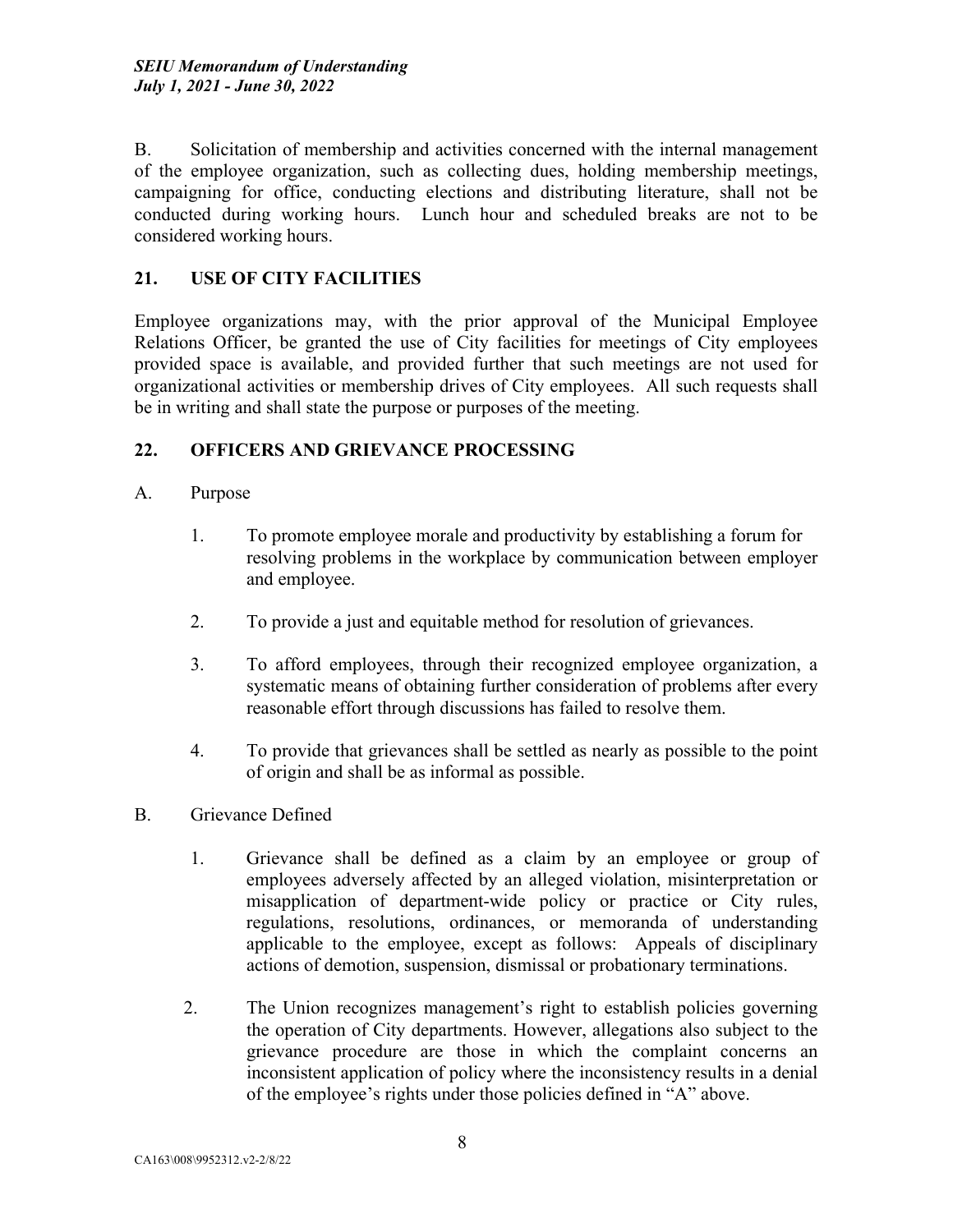### C. Initiation of Grievance

No act or activity which may be grievable may be considered for resolution unless a grievance is filed in accordance with the procedure contained herein within twenty (20) working days of the date the alleged activity/violation occurred or the date the employee became aware such activity/violation occurred.

In no event shall any grievance be accepted for consideration more than 6 months from the action or incident claimed as its basis regardless of the date of discovery. If the grievance is not presented within the time limitation herein provided, it shall be deemed not to exist.

### D. Grievance Processing

The City agrees that SEIU Local 620 may designate a steward or officer for the purpose of investigating and/or processing grievances. Upon the request of any employee within the represented unit, the official steward or officer shall conduct and/or assist in the investigation, preparation and processing of grievances.

Prior to engaging in grievance handling, the steward or officer of the organization shall notify his or her immediate supervisor of a request for assistance no later than five days prior to the requested time. The supervisor shall approve time for grievance processing during the scheduled work day hours prior to the steward or officer beginning the investigation, preparation and processing of grievances.

Both SEIU Local 620 and management agree to mutually cooperate in expediting the grievance handling process. The employee and the steward or officer shall be afforded reasonable grievance handling time to jointly handle the grievance. The parties further agree that every effort will be made to resolve grievances in an informal and timely manner as the first step in this process.

- E. Procedure
- Step One

Any employee who has a grievance shall first try to settle it through discussion with their immediate supervisor without undue delay.

Every effort shall be made to find an acceptable solution at the lowest possible level of supervision. The supervisor has seven (7) working days to respond to the grievant. Any grievance settled at this step shall be subject to the review and confirmation of the respective department head before the settlement may become effective. Such review will occur within seven (7) working days or the grievance shall automatically be moved to Step 2. In the event the department head does not confirm the settlement, the grievant may initiate Step 2 of this procedure.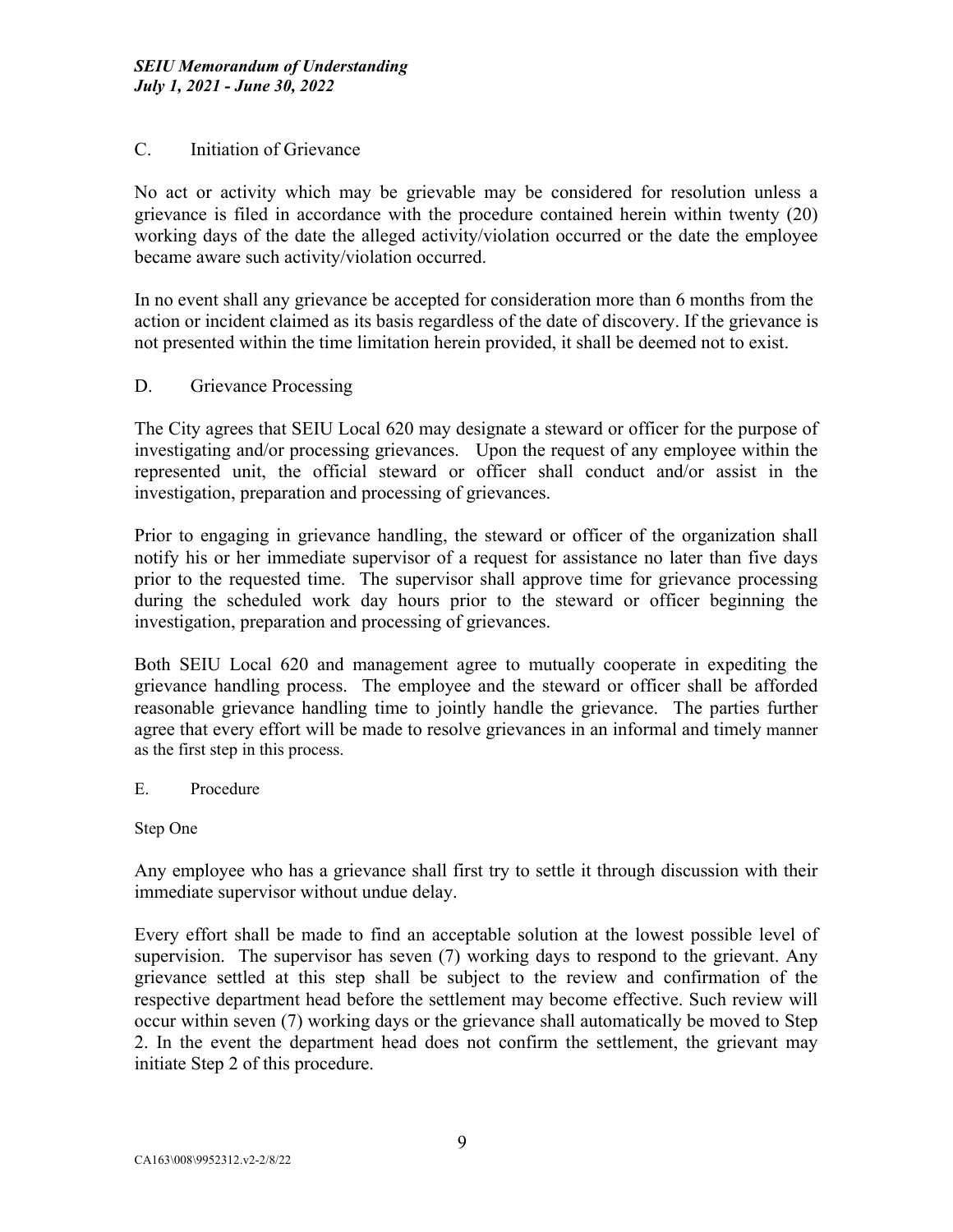Step Two

If a grievance is not settled in Step 1 or no response was forwarded to the grievant, he/she may file a formal grievance in writing to their Department Head within ten (10) working days after receiving the informal decision from their immediate supervisor or when decision was due. The grievant must submit his/her grievance in writing and must also explicitly specify the policy or the particular section of the MOU, rule, resolution, or ordinance the violation of which is being alleged as the basis for the grievance. The remedy requested must also be specified. No modifications in the violation being alleged shall be made subsequent to filing unless mutually agreed to by both the City and the grievant.

The Department Head, after receiving the formal grievance, has ten (10) working days to render a decision in writing.

Step Three

If the grievance is not settled or an answer not forthcoming in Step 2, the grievant and/or Union Representative may appeal, in writing, within seven (7) working days from the expiration of the time limit for such decision under Step 2 or within seven (7) working days from the receipt of the decision of the department head to the City Manager.

Within ten (10) working days from receipt of appeal, the City Manager, or designated representative, shall deliver a written decision to the grievant and the Union Representative.

Step Four

If the grievance is not settled or disposed of at Step 3, the grievant may request the services of a mediator from the State Mediation and Conciliation Service.

Both the Union and the City agree that the grievance will be settled through mediation and both parties will agree to abide by the decisions made in the mediation process.

Under no circumstances will grievances of any kind for any reason proceed beyond the mediation process.

# **SECTION B - WAGES, INSURANCE AND OTHER BENEFITS**

# **23. BASE WAGE ADJUSTMENT**

**A.** Employee performance evaluations shall be completed no later than July  $30<sup>th</sup>$  of the affected fiscal year. Failure to complete performance evaluations within the specified time frame will deem the employee performance evaluation to be satisfactory, automatically entitling the employee to the total allowable performance based bonus of two percent (2%) for the affected fiscal year.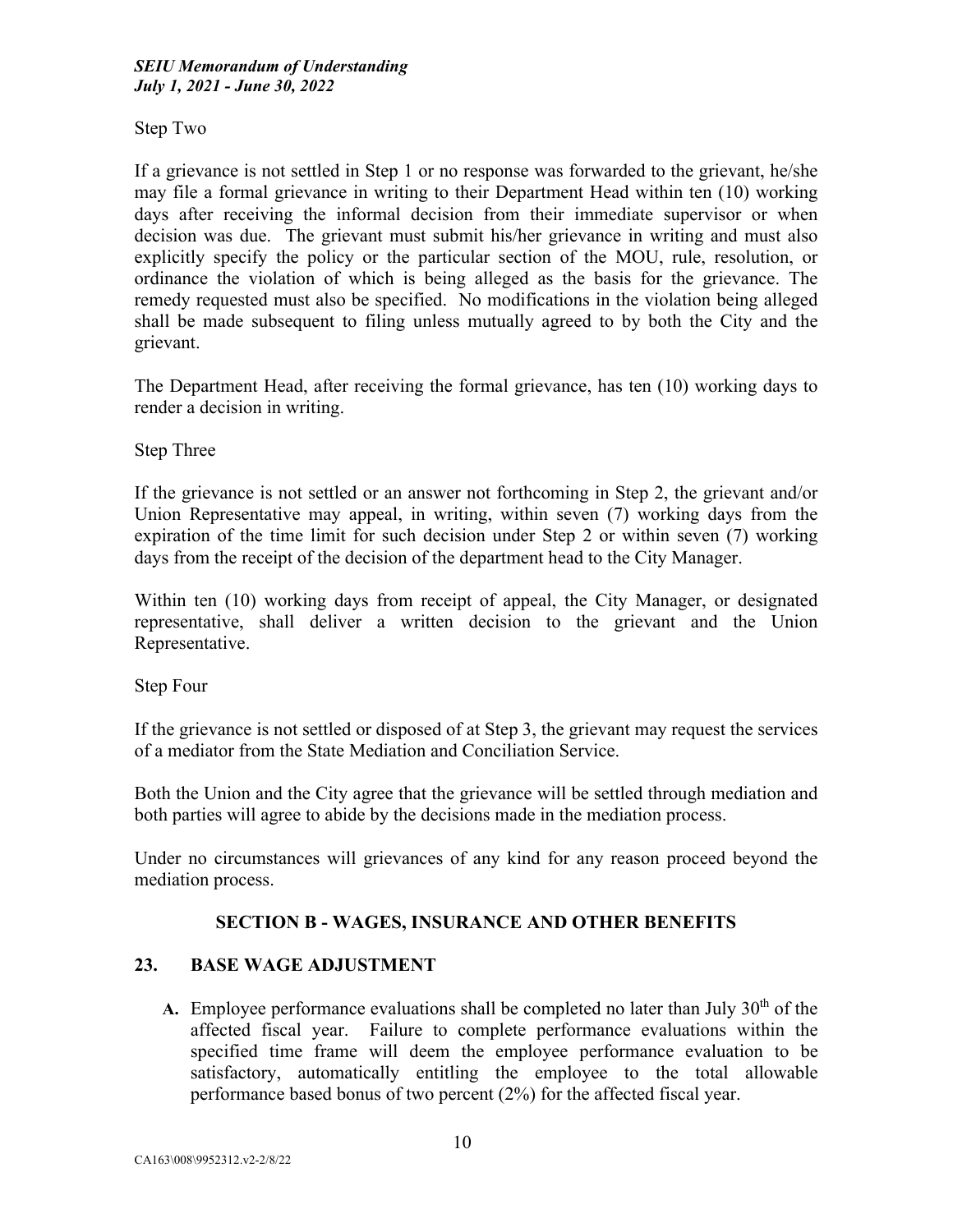- **B.** All changes in compensation, including merit increases, promotion, or similar compensation shall take effect on the first day of the pay period starting after the date such increase is scheduled.
- **C.** Upon promotion, the salary step for any employee shall be at the next higher salary step in the salary range of the new classification which provides for at least a 5% salary increase over current base salary. Provided, however, that the City shall not be required to pay a salary in excess of the salary range authorized for the highest salary step.
- **D.** Effective July 1, 2020, employees will be eligible for an additional step increase of 5% upon meeting the following criteria: 1) Employee has been employed by the City for ten (10) consecutive years.
- **E.** An employee within the competitive service who performs satisfactorily as indicated on the performance evaluation will be eligible to receive a step increase upon completion of six months of employment, and be eligible thereafter to be considered for an annual step increase based on a satisfactory performance evaluation. An employee who performs satisfactorily as indicated on the performance evaluation will receive the step increase the first day of the next pay period following the date such increase is scheduled upon approval by the Human Resources Administrator and completion of a Personnel Action Form.
- **F.** Effective July 1, 2021, employees shall receive a 3% base wage adjustment (see, Appendix D).
- **G.** Effective following approval and adoption of this Agreement, employees will receive a one-time, non-pensionable \$1,500 payment.
- **H.** The City plans to provide similar terms to miscellaneous unrepresented and management employee  $-3\%$  base wage adjustment and \$1,500 one-time, nonpensionable payment – and to maintain existing compensation and benefits. If the City moves forward with any Resolution to increase miscellaneous unrepresented or management employee compensation or benefits beyond these terms during the period of this MOU, July 1, 2021 through June 30, 2022, the City agrees to a reopener to meet and confer with SEIU as to a financially comparable benefit.

# **24. OVERTIME RECORDS**

Employees shall report all overtime in actual hours worked on their biweekly timesheet. The Finance office shall convert all reported overtime hours worked to time and one-half, identify reported overtime hours worked as regular overtime hours and/or premium overtime hours and record such converted hours to the credit of the affected employee. All overtime must be authorized in advance (unless in emergency) by the affected employee's department head.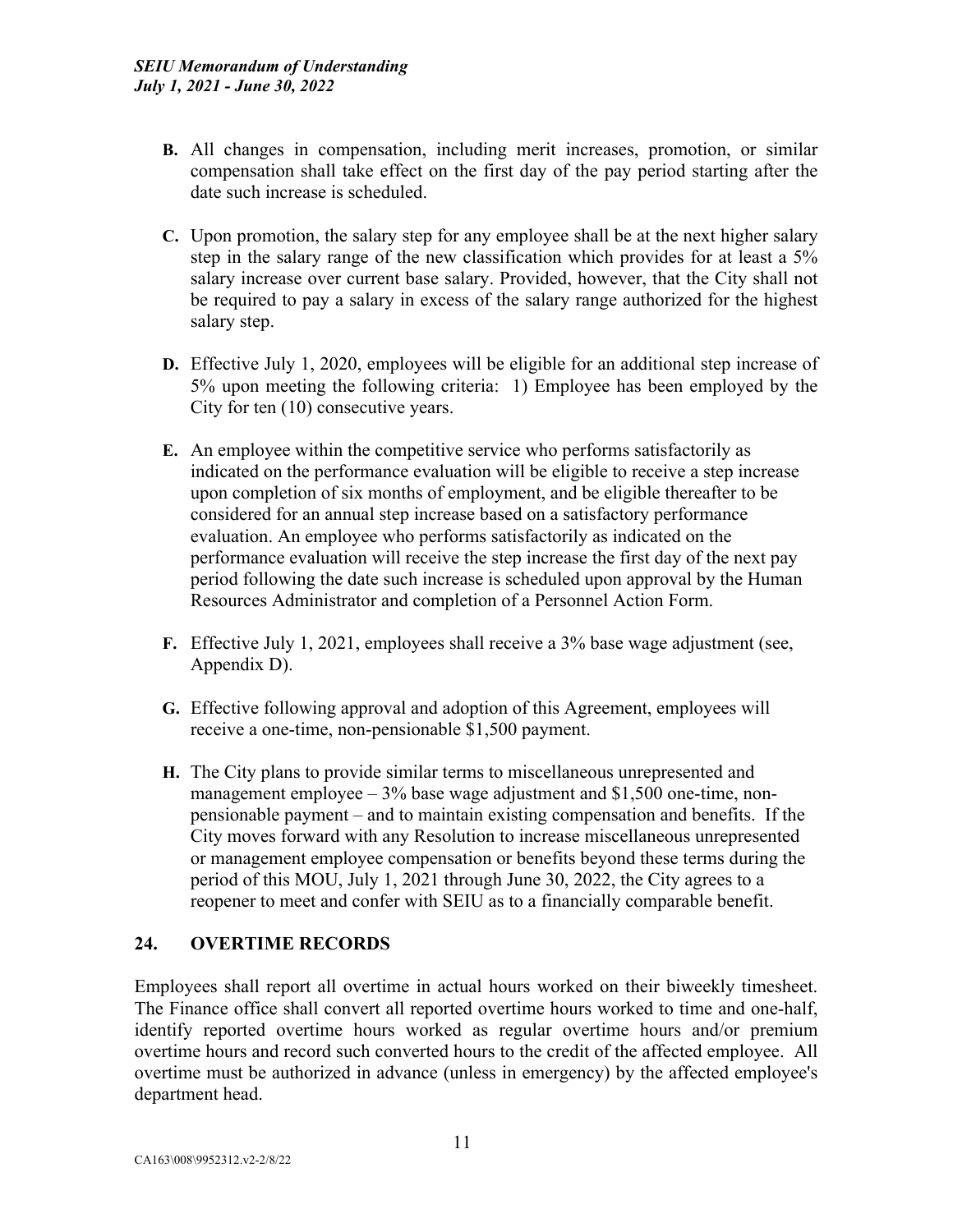# **25. OVERTIME COMPENSATION**

The affected employee shall be compensated for overtime hours as follows:

- 1. Timesheets determine actual hours worked by calculating the elapsed time between clock in times and clock out times in nearest quarter hour increments. See Section 44.C (Reporting Hours Worked).
- 2. PTO, holiday, compensatory time off and other time not actually worked are not counted as hours worked for overtime purposes.
- 3. Hours worked in excess of the employee's regularly scheduled hours in any one work day (12 midnight to 12 midnight) or in excess of the employees total regularly scheduled hours in any work week (Saturday through Friday) are recorded as overtime hours worked. Hours worked that are in excess of both the employee's regularly scheduled hours in the work day and the work week are not considered as separate incidents of overtime worked.
- 4. Hours worked on a day that has no scheduled hours (usually weekend days or holidays) are recorded as overtime hours worked with a two hour minimum.
- 5. At the end of each two week pay period, total overtime hours worked are accumulated and categorized as either (a) premium overtime hours or (b) regular overtime hours.
	- a. Hours worked in excess of the employee's total regularly scheduled hours in any work week are categorized as premium overtime hours.
	- b. total overtime hours less hours categorized as premium overtime hours are categorized as regular overtime hours.
- 6. Regular overtime hours are multiplied by 1.5 and the resulting hours are added to the employee's overtime bank.
- 7. Premium overtime hours are multiplied by 1.65 (1.5 x 1.1) and the resulting hours are added to the employee's overtime bank.
- 8. Hours in an overtime bank in excess of 100 at the end of a payroll cycle will be paid in the subsequent payroll at the employee's regular base pay hourly rate then in effect and the paid hours deducted from the overtime bank.
- 9. At the employee's choice, overtime hours recorded on an employee's timesheet may be either (a) paid or (b) accrued to the employee's overtime bank to be used as compensatory time off or paid at a later time as provided in this section. Employees must specify in writing on their timesheet which one of these two options is chosen. If the employee does not specify how the overtime hours should be treated, the default option is to be paid for the hours.
- 10. If an employee elects and is approved to use some or all of the employee's accrued overtime bank as compensatory time off, the amount taken as compensatory time off shall be deducted from the employee's overtime bank on an hour-for-hour basis.
- 11. No overtime shall be worked without department head approval in advance in writing. However, such approval shall be given in any case in which the affected employee worked such overtime at the direction of a supervisor. No overtime shall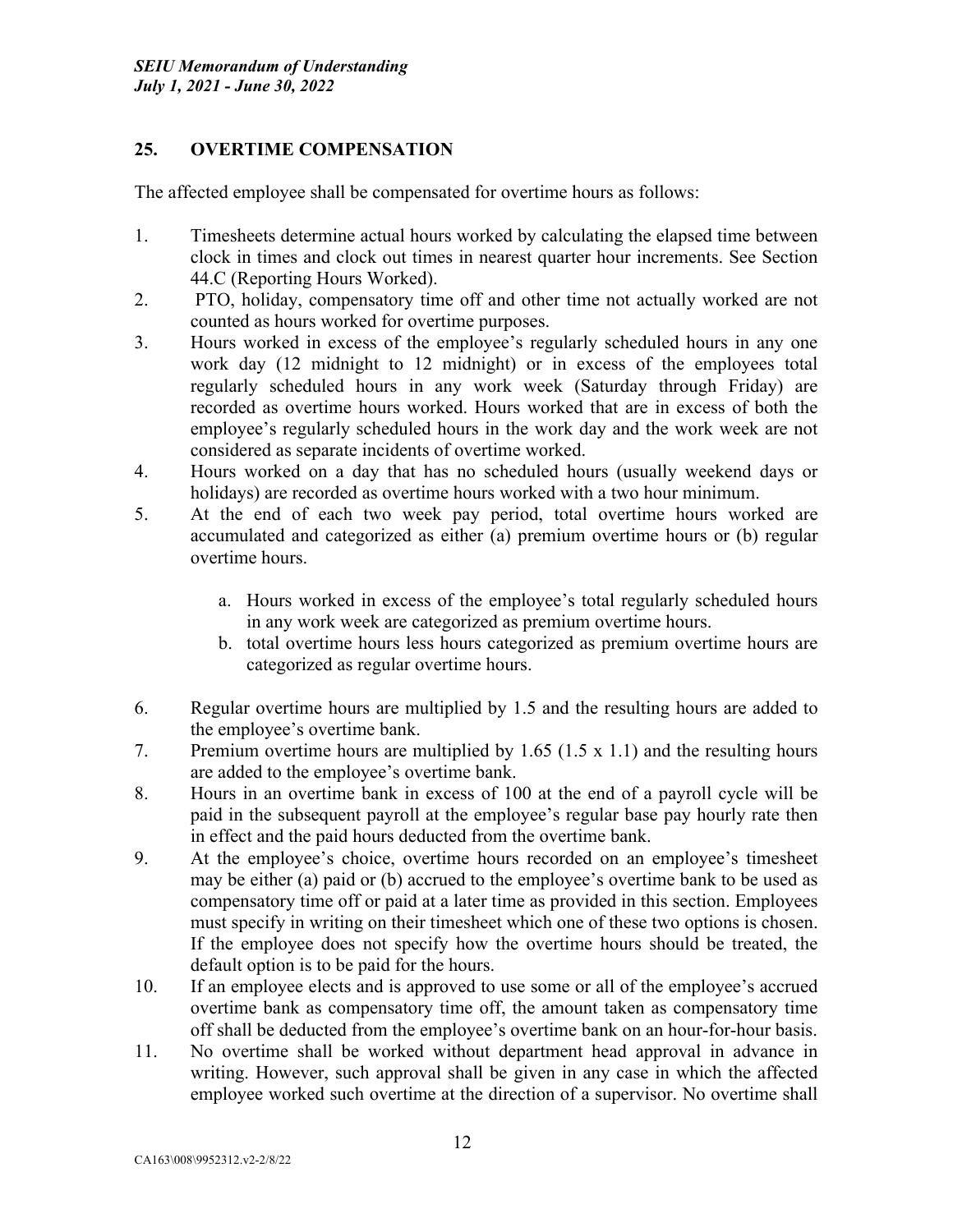be authorized or worked for the convenience of the employee (i.e. voluntary shift trading, etc.).

- 12. Management shall assign overtime work as equitably as possible among all qualified employees in the same classification in the same organizational unit and work location.
- 13. Employees with accumulated overtime hours accrued in their overtime bank may, not more often than four times per fiscal year, request and receive a cash buy-out of a portion or all of such accumulated accrued time in their overtime bank. Such payment will be made on the next regular pay period and paid at the employee's regular base pay hourly rate then in effect.
- 14. When employment with the City terminates the City shall make a cash payment for the employee's accumulated unused overtime bank time on the books at the employee's regular base pay hourly rate then in effect.

# **26. HOLIDAY PAY**

- A. Unless otherwise provided herein, a regular employee not working on a holiday will receive one day's pay at his or her normal straight time rate, exclusive of shift or temporary or relief supervisory differentials. Said holiday pay shall not be paid if the employee is not in a pay status the last normal working day before a holiday or the first normal working day after such holiday. See Section 51 for definition of pay status.
- B. An employee who is scheduled to work on a holiday but fails to report for work and fails to notify the City or provide evidence of an emergency is unexcused and will not receive payment for the holiday.
- C. If a holiday falls on a normal workday which is during an approved leave, at the employee's option the employee will not be charged for a leave day the day of the holiday, or may be given an additional day at the beginning or end of his/her leave. Holidays which fall on normal working days within an unpaid leave of absence, will not be counted as workdays and will not be recognized for pay purposes.
- D. Employees who are required to work on holidays will receive, in addition to the holiday pay provided for in this section, a minimum three (3) hours straight time pay for hours worked and time and one-half for hours worked beyond 8 hours or a normal shift, whichever is appropriate.
- E. On each of the holidays or non-working days on which flags are displayed and in the event that a Public Works employee is required to report to work for the purpose of putting up and taking down street flags, a total of four (4) such overtime hours shall be allocated for this assignment.

# **27. CALL BACK PAY**

A. Any affected employee called out to work after his/her normal working hours shall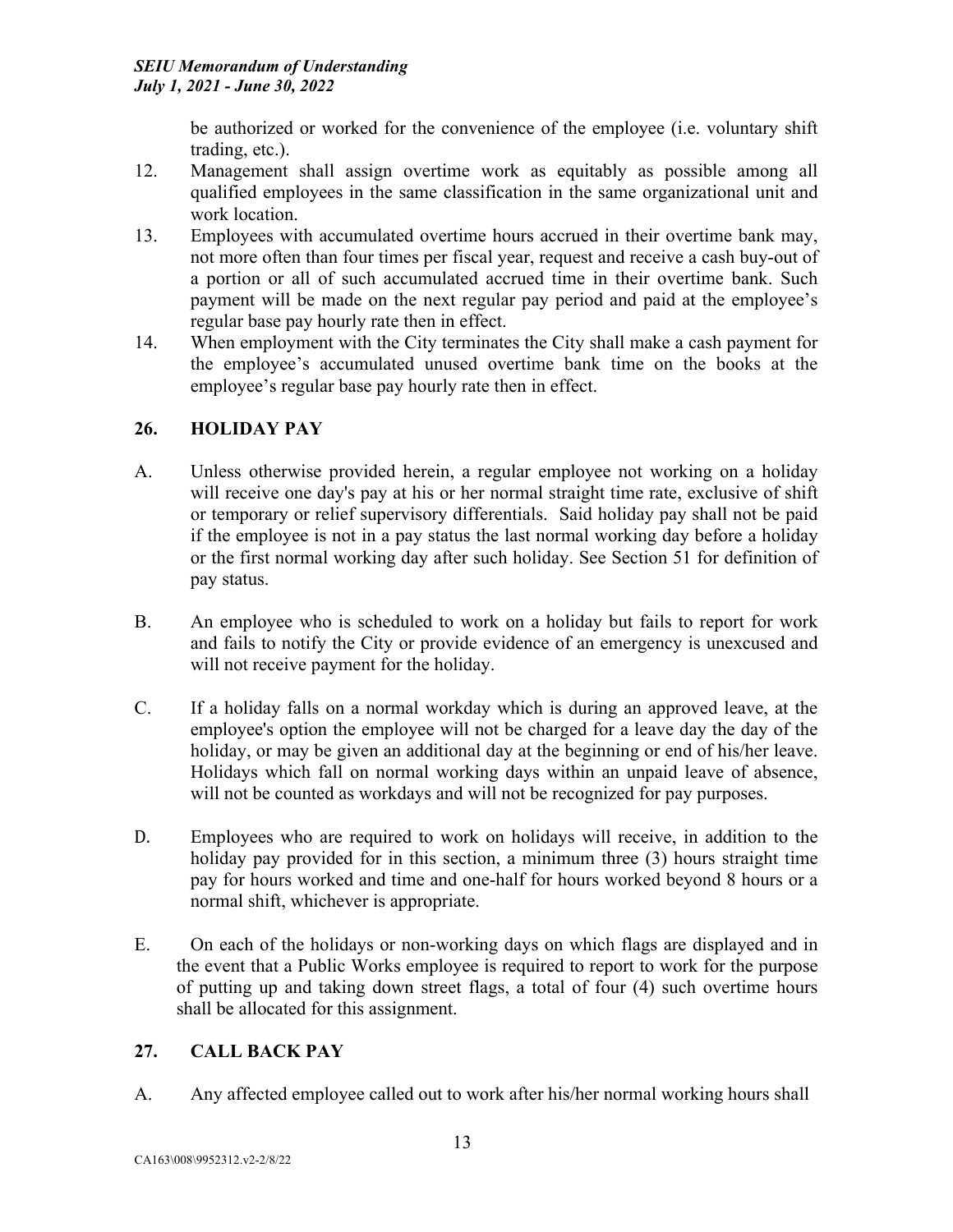receive a minimum of two (2) hours cash compensation at the rate paid for overtime work. In such cases all work in excess of the two (2) hour minimum shall be compensated at the regular overtime rate. The overtime rate shall be based on the employee's base hourly rate. Call-back shall be defined as being called out to work outside one's normal working hours by the Sheriff's Department, City Manager, Department Head or Public Works Supervisor on an unscheduled basis.

An employee should not respond to a call-back if any alcoholic beverage has been consumed or a medication taken that might impair his/her ability to perform the duties required.

- B. All affected employees who are required and/or authorized to attend an authorized meeting which starts after the established work day shall be credited for a minimum of two (2) hours overtime. For all time in excess of two (2) hours, normal overtime policies shall be in effect.
- C. In the event a call-out exceeds two (2) hours in actual time for a Public Works employee, the time reported for payroll purposes only shall begin with ten (10) minutes prior to the employee reporting for work and end ten (10) minutes after the time the employee leaves work to return home.
- D. Employees in off-duty status will not be required to respond to call-back. The exception being when a state of emergency has been declared by the City Manager.
- E. The normal call-back pay requirement, which would require a minimum of two hours of pay for the second reporting in a single day, would not apply when public utilities fail to supply electricity, water, or gas, or there is a failure in the public utilities or sewer system.

### **28. MOVE-UP PAY**

A. In the event any affected employee is required to work more than two (2) working days in succession in a classification higher than that for which he/she is being compensated, in an unforeseen situation, such employee shall receive ten percent (10%) increase over his/her normal compensation, or the rate of compensation of the position filled, whichever is less, for the time over two days when such employee works in the higher classification.

 In the event of planned assignment due to vacation or other cause known in advance, such move-up pay shall be paid for all time worked if such work exceeds two successive working days, including the first two days worked.

B. Position for which said "move-up" pay is eligible is as follows: Acting Public Work's Supervisor.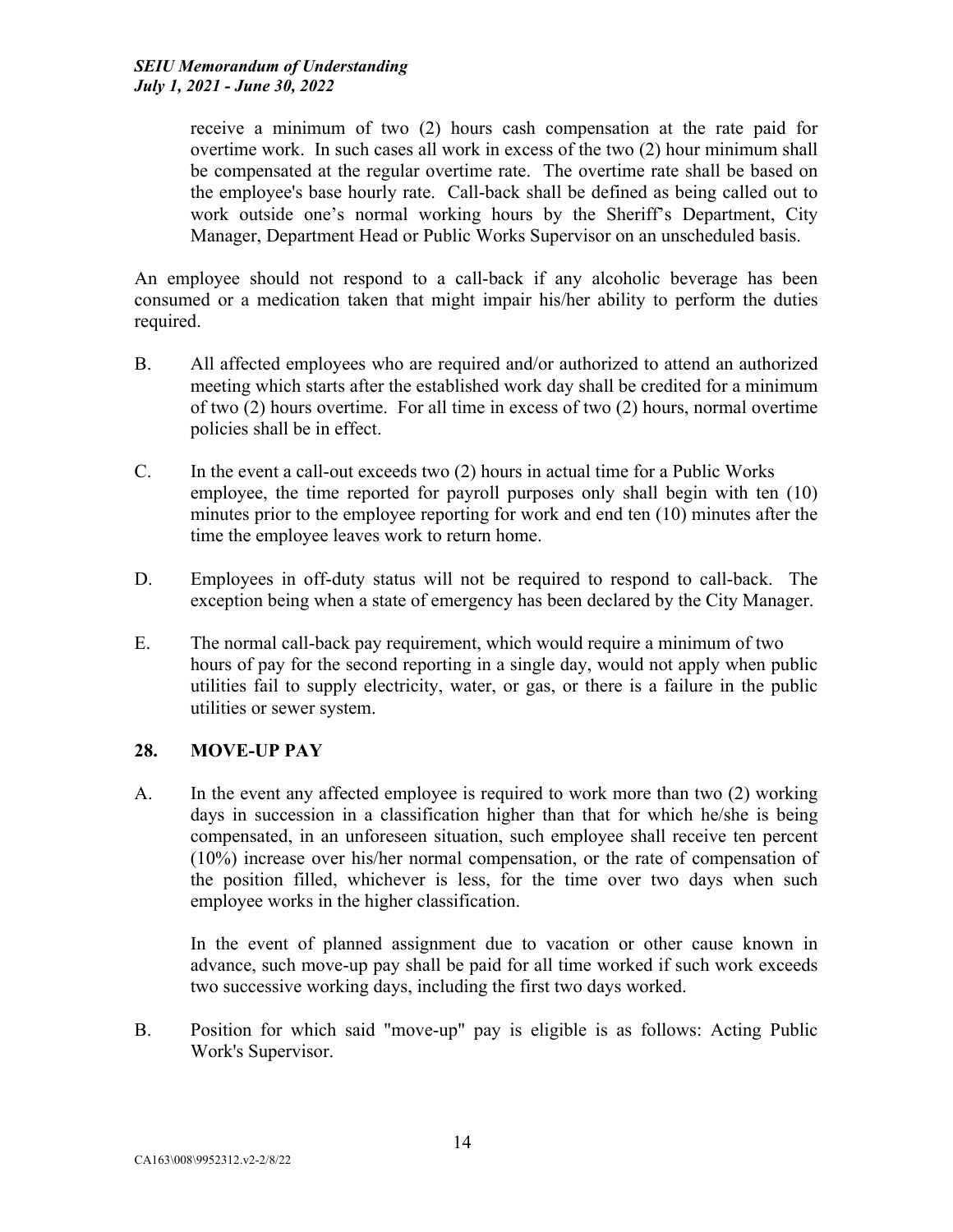C. For the purposes of this memorandum, base compensation is defined as the base salary paid to the employee without additions for overtime, medical insurance, longevity, expense or other benefits. If any affected employee is requested to work in a higher class for a cumulative total of ten (10) days, not including vacations and/or days off due to flexible work schedule, during any fiscal year, such employee shall then be paid at the increased rate for all such days worked.

## **29. WITNESS AND JURY DUTY PAY**

Required court time for off-duty regular full-time City employees shall be treated as overtime, with the minimum time being two (2) hours for any one day. This section shall not apply to any on-duty employees. This section shall apply only in court cases dealing with the scope of employment and shall not apply in cases of a personal or non-job related court action.

Every classified employee of the City who is called or required to serve as a trial juror shall be entitled to absent himself or herself from his/her duties with the City during the period of such service or while necessarily being present in court as a result of such call. Said employee shall continue to receive his/her full compensation from the City while serving on such jury duty, but shall reimburse the City the amount of daily per diem fees (exclusive of travel expenses) paid to such employee while acting as a juror.

### **30. STANDBY PAY**

Only the City Manager or Acting City Manager may order standby status. When on standby status, an employee shall be required to be on call during normal time off, accessible by telephone or other agreed upon electronic device and available to report to work immediately.

The City agrees to pay two hours of straight time pay, or the employee may elect to take two hours compensatory time, per twenty-four (24) hour period or portion thereof in excess of four (4) hours when any Public Works employee is required to-be on call on a standby basis at home during normal time off. This does not include informal alerts or requests to keep the City Manager or Acting City Manager advised of whereabouts during possible emergencies.

An employee on standby status must be in physical condition to adequately perform his/her duties and must not have consumed any alcoholic beverage or taken medication or other substance that might, in any way, hinder performance of his/her duties.

### **31. PAID REST AND RECOVERY TIME PAY**

An employee who is required to work after 8:00 p.m., and is scheduled to work the following day, that employee may report to work two hours later and that employee will be paid their regular wage for two hours.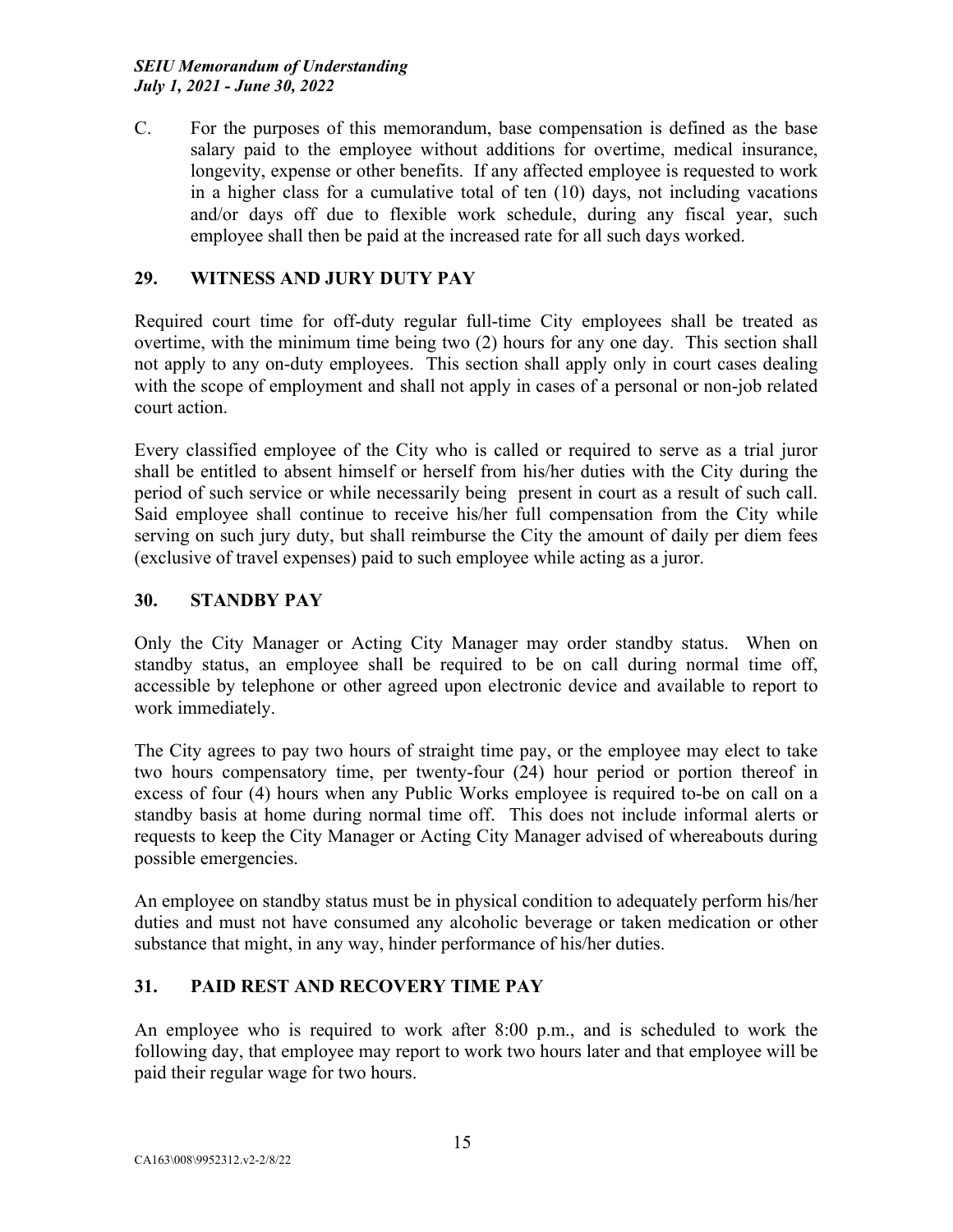### **32. WORKERS' COMPENSATION INSURANCE**

The City participates in the Workers' Compensation Insurance Program through the California Joint Powers Insurance Authority. The City agrees not to lower the benefits provided by the California Joint Powers Insurance Authority without first notifying the affected employee associations and meeting and conferring on the same.

### **33. WORKERS' COMPENSATION, DISABILITY INSURANCE AND FICA MEDICARE TAX BENEFITS**

- A. When an employee is injured on duty arising out of and in the course of employment (which shall not be construed as going to and from work), such employee shall receive benefits and incur obligations as follows:
	- For a period not to exceed six months, commencing with the first day following such injury, while the employee is totally disabled from industrial injury and on accepted worker's compensation status, such employee shall be compensated with an amount equal to such employee's base wages at the time of such disability, less the aggregate of (a) Any Workers' Compensation payments, and (b) Any other disability payments made to such employee. Such payment shall be limited to said six month period, or until such employee is retired on permanent disability or terminated from the City's employment, whichever comes first.
	- An employee shall be entitled to benefits at the normal rate if the employee is on accepted workers' compensation status and in a pay status as defined above for up to six months.
	- The Workers' Compensation Carrier and/or the City reserves the right to subrogate if a claim is filed by an employee against a third party.
- B. The City has instituted the State Disability Insurance Program (SDI), at employee expense, to provide coverage for non-industrial injuries. In addition to coverage under the State Disability Insurance Program, the City will provide eligible fulltime employees with additional short-term disability coverage to integrate with SDI for a weekly benefit of 60% of covered earnings and a long-term disability program to provide a monthly benefit of 66 2/3% of covered earnings, such coverage to be added at City expense.
- C. All employees are subject to the FICA Medicare taxes in accordance with Federal regulations and shall have the employee share of said Medicare Tax deducted from their paycheck.

# **34. DEATH BENEFIT**

The City shall pay a death benefit directly to the spouse or other beneficiary designated in writing by any affected employee prior to such employee's death (or in the event that no such beneficiary is so designated, to such employee's legal heirs) in the amount of One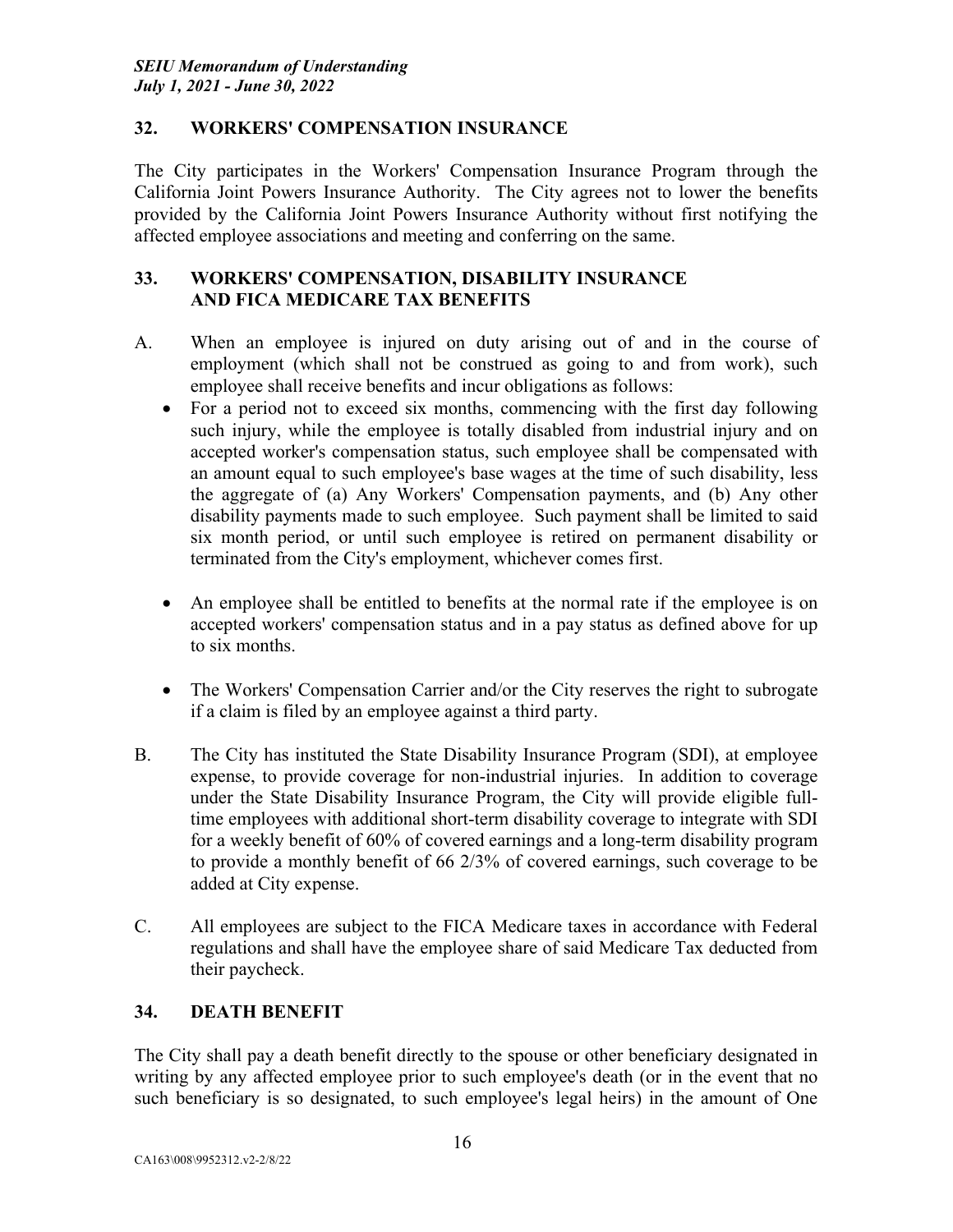Thousand Dollars (\$1,000) in a single lump sum cash payment within seventy-two hours of the death of any affected employee as the result of any industrial injury or illness, as defined by U. S. Department of Labor Instructions for OSHA No. 200 sustained by such employee while on duty within the course and scope of his or her employment with the City.

# **35. RETIREMENT PROGRAM**

- A. The City shall continue to participate in the California Public Employees Retirement System (CalPERS). Under CalPERS, the City provides the  $2\frac{\sqrt{0.055}}{25}$ Miscellaneous Plan formula for all employees who are "classic members" as defined by the Public Employees' Pension Reform Act of 2013 (PEPRA). Classic employees are currently defined as those who were enrolled in CalPERS as of December 31, 2012. For all "new members" as defined by PEPRA, the City provides the  $2\%$  ( $\partial$ 62 formula. New members are currently defined as employees not previously enrolled in CalPERS as of January 1, 2013 (and not meeting certain exceptions provided under PEPRA). Employees of the City who are hired on or after January 1, 2013 who classified as new members under PEPRA are subject to the other CalPERS terms and conditions set forth in PEPRA.
- B. City employees who are classic members shall share in the cost of CalPERS coverage through payroll deduction as follows:
	- 1. Employees will continue to contribute a portion of the required employer contribution equal to 4.5% of "compensation earnable." This 4.5% contribution by employees to the employer contribution will be considered to be a contribution towards the normal cost as defined under PEPRA.
- C. In addition, the City's contribution toward Employer Paid Member Contribution (EPMC) shall be reduced as follows:

 Effective the first pay period after the adoption of the Resolution is approved by City Council, the City's contribution toward EPMC shall be reduced to 3.5%, with employees paying 3.5% of "compensation earnable."

- D. Employees who are hired after January 1, 2013 and are new members under PEPRA, shall pay the full member contribution amount which is currently 6.5% of "compensation earnable." However, new members will not contribute toward any portion of the required employer contribution.
- E. The City shall continue to report the value of the EPMC on all reportable compensation subject to CalPERS for all employees in the Bargaining Unit as approved and adopted by Resolution 4229 (General Services) and Resolution 4239 (Public Works).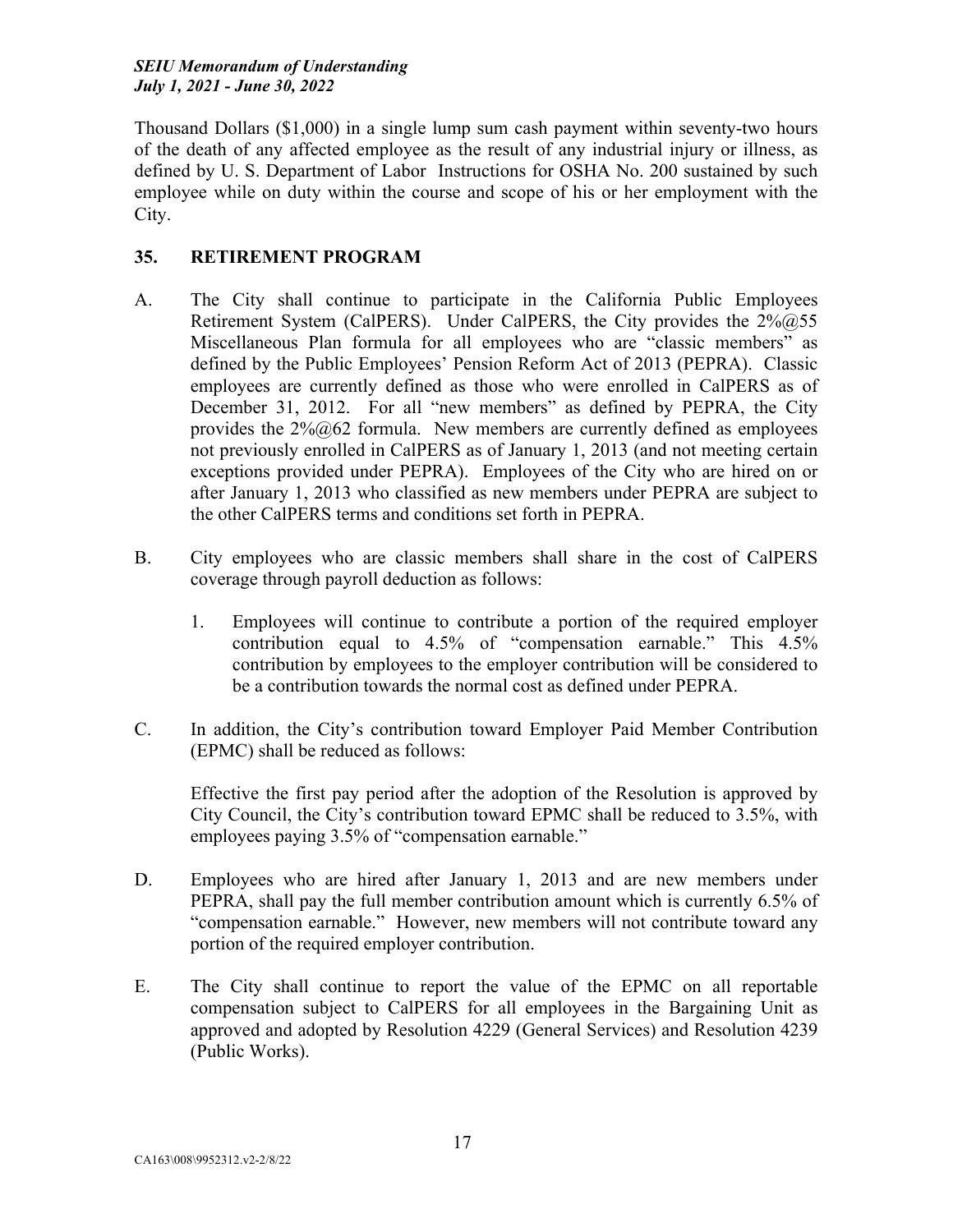### **36. LIFE, HEALTH AND DENTAL BENEFITS**

- A. The parties agree that the City will maintain a life insurance program providing a \$50,000.00 term life insurance policy for the employee only, the beneficiary to be designated by said employee. The cost of the premium for this policy to be paid in full by the City. Employees retiring with 20 years or more of continuous service with the City and enrolled in the City's group life insurance program at the time of retirement, may continue to be covered in the City's group life insurance program at City expense for a life benefit of \$10,000. Extended coverage will not include AD&D benefits.
- B. The parties agree that the City will maintain the current health insurance program with the Public Employees Retirement System (PERS) Medical and Hospital Care Act pursuant to Government Code Section 22850 unless such is changed through the meet and confer process. The health insurance program shall be available to all regular full-time employees and retirees as follows:
	- Each eligible employee or retiree may select a health insurance carrier providing coverage in the Carpinteria geographic area, as defined and provided by PERS and currently in effect and on file in the City Human Resources Office.
	- Beginning the first pay period after January 1, 2018, employees will pay by payroll deduction a monthly contribution to their health insurance premium (employee and dependents) in an amount equal to .029% of their annual base salary times the percentage of insurance carrier increase or decrease with a minimum of five percent (5%) or maximum thirty percent (30%). The 5% minimum increase shall apply every year, i.e., over the 3-year term of the contract the minimum increase is 15%. The maximum increase shall be 30% at any time during the term of the contract, i.e. cumulative total shall be capped at 30%. (For example, if an employee's annual base salary is \$50,000, and the insurance carrier increase is 5%, the calculation would be:  $$50,000 \text{ x}$  .00029 x 1.05, the monthly contribution for that employee would be \$15.22.) In the event the Blue Shield Access + HMO plan is no longer available to City employees, the most similar HMO plan will be substituted for purposes of this provision.
	- For employees who elect the PPO Plan, the cost share will be the same as the HMO plan formula, plus the difference between the HMO and PPO insurance premiums.
	- Employees shall be responsible for payment as a payroll deduction for any health insurance premium contribution which exceeds the City's contribution amount for the premium for coverage under the PERS Health Benefit Program HMO plan.
	- Health insurance coverage for newly hired employees will commence on the first day of the month following one full month of employment. If hired prior to the  $15<sup>th</sup>$ day of the month, the month of hire will count as a full month of employment and coverage will be effective the first day of the following month. If hired after the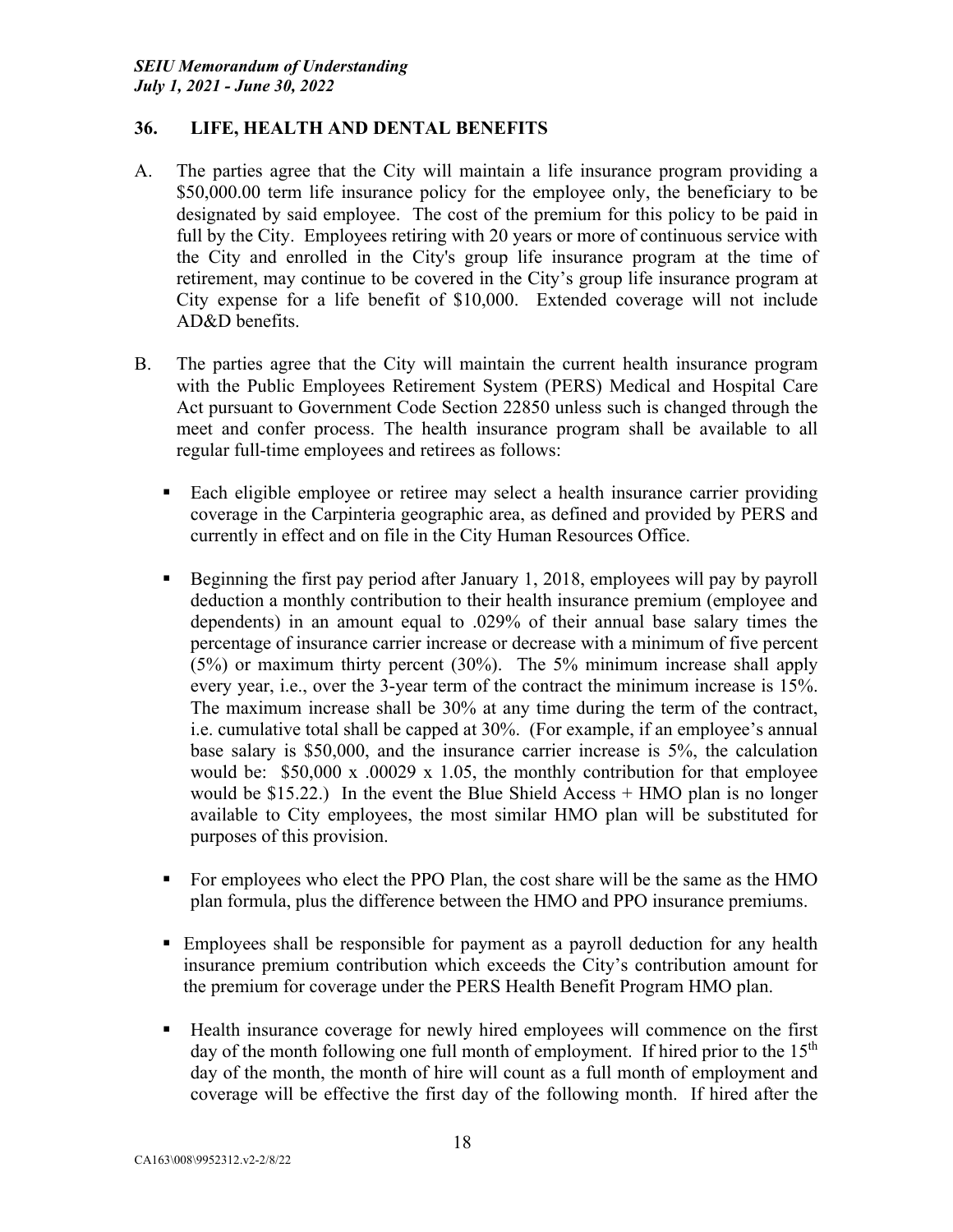15<sup>th</sup> day of the month the month of hire will not count as a full month and the following month will be the first full month of employment.

- For covered employees who terminate during the fiscal year, such health insurance coverage shall end on the last day of the month following when said termination becomes effective, except that the provisions of COBRA may be applied at the employee's option. Covered employees who retire from the City under PERS may, at their option, continue such coverage without interruption pursuant to the provisions of the PERS Health Program.
- C. The City will provide 100% of the premium charged to maintain a Dental Insurance Plan for each employee in the General Services Bargaining Unit and Public Works Bargaining Unit, where appropriate, for dependent coverage. The City will retain control over the administration of the dental insurance program subject to maintenance of equivalent benefits to the extent it is within the control of the City, and subject to any applicable obligations under the Meyers-Milias-Brown Act.

# **37. FLEXIBLE BENEFIT PROGRAM (WELLNESS) ALLOWANCE**

- A. In addition to the Health Insurance Program, active regular employees with three or more months of active service with the City shall be credited with a Flexible Benefit Program Allowance in the amount of \$1,162 for each calendar year. The City will increase the \$1,162 allowance by 2% annually beginning January 1, 2018 during the term of this Agreement. Effective January 1, 2022, the allowance is \$1,284 (rounded up from \$1,283.16).
- B. The purpose of the Flexible Benefit Program is to provide reimbursement to the covered employee for eligible medical and health-related costs not otherwise covered by health insurance or subject to reimbursement from any other source. Payment of medical costs, not covered by insurance, must be prescribed by a physician or determined by the Internal Revenue Service (IRS) to be an eligible health-related expense.
- C. In addition to reimbursement for eligible medical and health related costs and/or dependent care, the employee will have the option to purchase benefits offered through the Flexible Benefit Program up to the total Flexible Benefit Program allowance. Employees may cash out up to \$810 of the Flexible Benefit Program allowance, subject to applicable payroll taxes.
- D. Reimbursement for bona fide health-related expenses, which may be eligible expenses under the Flexible Benefit Program may be subject to payroll taxes unless related to a particular medical condition and so prescribed by a medical doctor.
- E. As part of future labor negotiations, the City and the Union agree to revisit the annual Wellness Allowance taking inflation into consideration.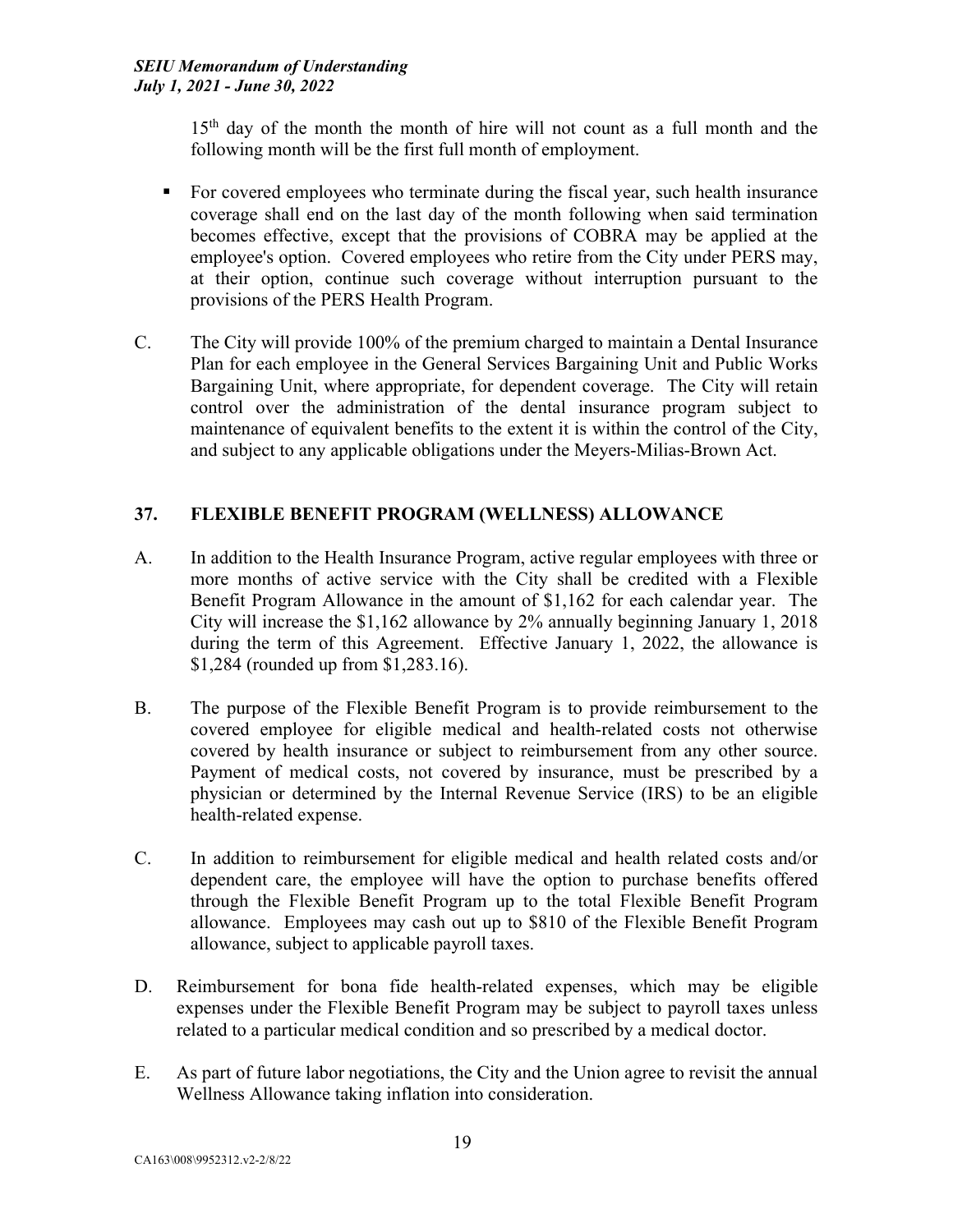### **38. FITNESS PROGRAM**

The City agrees to reimburse employees at the rate of thirty-one dollars and twenty cents (\$31.20) per month for the employee's membership fee at an athletics club or fitness program approved by the City Manager. Only full-time employees are eligible to receive this benefit.

# **39. OUTSIDE COVERAGE OPTION**

- A. The employee is not required to select or participate in any health insurance program provided by the City, but such employee must provide satisfactory documentation that he/she is covered by an alternative health insurance program.
- B. Those employees with proof of health insurance coverage who choose not to participate in the City's group health insurance program due to the availability of other coverage through a spouse's employer, the military, or other source, will receive, in addition to the Flexible Benefit Program Allowance, a benefit allowance equal to fifty percent (50%) of the premium paid by the City for the annual single coverage in the PERS Health Benefit HMO Plan. An employee shall receive this benefit allowance as a one-time cash payment, with such payment subject to payroll taxes.
- C. Those eligible employees who participate in the City's group health insurance program and have an eligible spouse or family dependents, but select single coverage and choose to cover any dependents under insurance offered through a spouse's employer, the military, or other source will receive, in addition to the employer contribution for single health insurance coverage and the Flexible Benefit Program allowance as provided for in Article 37(A), a benefit equal to 50% of the City's additional contribution amount which would have been paid for either employee plus one or employee plus family coverage as may be applicable to that employee.

### **40. OPTIONAL INSURANCE PROGRAMS**

The City agrees to cooperate to make available to affected employees, at the sole cost and expense of such affected employees, eye care, cancer and intensive care medical group insurance programs. Participation in such programs shall be at the option of the individual employee, subject to the rules of the insurance carrier and subject to the administrative limitations of the City.

# **41. SERVICE AWARDS**

The City of Carpinteria has established appropriate service awards to recognize continuous service with the City at levels of five, ten, fifteen, twenty-five and thirty years. In addition,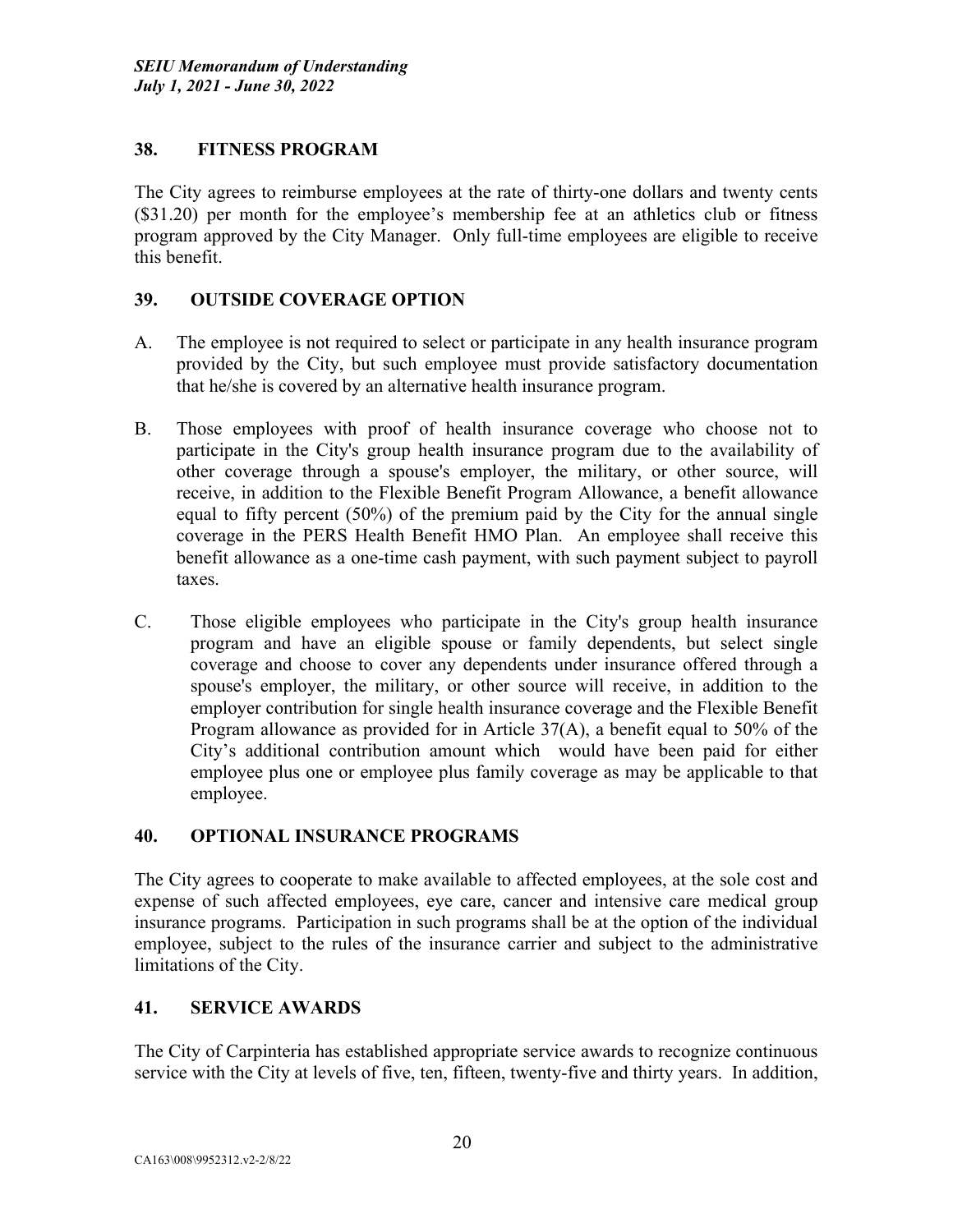upon completion of twenty-five and thirty years of service, eligible employees are entitled to the following recompense:

### *Twenty-five Year Award*

In addition to a commemorative recognition gift, upon completion of twenty-five years of continuous service, eligible employees will be entitled to two personal days of leave per fiscal year. The hours will not have a cash value nor will they accumulate to be carried over to the next fiscal year.

#### *Thirty year Award*

Upon completion of thirty years of continuous service, eligible employees will receive a commemorative recognition gift and be entitled to have three additional days added to their existing leave bank hours.

# **SECTION C - WORK PERIODS, OVERTIME, ATTENDANCE AND LEAVES**

### **42. WORK SCHEDULES**

Requests to deviate from the work schedules outlined in this Section must be in writing and approved by both the employee's supervisor and the City Manager.

A. Pursuant to the Federal Fair Labor Standards Act (FLSA) the standard work period for all non-sworn employees represented by the Union is defined as follows: Start: 12:01 A.M. every Saturday. End: 12:00 Midnight every Friday.

 The work period extends for a period of seven consecutive days, a total of 168 hours, of which a total of 40 hours worked shall be the standard work week. Any hours worked in excess of 40 hours shall be considered overtime for FLSA purposes. For pay purposes, each pay period shall consist of two standard work periods.

- B. Hours Worked shall be only those hours actually worked during the work period, including overtime hours as defined in the overtime policy contained herein, and does not include any hours of paid leave time when the employee is not actually working but being paid. Examples are, but not limited to, holidays off, leave bank hours, compensatory time off, jury duty, bereavement leave, and any other authorized paid or unpaid leave.
- D. The City agrees that authorized work outside the regularly scheduled workday or work week shall be compensated in accordance with the overtime policy contained herein.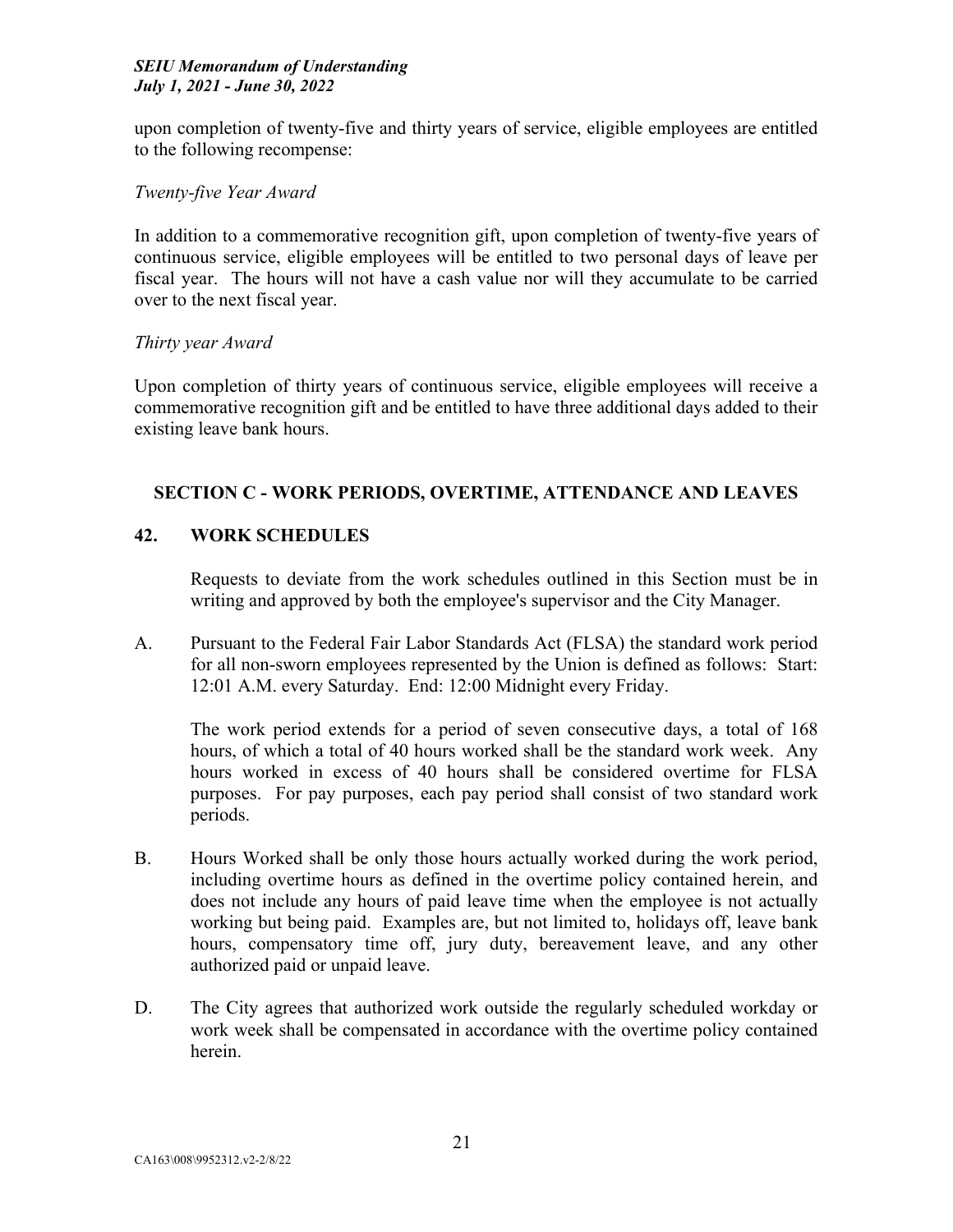- E. In no case shall an employee's work schedule be altered to avoid the payment of overtime earned as a result of call back after the employee's regular shift, workday or work weekends.
- F. The City shall provide Public Works employees with a 15 minute personal/equipment "clean-up" time at the end of the day. Employees shall be ready to begin work at start time.

#### **43. FLEXIBLE WORK SCHEDULE**

A. Employees, with the exception of the position of Receptionist, shall have the option to participate in an alternate 9/80 work schedule based on a flexible 9 day/80 hour pay period (eight 9-hour days and one 8-hour day, with the tenth day as a designated day off).

 The regular schedule for the 9/80 arrangement shall consist of eight nine-hour shifts and one eight-hour shift within each 14-day period, as follows: eight hours on every other Friday and nine hours on Monday, Tuesday, Wednesday and Thursday of each week.

As discussed in more detail below, the "workday" will consist of 24 consecutive hours, and will begin in the middle of the 8-hour shift on Fridays. The "workweek" for overtime purposes will consist of 7 consecutive workdays and will begin on each Friday and end on the following Friday. This will result in a regular schedule of 40 hours in each "workweek". More specifics regarding the "workday" and "workweek" are discussed below.

 For General Service employees, the nine-hour workdays will begin at 7:30 a.m. and end at 5:30 p.m., with a 60-minute lunch period. The eight-hour workday every other Friday will begin at 7:30 a.m. and end at 4:30 p.m., with a 60-minute lunch period to begin after 11:30 a.m. The "workday" will begin on Fridays at 11:30 a.m. The "workweek" will begin on Fridays at 11:30 a.m., and end the following Friday at 11:29 a.m.

For Public Works employees, the nine-hour workdays will begin at 7:00 a.m. and end at 4:30 p.m., with a 30-minute lunch period. The eight-hour workday every other Friday will begin at 7:00 a.m. and end at 3:30 p.m. with a 30-minute lunch period to from 11:30 a.m. to noon. The "workweek" will begin on Fridays at 11:00 a.m. The "workweek" will begin on Fridays at 11:00 a.m., and end the following Friday at 10:59 a.m.

Employees who work a 9/80 schedule will be credited overtime for hours worked in excess of nine in any of his or her scheduled nine-hour days, in excess of eight hours in any of his or her scheduled eight-hour days, and/or in excess of forty hours in the seven day workweek (Friday to Friday). Overtime shall be paid in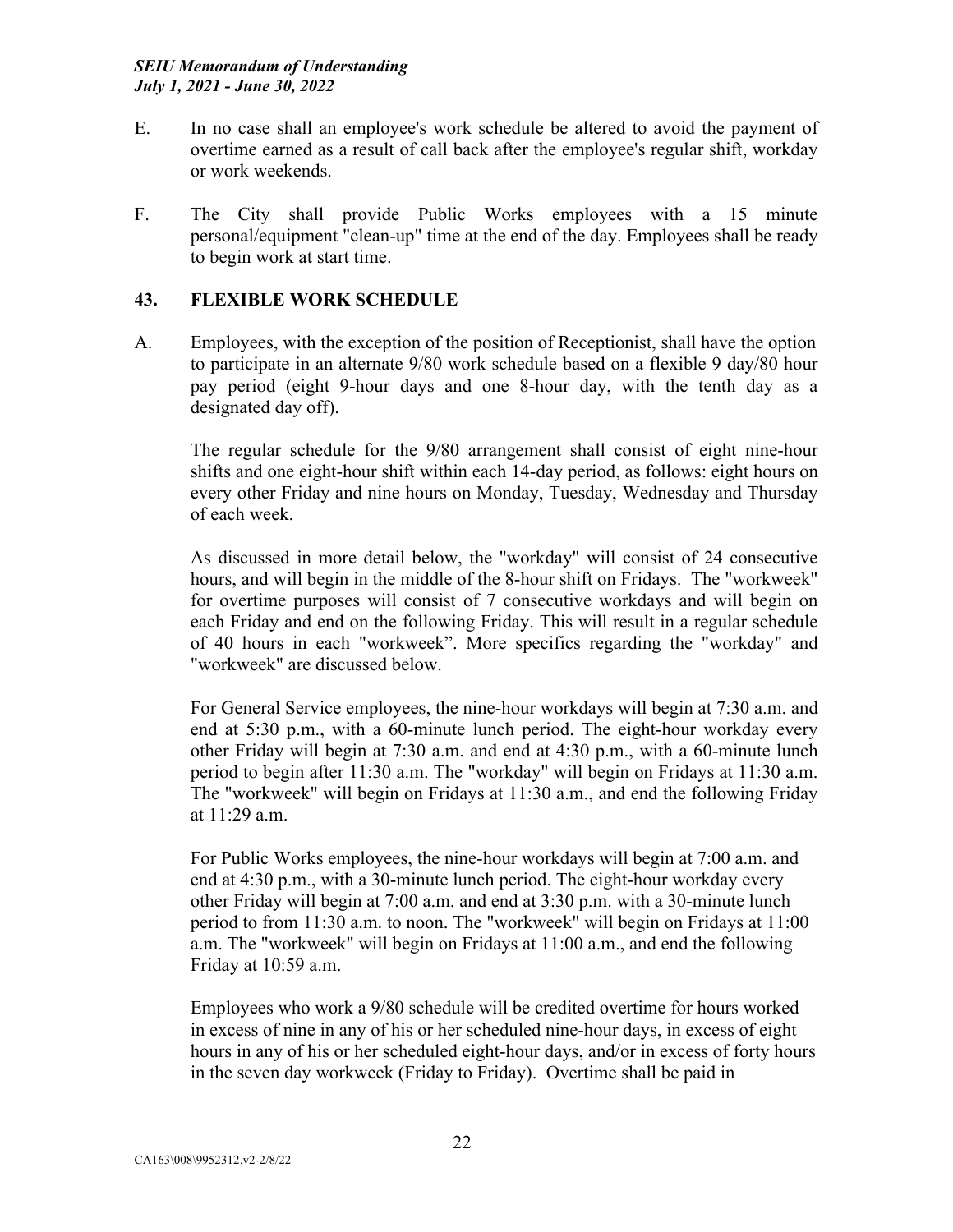accordance with the rates discussed in MOU Article 25, including premium overtime being paid at the "premium rate."

 Selection of the day off must be approved by the Department Head to ensure adequate department coverage. Designated days off may be changed only by written approval of the Department Head and the City Manager.

- B. Individual employees may request flexible work schedules which meet their personal needs and the operational requirements of the department. Approval for reasonable flexible work schedules is subject to the operational needs of the department as determined by the Department Head and City Manager. The continuation of such schedules shall be subject to the Department Head review and approval of the City Manager.
- C. The City Manager reserves the right to remove any (or all) employees from flexible work schedules. To the extent possible, two weeks advance written notice will be provided to the employee. The employee shall not be removed from a flexible work schedule for arbitrary or capricious reasons.

# **44. REPORTING HOURS WORKED**

- A. Individual employees are responsible for accurately reporting time worked. All hours worked shall be reported by clocking in and out on the computer at their work station. Actual time worked will be recorded in straight time on a daily basis and tabulation of time at the end of the work period will be computed to the exact hour and fractional minutes. Such time shall be verified by the employees' supervisor.
- B. The City acknowledges that from time to time a computer clock may gain or lose time, causing the clock to be off by minutes. The City agrees to take this into consideration whenever it appears that the computer clock has caused an employee to clock in late. If an employee becomes aware of such a problem with his/her computer, it should be reported immediately to their supervisor.
- C. If access to a computer is not available, all hours worked by employees shall be reported on time sheets provided and shall be stated in straight time hours. The individual employee is responsible for accurately reporting all hours worked. Hours worked shall be reported in not less than quarter (1/4 or .25) hour increments of time actually worked. Time worked 7 1/2 minutes or less will not be reported and time worked in excess of 7 1/2 minutes will be reported as a quarter (.25) hour. Such time shall be verified by the employees' supervisor.

### **45. BREAKS**

Each affected General Service employee shall be entitled to a sixty (60) minute lunch period and two breaks per eight-hour working day. The morning break is twenty (20)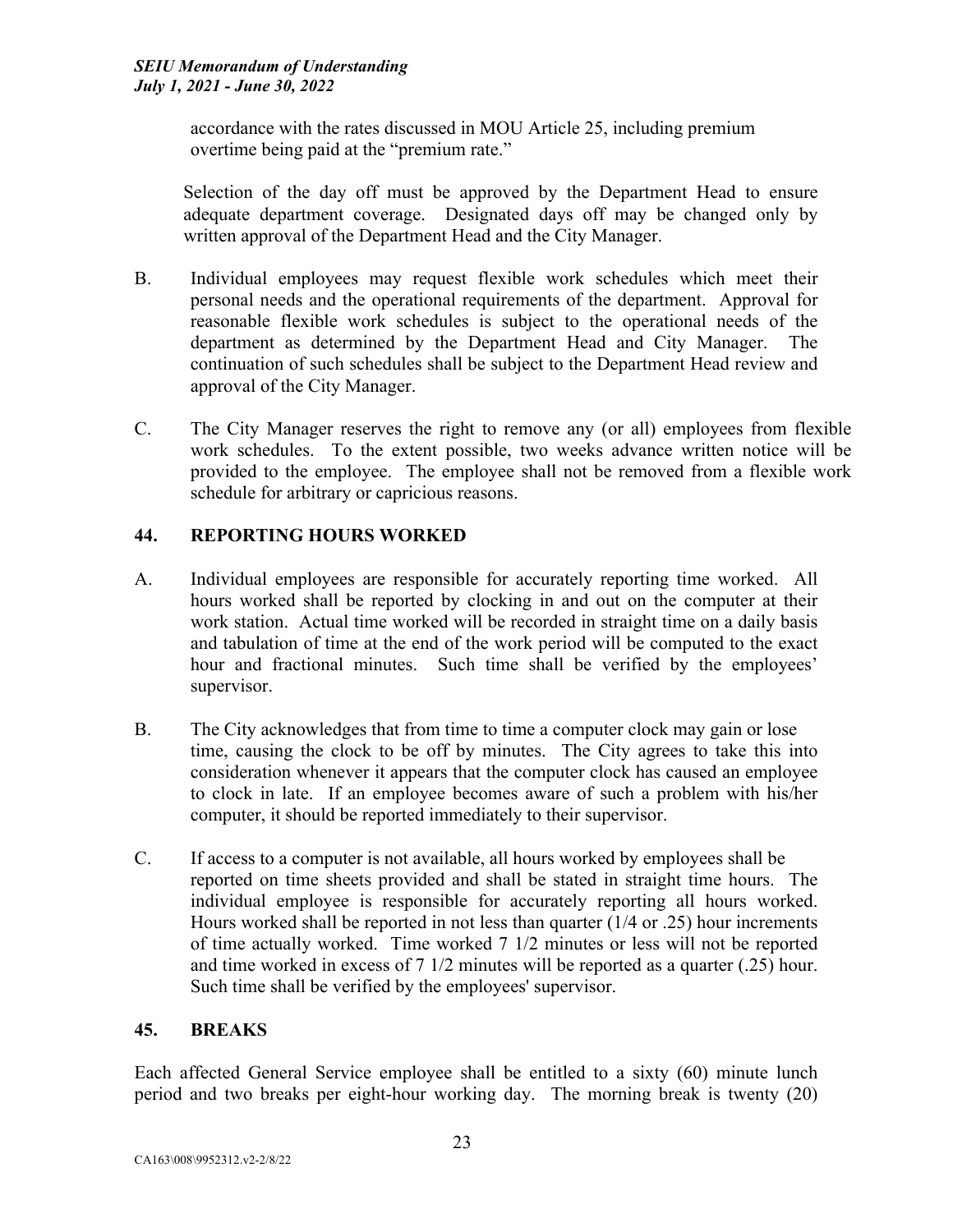minutes and the afternoon break is fifteen (15) minutes. Breaks shall not be taken earlier than one hour after starting work in the morning or lunch, or later than one hour before lunch or the end of the working day.

Each affected Public Works employee shall be entitled to a 30-minute lunch period and two 20-minute breaks per eight-hour working day. Breaks shall not be taken earlier than one-hour after starting work in the morning or lunch, or later than one-hour before lunch or the end of the working day.

Breaks do not accumulate and will be scheduled by the employee's supervisor.

#### **46. LEGAL HOLIDAYS**

A. The City and the Union agree that the following days shall be observed as legal holidays by all affected employees at which time the City's administrative offices will be closed:

| New Year's Day                |
|-------------------------------|
| Martin Luther King Day        |
| President's Day               |
| Memorial Day                  |
| Independence Day              |
| Labor Day                     |
| Veteran's Day                 |
| Thanksgiving Day              |
| Friday following Thanksgiving |
| Christmas Day                 |
|                               |

- B. The following days shall also be observed as legal holidays: December 26, 2017 and January 2, 2018. Similar holidays before or after Christmas Day and before or after January  $1<sup>st</sup>$  shall be observed in future years.
- C. When a holiday falls on a Saturday or Sunday, the preceding Friday or the following Monday respectively shall be observed as the legal holiday. If the holiday falls on an employee's flex day, the flex day may be rescheduled within the same work week. Rescheduled flex days off that are rescheduled because a holiday falls on that day are subject to prior approval by the Department Head and appropriate notification to the Administrative Services Department.
- D. Observance of a legal holiday on a Friday or Monday, at which time the City's Administrative offices will be closed, will not create overtime or the loss of time from an employee's leave bank if the holiday falls on a regularly scheduled flex day. The hours for any given holiday will relate to the number of hours of the employee's regular scheduled work day for that particular day.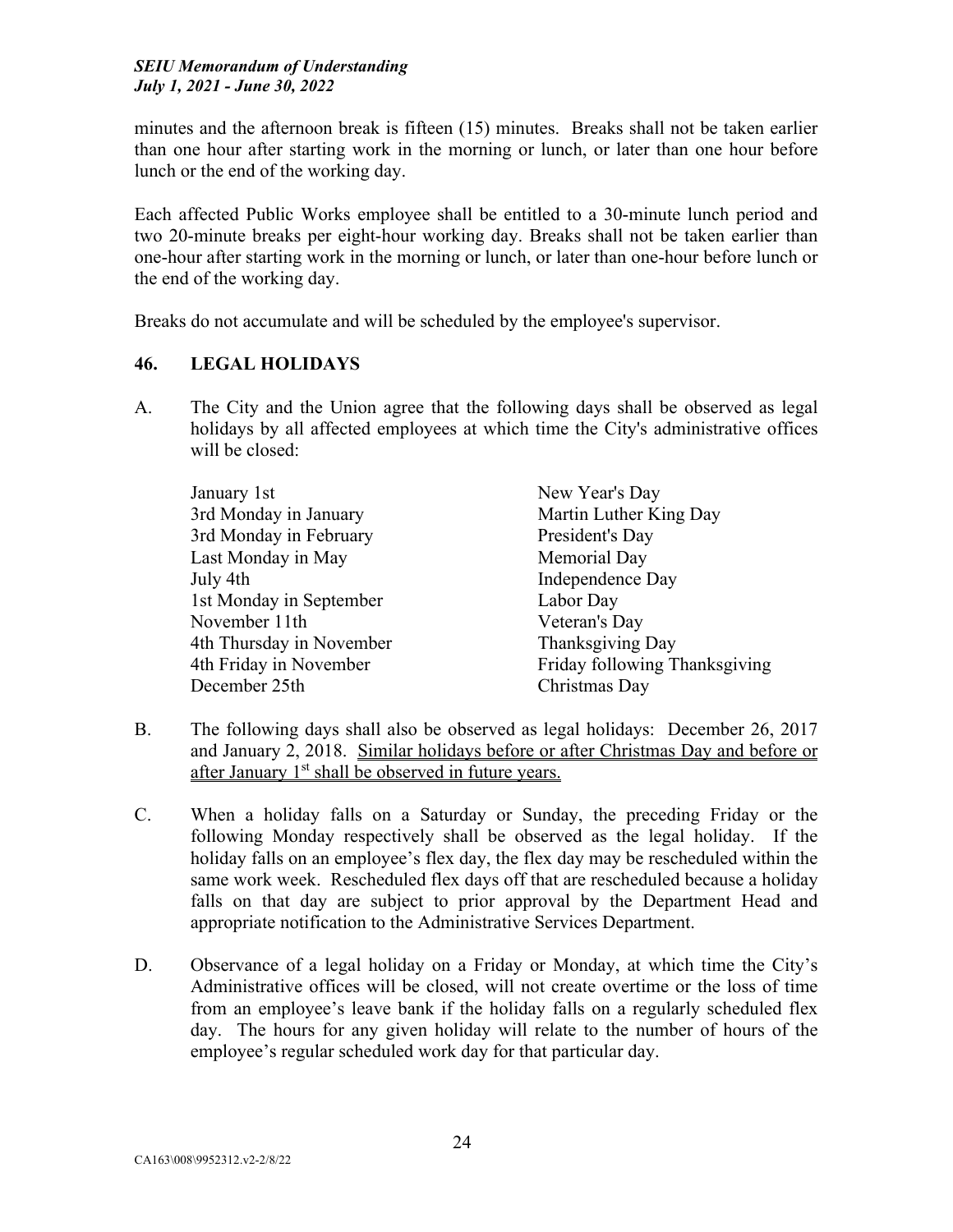E. Nothing in this Memorandum shall preclude the City from declaring a holiday when a legal holiday has been declared by the President of the United States or the Governor of the State of California or the City Council.

# **47. LEAVE REGULATIONS**

## A. ANNUAL LEAVE

The purpose of annual leave is to enable each eligible employee annually to return to work mentally refreshed. All employees in the competitive service shall be entitled to annual leave with pay except the following:

- (a) Employees who have served less than six (6) months in the service of the City. However, leave credits for the time will accrue for each such regular full-time employee.
- (b) Employees who work on a provisional basis, all employees who are not employed in a regular classified position, and employees who work 1040 hours or less per year.

### B. LEAVE TIME (Leave Bank)

In place of separate leave accrual for vacation, sick leave, paid administrative leave and floating holidays, each employee will accrue leave in a Leave Bank that will be inclusive of all such leave benefits (vacation, sick, floating holidays, paid administrative leave and approved paid personal leave).

### C. LEAVE ACCRUAL

Employees will accrue leave time based on years of service. Except as set forth in section "G" below, at the beginning of each fiscal year employees will receive a leave bank equal to his/her annual leave entitlement. The accrued leave time shall be subject to the following provision:

If employment with the City starts after July 1 or ends before June 30 of any fiscal year, accrued leave time will be prorated for the fiscal year in question. Upon termination of employment with the City, the cash value of any unused leave time in excess of that which would have been earned had it been granted on a pro-rated monthly basis and other outstanding obligations due the City shall be deducted from the final payment to the employee.

Accrued leave time can be taken off prior to the date of retirement and used to delay final date of employment if it is requested in writing and approved at least thirty (30) days prior to the scheduled date that such leave would begin.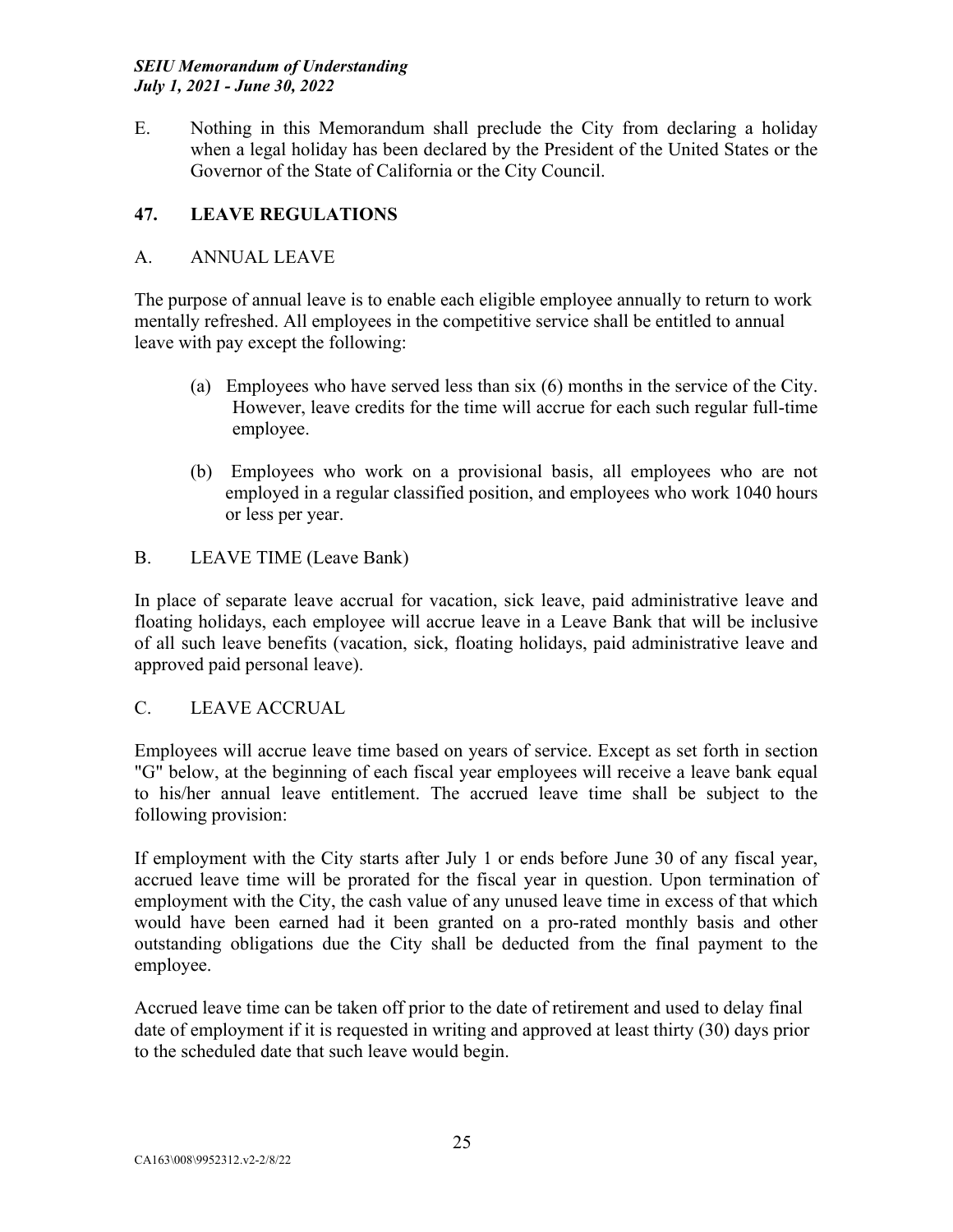Annual leave shall be accrued in accordance with the following established schedule:

 LEAVE BANK SCHEDULE (Days on leave bank schedule are figured as eight (8) hour days)

| Years of Service         | Accrual   |                     |
|--------------------------|-----------|---------------------|
| One through three        | 168 hours | $(21 \text{ days})$ |
| Four through six         | 184 hours | $(23 \text{ days})$ |
| Seven through ten        | 208 hours | $(26 \text{ days})$ |
| Eleven                   | 216 hours | $(27 \text{ days})$ |
| Twelve                   | 224 hours | $(28 \text{ days})$ |
| Thirteen through fifteen | 232 hours | $(29 \text{ days})$ |
| Sixteen through eighteen | 248 hours | $(31 \text{ days})$ |
| Nineteen or more         | 256 hours | $(32 \text{ days})$ |

Thirty years (longevity benefit) 24 additional hours 3 additional days

### D. LEAVE ELIGIBILITY

Employees are eligible for leave benefits the first of the month following one full month employment.

Employees classified as regular employees who work less than full-time, but more than 1040 hours a year and are eligible for leave benefits, shall be credited leave on a prorated basis.

Leave periods shall be scheduled by management to provide adequate staffing. Such scheduling shall be subject to the needs of the City but shall take into account employee seniority and personal preference.

The City will make every effort to give maximum possible advance notice to the affected employee in the event scheduled leave must be cancelled or modified due to the needs of the service.

In the event one or more municipal holidays fall within an authorized leave with pay, such holidays shall not be charged as leave, and the leave shall be extended accordingly.

### E. NOTIFICATION FOR USE OF LEAVE BANK

Where use of accrued leave time is requested due to an emergency illness or other unexpected absence, the employee shall notify his immediate superior or Human Resources prior to, or within four (4) hours after the time set for beginning his/her daily duties.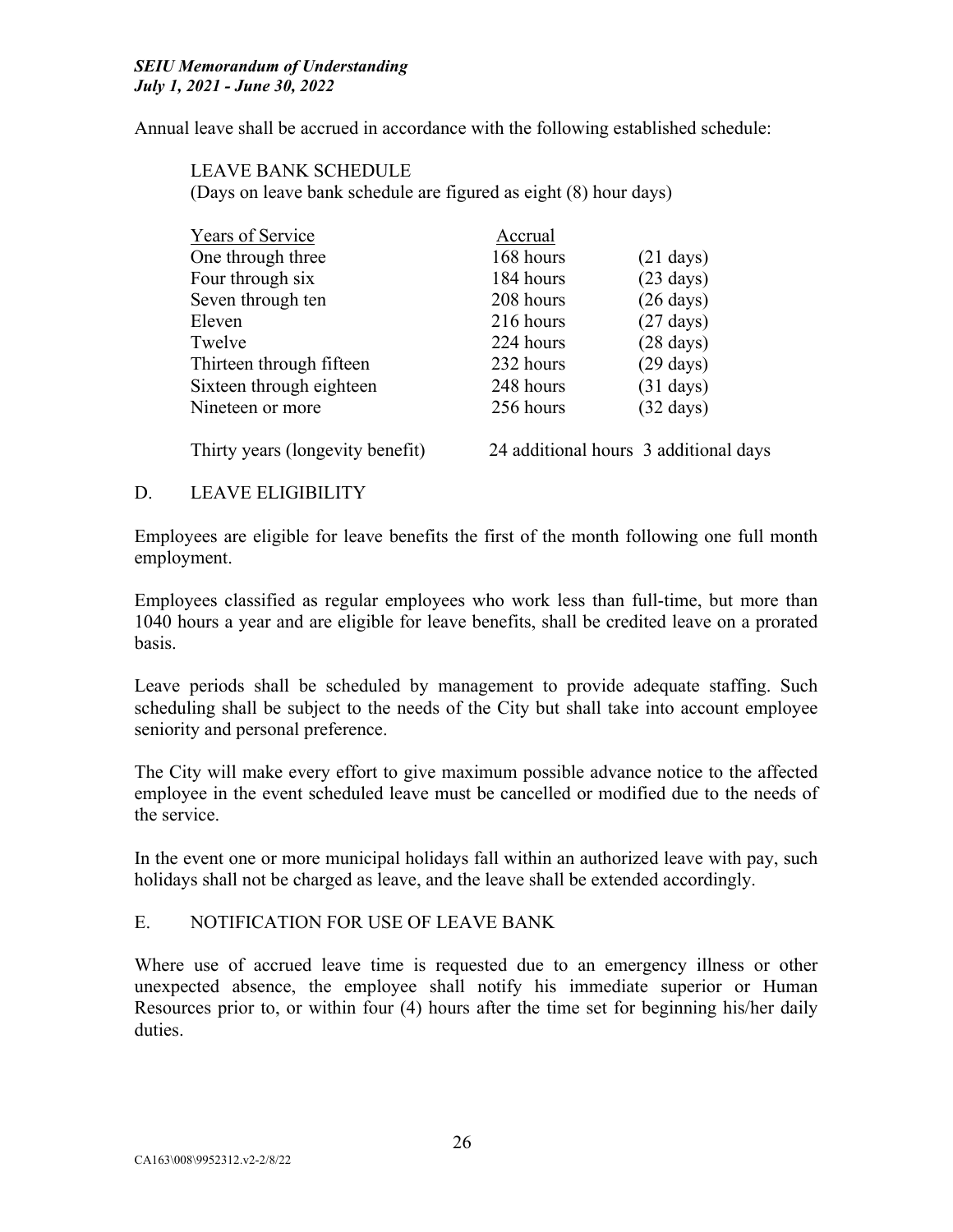An employee shall notify his immediate superior or Human Resources prior to, or within four (4) hours after the time set for beginning his/her daily duties when such leave is due to an emergency, unexpected or unplanned absence.

Except in cases of illness or extreme emergency, employees are required to make written requests through the appropriate supervisory channels for any use of accrued leave time as follows:

The written request shall be submitted at least two full working days in advance for leave requests of up to four working days; for leave requests of five working days or more, including requests related to planned medical treatment, the written request shall be submitted at least ten working days, but not earlier than ninety calendar days, prior to the beginning date of the requested leave. No use of accrued leave time or related absence is authorized until the employee's written request is approved in writing.

# F. UNAUTHORIZED LEAVE

An employee's absence shall be unauthorized if such employee does not report his or her absence to his or her supervisor as designated by the department head within four (4) hours of his or her regular starting time, except in cases of emergency in which case the employee shall provide notification as soon as possible.

### G. LEAVE BANK ACCUMULATION

A maximum of one hundred and twenty hours (15 days), pro-rated for regular part-time employees, of leave accrual will be the maximum allowed for carry-over at the end of a fiscal year, provided however, if at the end of year there are any leave bank hours over 120, the hours will be carried over and a commensurate number of hours shall be deducted from the employee's annual accrual in order that the maximum leave bank accrual not exceed an employee's annual accrual plus 120 hours.

### H. LEAVE BANK CASH-OUT/OPTIONS

- 1. Each employee may cash-out up to eighty (80) hours of any unused leave hours accrued at the beginning of the fiscal year, provided the employee retains an accrued leave balance of at least forty (40) hours in their leave bank. Compensation for such cash-out of unused accrued leave hours will be based on the employee's existing salary at the time the request is made.
- 2. Further, each employee may direct that all or any portion of the allowed cash-out amount be used to buy benefits offered under the Flexible Benefit Program.

### I. TREATMENT OF ACCRUED LEAVE UPON TERMINATION

At the time of termination of employment, employees shall be paid the cash value of all unused accrued leave hours based on the employee's then existing salary rate; or, in the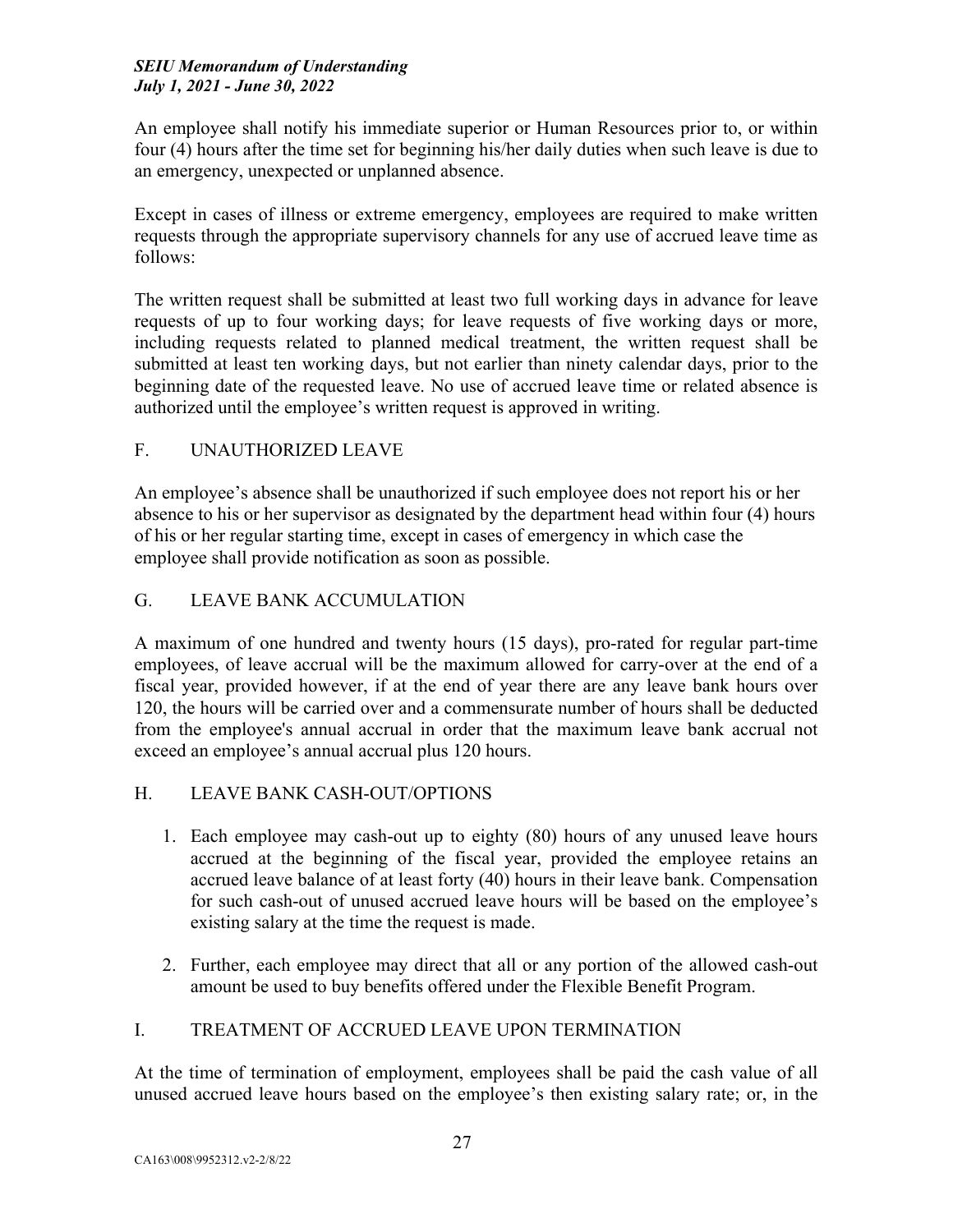alternative, the employee may exercise the option to invest the cash value of such unused accrued leave hours in the Employee Flexible benefit Program.

If a retiring employee terminates employment during the year and is legally entitled to a distribution of unused leave, the employee may submit, in writing, his or her request for the agency to "hold" payment of his or her accumulated leave until the following year. Such request must be submitted in writing in advance of the date of retirement and requires written approval by the City Manager before any disbursement can be made.

# J. CATASTROPHIC EVENT

In the event an employee in this group suffers a catastrophic event, e.g. serious illness, and there is not a sufficient leave balance to cover the employee's absence from the workplace, upon written request to the City Manager, an advancement of up to thirty (30) days of leave may be granted, with the understanding that it will be reimbursed to the City on a day-for-day basis from future allocated leave or reimbursed to the City.

### K. ATTENDANCE, WAIVER OF RIGHTS

Employees shall be in attendance at their work in accordance with the rules regarding hours of work, holidays, and leaves. All departments shall keep daily attendance records of employees which shall be reported to the Finance Division in the form and on the dates specified.

Failure on the part of an employee absent without leave to return to duty within twentyfour (24) hours, excluding weekends and holidays, after notice to return may be cause for immediate discharge, and such employee automatically waives all rights under Chapter 2.44, Carpinteria Municipal Code, as amended, and these rules. The depositing in the United States mail of a first class letter, postage paid, addressed to the employee's last known place of address, shall be reasonable notice.

### L. UNPAID LEAVE

### Leave of Absence Without Pay

The City Manager may grant a regular or probationary employee leave of absence without pay or accrual of employment benefits, such as paid time off or seniority, for reasons other than pregnancy, disability or family care leave, for a period not to exceed ninety (90) days. No employee shall be authorized leave without pay if said employee has accrued leave or compensatory time-off accrued on the books of the City. After ninety (90) days, the leave of absence may be extended if authorized by the City Council.

No such leave shall be granted except upon written request of the employee, setting forth the reason for the request, and the approval will be in writing. Upon return to duty following expiration of a regularly approved leave, the employee shall be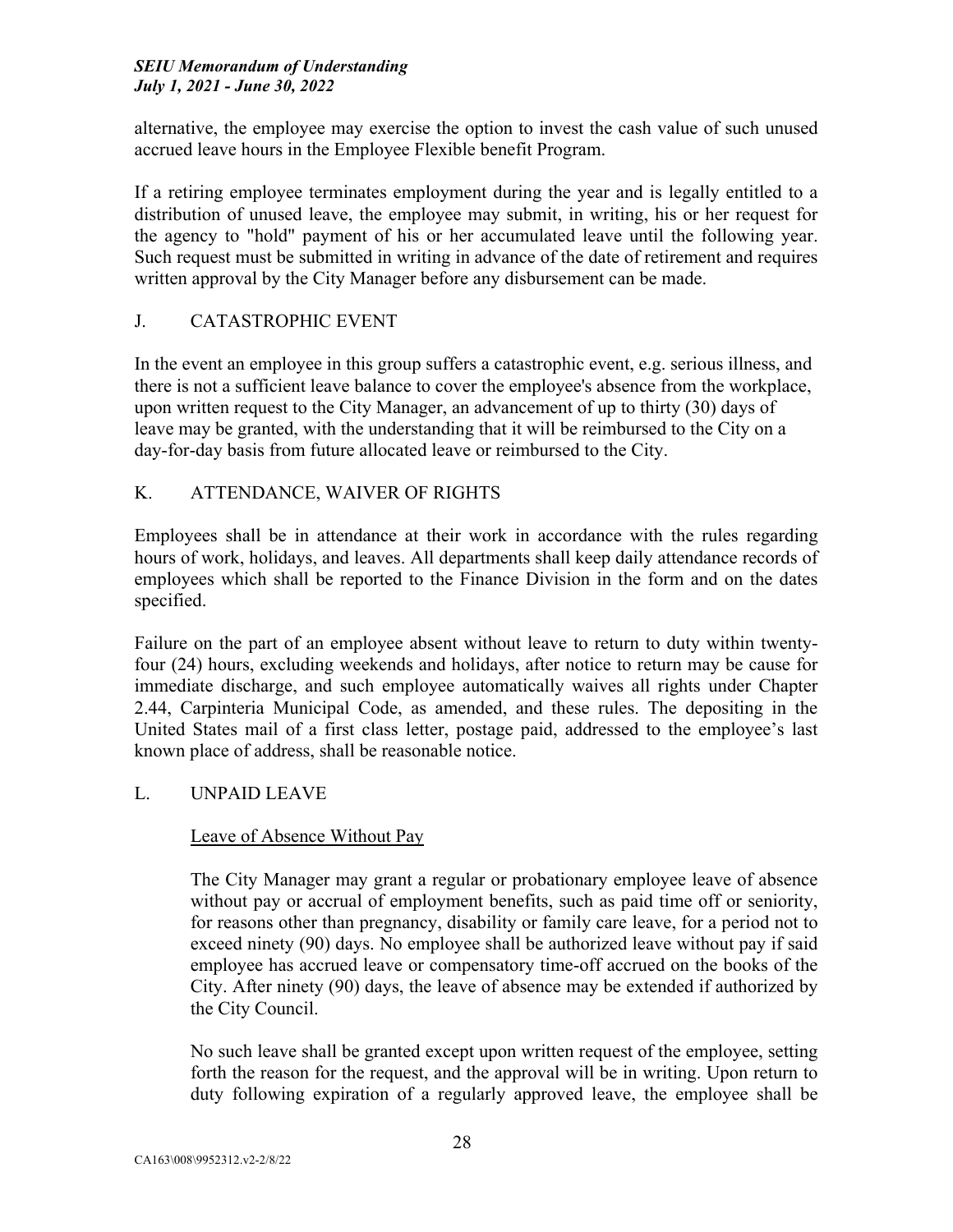reinstated in the position held at the time leave was granted. Failure on the part of the employee on leave to report promptly at its expiration shall be cause for discharge. The depositing in the United States mail of a first class letter postage paid, addressed to the employee's last known place of address shall be reasonable notice.

Department heads may grant a regular, or probationary employee leave of absence without pay for not to exceed one (1) calendar week. Such leaves shall be reported to the Human Resources/Risk Manager.

 No leave shall accrue to any employee during any full biweekly pay period in which the employee is on an authorized leave without pay in excess of five (5) days. Employee on leave without pay may also be responsible for full payment (employer and employee portion) of insurance premiums for insurance coverage during such leave. Benefits shall be continued at City expense during the first thirty (30) days of such leave.

### Statutory Family and Medical Leave

1. Eligibility

 The City provides eligible employees the opportunity to take unpaid leaves of absence for specific reasons in accordance with California's Moore-Brown-Roberti Family Rights Act (CFRA) and the federal Family and Medical Leave Act of 1993 (FMLA). To be eligible for FMLA/CFRA Leave, an employee must (1) have worked for the City for at least twelve months prior to the date on which the leave is to commence; and (2) have worked at least 1,250 hours in the twelve months preceding the leave.

- 2. FMLA Leave
- a. Permissible Uses

"Family care leave" may be requested under the FMLA for (1) the birth or adoption of an employee's child, (2) the placement of a foster child with the employee; or (3) the serious health condition of an employee's child, spouse, or parent. "Medical leave" may be requested under the FMLA for an employee's own serious health condition. A "serious health condition" is one that requires either in-patient care in a medical facility or continuing treatment or supervision by a health care provider.

"Qualifying exigency leave" may be requested under the FMLA for qualifying exigencies arising out of the fact that an employee's spouse, son, daughter, or parent is on active duty (or has been notified of an impending call or order to active duty) in the Armed Forces in support of a contingency operation. "Qualifying exigencies" include certain absences related to short-notice deployment, military events and related activities, childcare and school activities, financial and legal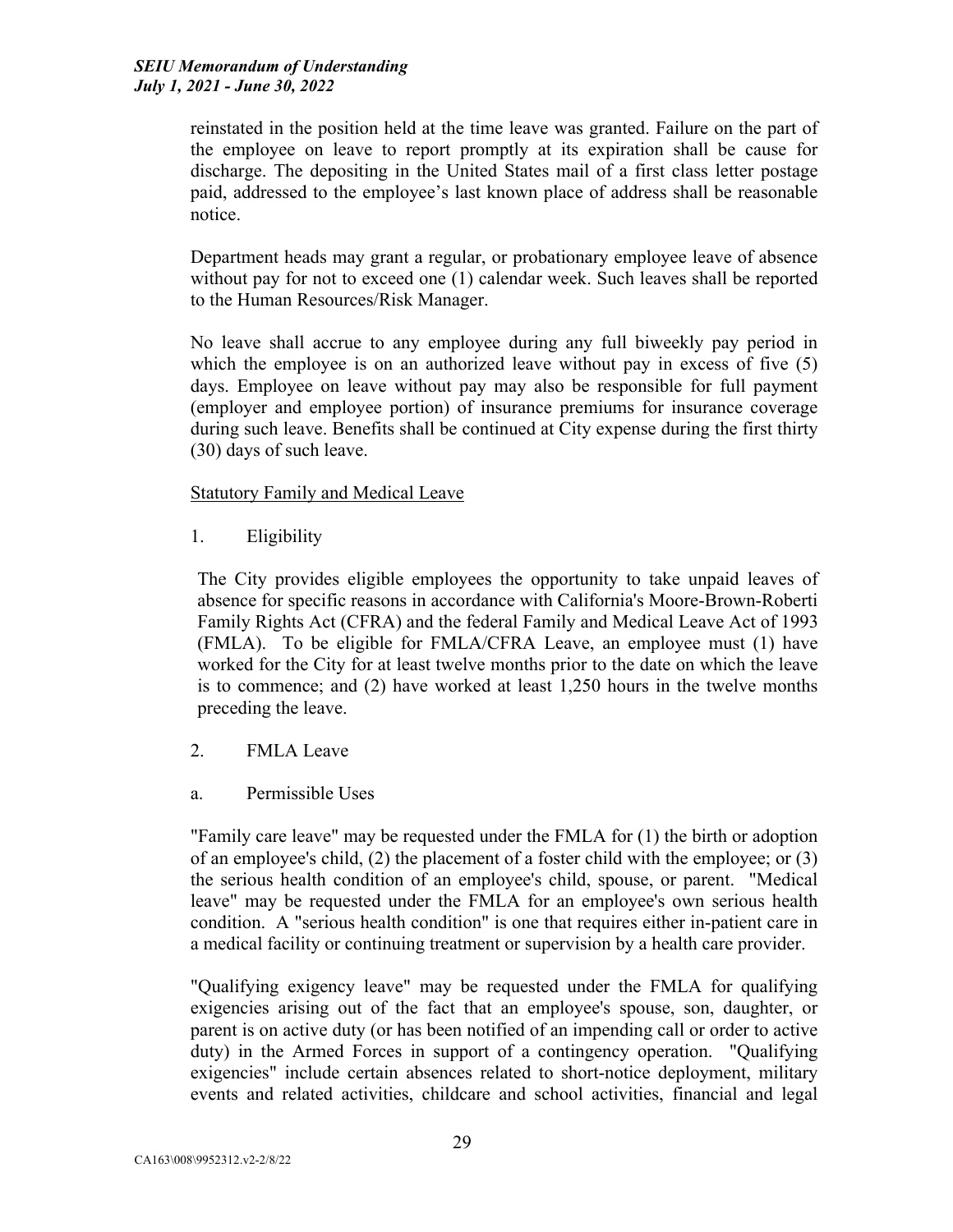arrangements, counseling, rest and recuperation, post-deployment activities, and additional activities. Employees may contact the Human Resources/Risk Manager or her or his designee for more information about what qualifies as a "qualifying exigency."

"Military caregiver leave" may be requested under the FMLA to care for a "covered service member" if the employee is a spouse, child, parent, or next of kin of the "covered service member." A "covered service member" is:

- a member of the Armed Forces, including the National Guard and Reserves, who, because of a serious injury or illness incurred in the line of duty while on active duty that may render the member medically unfit to perform the duties of the member's office, grade, rank, or rating, is: (1) undergoing medical treatment, recuperation, or therapy; (2) in outpatient status; or (3) on the temporary disability retired list; or
- a veteran who is undergoing medical treatment, recuperation, or therapy, for a serious injury or illness and who was a member of the Armed Forces (including a member of the National Guard or Reserves) at any time during the period of five (5) years preceding the date on which the veteran undergoes that medical treatment, recuperation, or therapy.
- b. Amount of FMLA Leave Available

 Provided all the conditions of this policy are met, an employee may take a maximum of twelve (12) weeks total of family care leave, medical leave, and qualifying exigency leave under the FMLA in a 12-month period. This 12-month period is measured backwards from the date the employee's family care leave, medical leave, or qualifying exigency leave under the FMLA commences. Spouses who are both employed by the City may take a maximum combined total of twelve weeks of family care leave under the FMLA in a 12-month period for the birth, adoption, or foster care of their child.

 Provided all of the conditions of this policy are met, an employee may take up to 26 weeks total of a combination of all leaves under the FMLA during a 12-month period (up to 12 weeks of which may be for FMLA leave other than military caregiver leave). The 12-month period used to measure this entitlement will commence upon the first use of military caregiver leave under the FMLA for a covered service member's particular injury.

3. CFRA Leave

 "Family care leave" may be requested under the CFRA for (1) the birth or adoption of an employee's child, (2) the placement of a foster child with the employee; or (3) the serious health condition of an employee's child, spouse, domestic partner as defined in California Family Code Section 297, or parent. "Medical leave" may be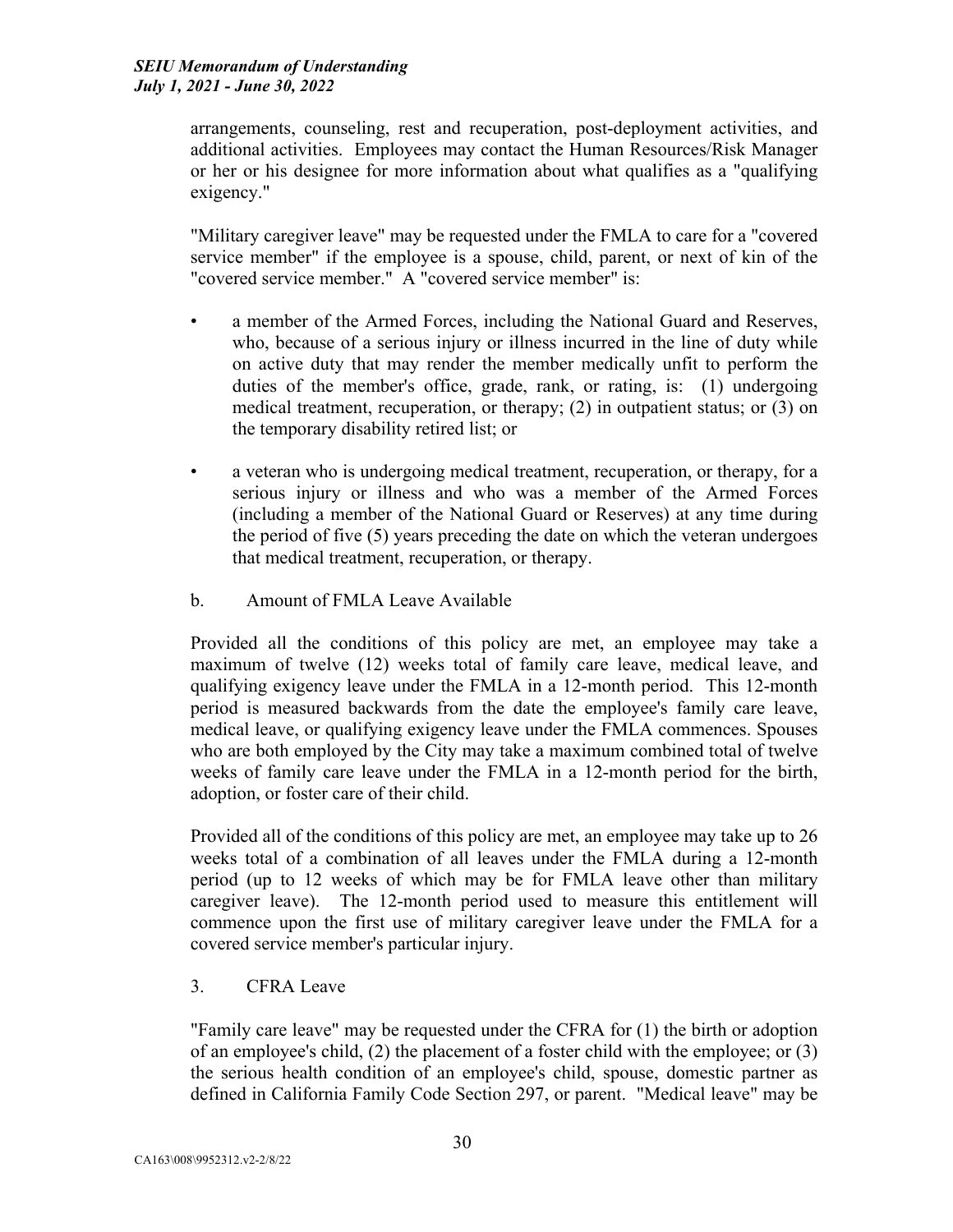requested for an employee's own serious health condition. A "serious health condition" is one that requires either in-patient care in a medical facility or continuing treatment or supervision by a health care provider.

 Provided all of the conditions of this policy are met, an employee may take up to twelve (12) weeks of leave under the CFRA during a 12-month period. This 12-month period is measured backwards from the date the employee's family care leave or medical leave under the CFRA commences. Spouses who are both employed by the City may take a maximum combined total of twelve weeks of family care leave under the CFRA in a 12-month period for the birth, adoption, or foster care of their child.

Family care leave and medical leave under the CFRA typically run concurrently with family care leave and/or medical leave under the FMLA.

4. Intermittent Leave

 FMLA/CFRA Leave taken for the birth, adoption, or foster care placement of a child generally must be taken in blocks of at least two (2) weeks' duration; however, the City will provide employees with family care leave for birth, adoption, or foster care placement for periods of less than two (2) weeks duration on any two (2) occasions. FMLA/CFRA Leave taken for the birth, adoption, or foster care placement of a child must be concluded within one (1) year of the birth, adoption, or placement.

 Qualifying exigency leave under the FMLA may be taken on an intermittent or reduced schedule as required by the qualifying exigency.

FMLA/CFRA Leave for any other reason may be taken intermittently or on a reduced schedule where medically necessary. If FMLA/CFRA Leave is authorized to be taken intermittently or on a reduced schedule, the City retains the discretion to transfer the employee temporarily to an alternative position with equivalent pay and benefits which better accommodates the employee's leave schedule.

5. Substitution of Paid Leave

Employees are required to substitute accrued paid time off, including accrued compensatory time off, for all FMLA/CFRA Leaves, except that employees can retain a five (5) day balance of accrued paid time off.

 If the employee is receiving payments from State Disability Insurance ("SDI") while on FMLA/CFRA leave, the accrued paid leave time will only be used in an amount which supplements the SDI payment such that the employee receives the full amount of his or her regular compensation as an active employee.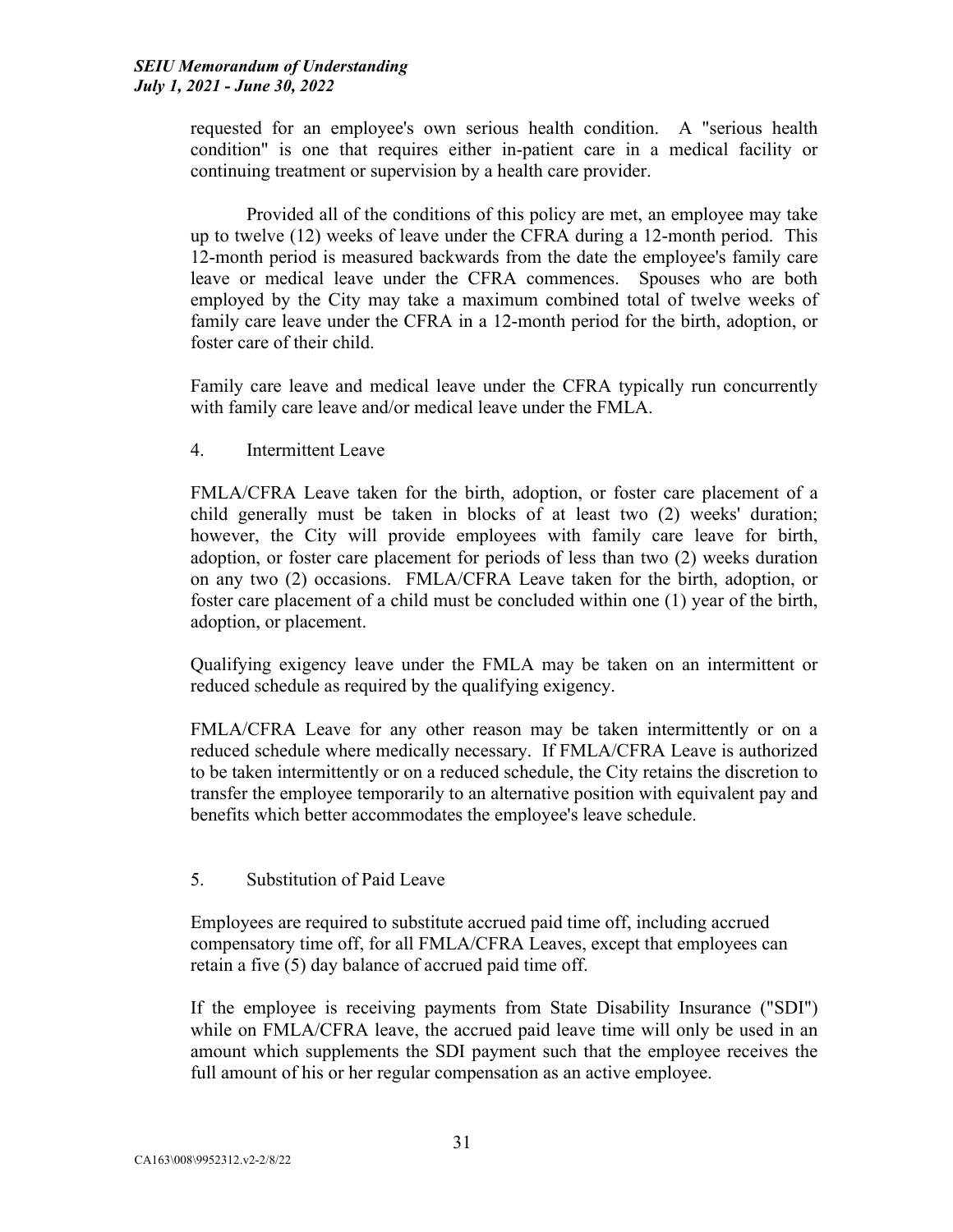The substitution of paid leave time for FMLA/CFRA Leave does not extend the total duration of FMLA/CFRA Leave to which an employee is entitled. For example, if an employee has accrued two (2) weeks of unused paid vacation time at the time of the request for medical leave under the FMLA/CFRA, that paid vacation time will be substituted for the first two (2) weeks of FMLA/CFRA Leave, leaving up to ten (10) additional weeks of unpaid FMLA/CFRA Leave.

6. Leave's Effect on Pay

 Except to the extent that other paid leave time is substituted for FMLA/CFRA Leave, FMLA/CFRA Leave is unpaid.

7. Leave's Effect on Benefits

 During an employee's FMLA/CFRA Leave, the City shall continue to pay for the employee's participation in the City's group health insurance to the same extent and under the same terms and conditions as would apply had the employee not taken leave. Employees are required to continue to make any payments they normally make towards healthcare coverage premiums while on leave. In the event an employee on leave fails to make timely payment for their portion of healthcare coverage premiums, the City will notify the employee of such failure and, if payment is not made, terminate the coverage.

 If the employee fails to return from the leave for a reason other than the recurrence or continuation of the health condition that brought about the leave or other circumstances beyond the employee's control, the City is entitled to recover any health premiums paid by the City on the employee's behalf during any unpaid period of the leave.

 Employees on FMLA/CFRA Leave accrue employment benefits, such as paid time off or seniority, only when paid time off is being substituted for unpaid leave and only if the employee would otherwise be entitled to such accrual. If the employee is using accrued paid time off to supplement SDI payments as discussed above, he or she will accrue employment benefits on a pro rata basis.

- 8. Procedure for Requesting Family Care and Medical Leave
- a. Notice Requirements

 Employees should notify the Human Resources/Risk Manager of their request for FMLA/CFRA Leave as soon as they are aware of the need for such leave. For foreseeable events, if possible, the employee shall provide thirty (30) calendar days' advance written notice to the Human Resources/Risk Manager of the need for FMLA/CFRA Leave. For events that are unforeseeable thirty (30) days in advance, but are not emergencies, the employee must notify the Human Resources/Risk Manager, in writing, as soon as he/she learns of the need for the leave, ordinarily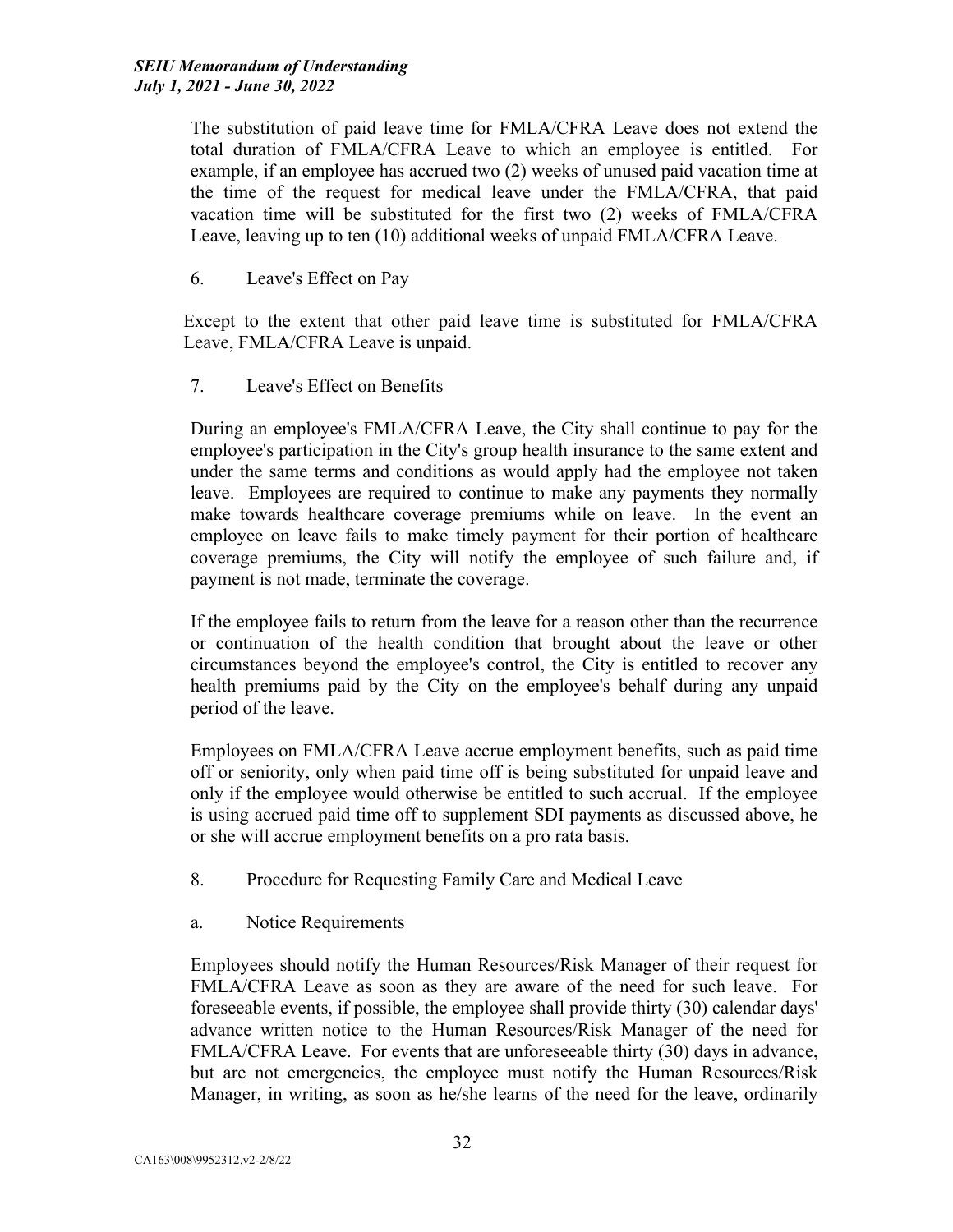no later than one (1) to two (2) working days after the employee learns of the need for the leave. If the leave is requested in connection with a planned, nonemergency medical treatment, the employee may be requested to reschedule the treatment so as to minimize disruption of the City's business.

 If an employee fails to provide the requisite 30-day advance notice for foreseeable events without any reasonable excuse for the delay, the City reserves the right to deny the taking of the leave.

 All requests for FMLA/CFRA Leave should include anticipated date(s) and duration of the leave. Any requests for extensions of an FMLA/CFRA Leave must be received at least five (5) working days before the date on which the employee was originally scheduled to return to work and must include the revised anticipated date(s) and duration of the family care or medical leave.

b. Certification

 Any request for FMLA/CFRA Leave must be supported by proper certification of the need for leave. For foreseeable leaves, employees must provide the required certification before the leave begins. When this is not possible, employees must provide the required certification within fifteen (15) calendar days after the City's request for certification, unless it is not practicable under the circumstances to do so, despite the employee's good faith efforts. Failure to provide the required certification may result in the denial of foreseeable leaves until such certification is provided. In the case of unforeseeable leaves, failure to provide the required certification within fifteen days of being requested to do so may result in a denial of the employee's continued leave. Any request for an extension of the leave also must be supported by an updated certification.

 Certification of family care leave under the FMLA/CFRA shall include (1) the date on which the serious health condition commenced; (2) the probable duration of the condition; (3) the health care provider's estimate of the amount of time needed for family care; and (4) the health care provider's assurance that the health care condition requires family care leave.

 Certification of medical leave under the FMLA/CFRA shall include (1) the date on which the serious health condition commenced; (2) the probable duration of the condition; (3) a statement that, due to the serious health condition, the employee is unable to perform the functions of his or her position; and (4) in the case of intermittent leave or revised schedule leave where medically necessary, the probably duration of such a schedule. In addition, the certificate may, at the employee's option, identify the nature of the serious health condition involved. If the City has reason to doubt the validity of the certification provided by the employee, the City may require the employee to obtain a second opinion from a doctor of the City's choosing at the City's expense. If the employee's health care provider and the doctor providing the second opinion do not agree, the City may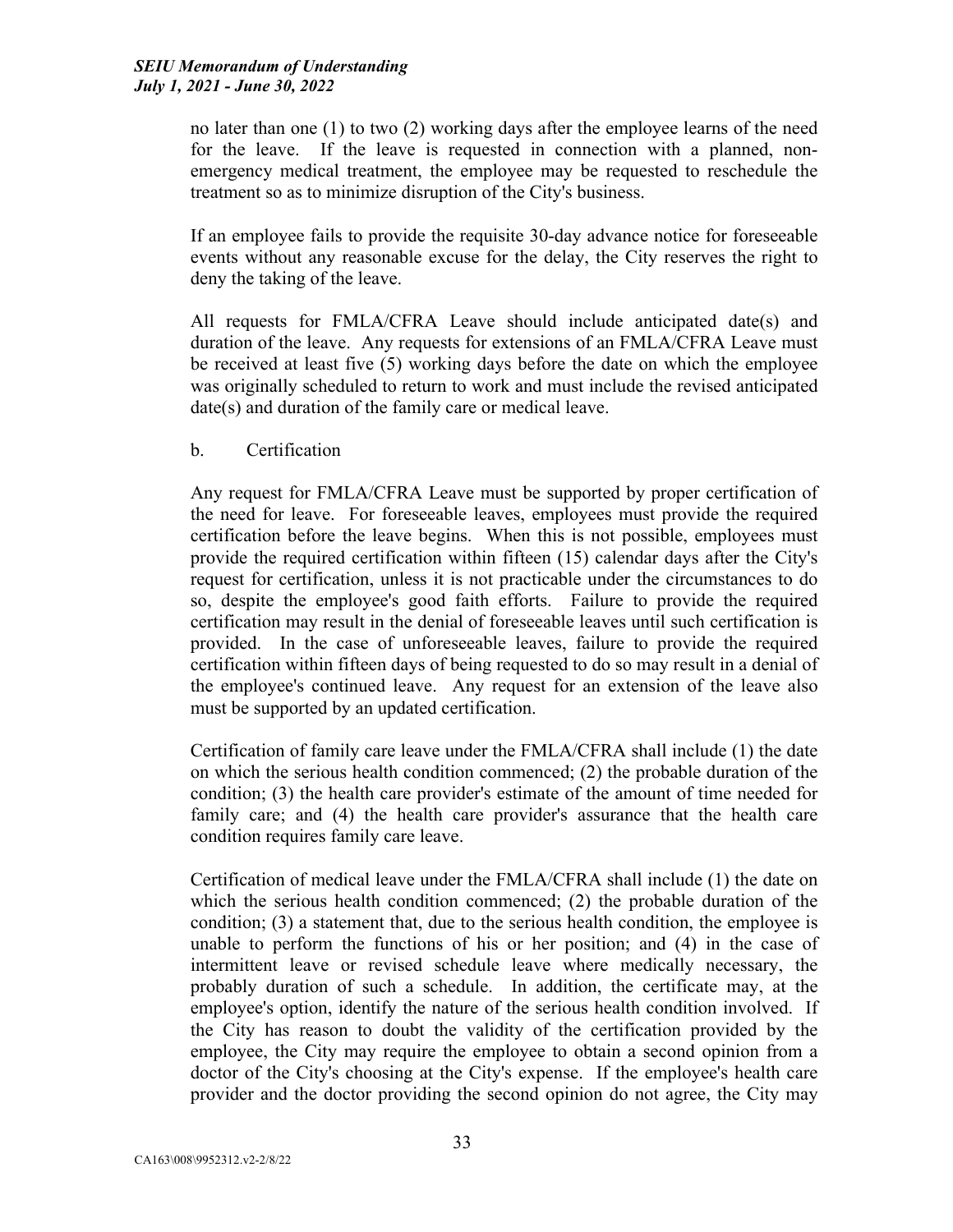require a third opinion, also at the City's expense, performed by a mutually agreeable doctor who will make a final determination. Before permitting the employee to return to work, the City may also require the employee to provide medical certification that he or she is able to return to work.

 Certification of a military caregiver leave under the FMLA shall be either (1) an appropriate medical certification from an authorized health care provider or (2) a copy of an Invitation Travel Order or Authorization issued by the Department of Defense.

 The nature and format of the certification of a qualifying exigency leave under the FMLA will vary depending on the nature of the qualifying exigency, and will typically include a copy of the active duty orders for the employee's spouse, son, daughter, or parent.

9. Leave's Effect on Reinstatement

 Employees returning from FMLA/CFRA leave are entitled to reinstatement to the same or comparable position consistent with applicable law, provided that the total period of the FMLA/CFRA Leave does not exceed the employee's maximum leave entitlement as described above.

 Employees who take medical leave under the FMLA/CFRA for their own serious health condition must provide medical certifications verifying that they are able to return to work in the same manner as employees who return to work from other types of medical leave.

### M. Pregnancy Disability Leave (PDL)

Under the California Fair Employment and Housing Act (FEHA), if an employee is disabled by pregnancy, childbirth or related medical conditions, she is eligible to take a pregnancy disability leave (PDL). If an employee is affected by pregnancy or a related medical condition, she is also eligible to transfer to a less strenuous or hazardous position or to less strenuous or hazardous duties, if this transfer is medically advisable.

- The PDL is for any period(s) of actual disability caused by pregnancy, childbirth or related medical conditions up to four (4) months (or eighty-eight (88) work days for a full-time employee) per pregnancy.
- The PDL does not need to be taken in one continuous period of time but can be taken on an as-needed basis.
- Time off needed for prenatal care, severe morning sickness, doctor ordered bed rest, childbirth, and recovery from childbirth would all be covered by the PDL.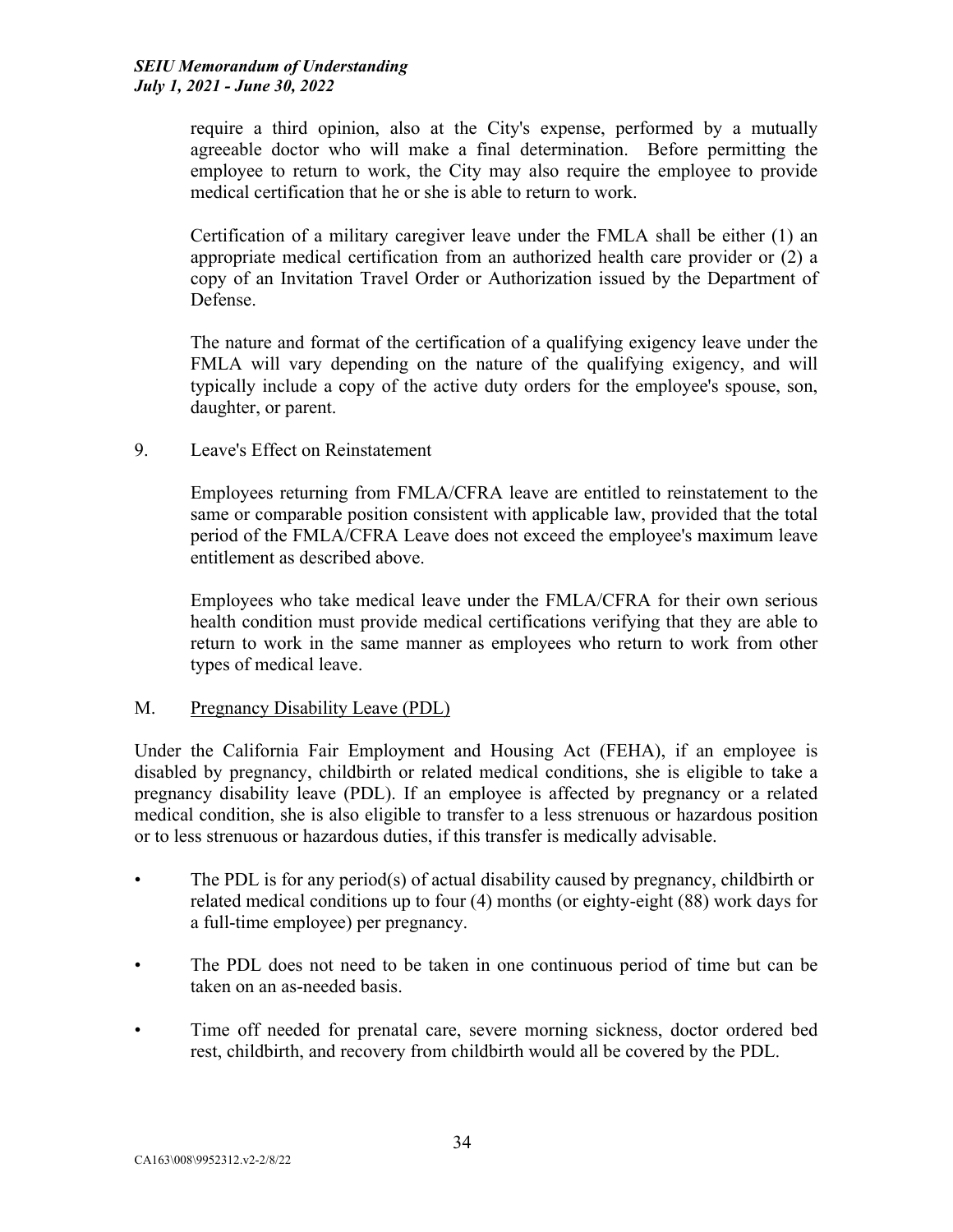Except as other specifically provided in this section, generally, the City is required to treat pregnancy disability the same as the City treats other disabilities of similarly situated employees. The leave will be unpaid.

Employees on PDL will be required to obtain a written certification from their health care provider of the pregnancy disability or the medical advisability for a transfer. The certification should include:

- 1. The date on which the employee becomes disabled due to pregnancy or the date of the medical advisability for the transfer;
- 2. the probable duration of the period(s) of disability or the period (s) for the advisability of the transfer, and
- 3. a statement that, due to the disability, the employee is unable to work at all or to perform any one or more of the essential functions of the position without undue risk to herself, the successful completion of the pregnancy or to other persons or a statement that, due to your pregnancy, the transfer is medically advisable.

At the employee's option, any accrued paid time off may be used as part of the pregnancy disability leave before taking the remainder of the leave as an unpaid leave. However, taking paid time off during the period of the pregnancy disability leave does not extend the maximum time allowed for such leave. Employees may also be eligible for state disability insurance for the unpaid portion of the leave.

Employees on PDL accrue employment benefits, such as paid time off or seniority, only when paid time off is being substituted for unpaid leave and only if the employee would otherwise be entitled to such accrual. If the employee is using accrued paid time off to supplement SDI payments she will accrue employment benefits on a pro rata basis.

An employee who is on a leave of absence for a period in excess of two (2) months must notify the Human Resources/Risk Manager by the end of each month thereafter both of the status of the disability and the employee's continued intent to work once the employee recovers from the disability. An employee returning from an absence shall be required to provide a physician's certification that indicates that she is fit to return to work.

An employee who returns to work at the end of a leave of absence due to pregnancy, childbirth or related medical condition will be returned to her former position, if possible, or will be offered the first available opening in a comparable position for which she is qualified.

An employee who returns from a leave of absence due to pregnancy will be credited with all service prior to the commencement of her disability.

An employee who fails to report for work at the end of an approved leave will be deemed to have voluntarily resigned.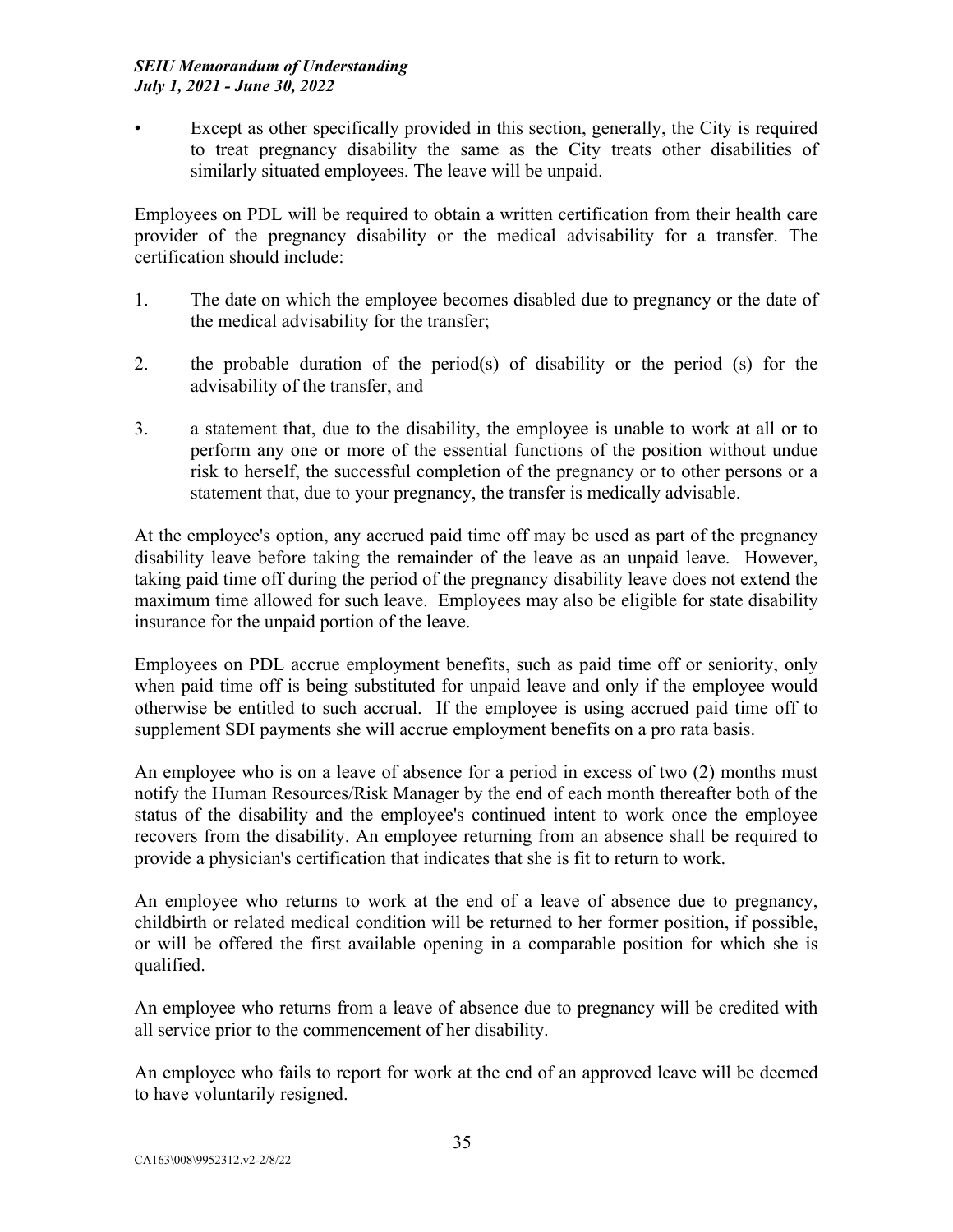During an employee's approved PDL, the City shall continue to pay for the employee's participation in the City's group health insurance to the same extent and under the same terms and conditions as would apply had the employee not taken leave, for up to four months. Employees are required to continue to make any payments they normally make towards healthcare coverage premiums while on leave. In the event an employee on leave fails to make timely payment for their portion of healthcare coverage premiums, the City will notify the employee of such failure and, if payment is not made, terminate the coverage. The City is entitled to recover any health premiums paid by the City on the employee's behalf during any unpaid period of the leave if the employee fails to return from the PDL for a reason other than one of the following: (1) the employee takes FMLA/CFRA Leave; (2) the continuation, recurrence or onset of a serious health condition or serious injury or illness within the meaning of FMLA/CFRA; or (3) other circumstances beyond the employee's control as provided by law.

Employees on PDL accrue employment benefits, such as paid time off or seniority, only when paid leave is being substituted for unpaid leave and only if the employee would otherwise be entitled to such accrual. If the employee is using accrued paid time off to supplement SDI payments as discussed above, he or she will accrue employment benefits on a pro rata basis.

### N. Paid Family Leave

Employees who are covered by the state's SDI program will be eligible for reimbursement for up to six (6) weeks during a twelve (12) month period of qualifying unpaid leave, for the purposes of bonding with a newborn child (up to one (1) year from birth or adoption), or to care for a family member or domestic partner.

An employee who is eligible for SDI benefits may only become eligible for PFL benefits after SDI benefits are no longer being paid. SDI benefits are payable when an employee is disabled for a non-work related reason, which may include pregnancy; PFL benefits are for baby bonding and for providing care to a family member.

Once an employee is no longer disabled, and (in the case of pregnancy) has given birth, her SDI benefits may cease and she may apply for baby bonding benefits under PFL.

Once an employee applies for PFL, there is a seven (7) day unpaid waiting period before the employee may start receiving benefits. However, an employee who previously served a waiting period before receiving SDI benefits will not have to serve another waiting period before receiving PFL benefits. Employees may use their accrued paid time off during the seven (7) day waiting period.

Paid Family Leave is administered by the State of California and may be modified by the State from time to time.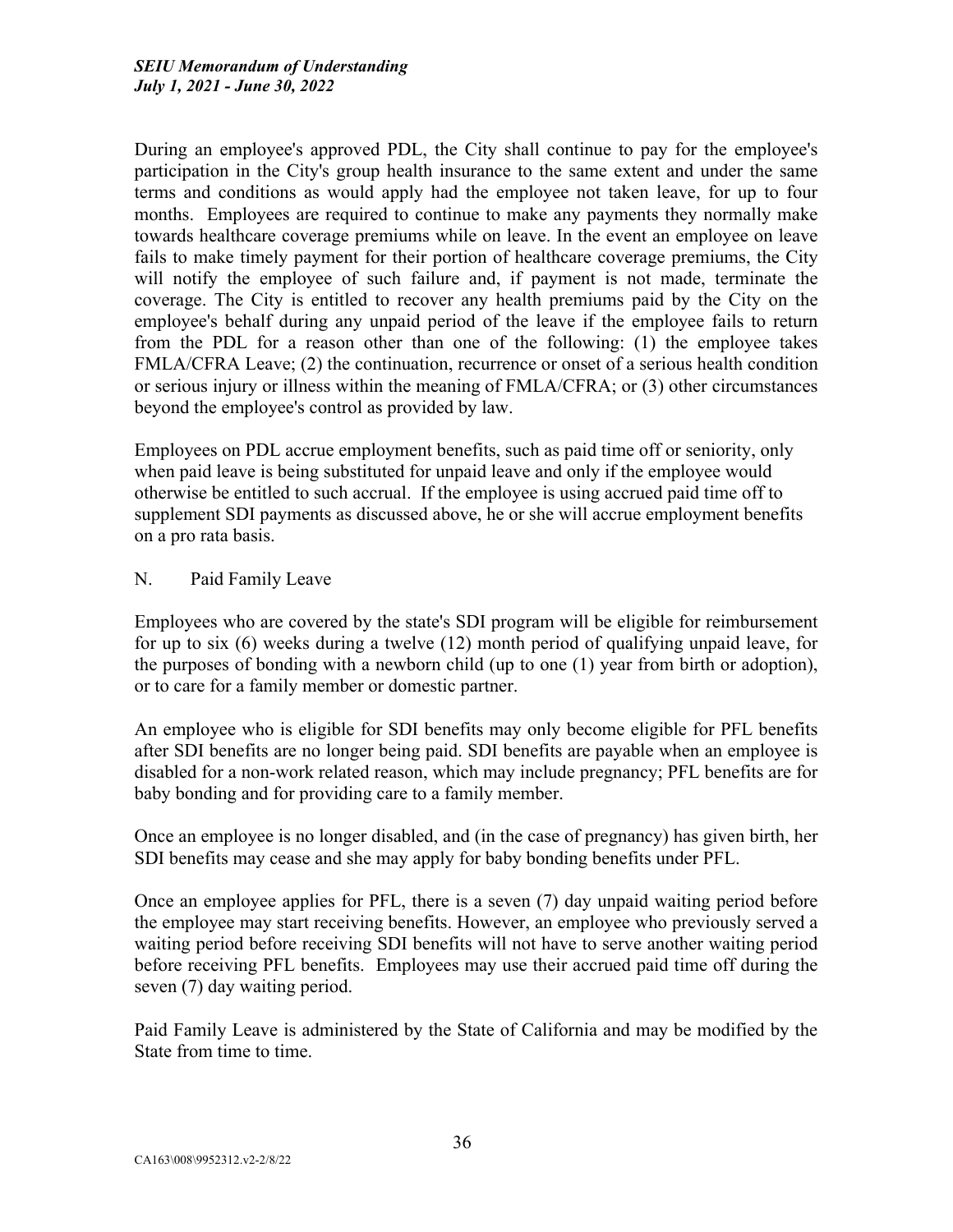## O. DEATH OR CRITICAL ILLNESS IN IMMEDIATE FAMILY BEREAVEMENT LEAVE

An employee eligible for benefits, upon the necessity of his absence being shown to and with the consent of the City Manager, may be allowed to be absent from the duties of his/her position and to receive full compensation during such absence for bereavement leave. Eligible City employees shall be entitled to bereavement leave, in addition to any other leave, to provide up to three (3) working days per year with pay in the case of death or of critical illness where death appears eminent. This time shall be in addition to accrued leave time or compensatory time. The City shall cooperate with the employee in providing time off, using accrued leave time, or compensatory time, for any additional bereavement needs if the three (3) days bereavement leave has been used.

Such benefit shall apply to all immediate family members, to include spouse, child, brother, sister, parent (including step family and in-laws), grandparents and grandchildren when the relationship of the person to the employee warrants such use of bereavement leave. Where such death or critical illness has occurred, the employee shall furnish satisfactory evidence of such death or critical illness to his/her department head.

Such leave of absence shall not be allowed in any case where, in the preceding six (6) calendar months, a leave of absence for the critical illness of that same relative has been granted. Such bereavement leave is not cumulative from year to year.

Leave to attend the funeral of a co-worker will be acceptable to the City upon Department Head approval consistent with maintenance of operations. Such leave is considered leave with pay and not charged to any other leave.

### P. CONFLICT OF LAWS

In the event of any conflict between the provisions of this Memorandum of Understanding and Federal or State laws, such Federal or State laws shall prevail.

### **SECTION D - SPECIAL PROVISIONS**

#### **48. ANNIVERSARY DATES**

Anniversary dates for newly hired employees shall be the first of the month if the employee was hired on or before the fifteenth of that month and the first day of the following month for those hired after the fifteenth.

### **49. PROBATIONARY PERIOD**

A. Each regular City employee will serve a one-year probationary period. The probationary period for each regular City employee shall begin on the first day of employment.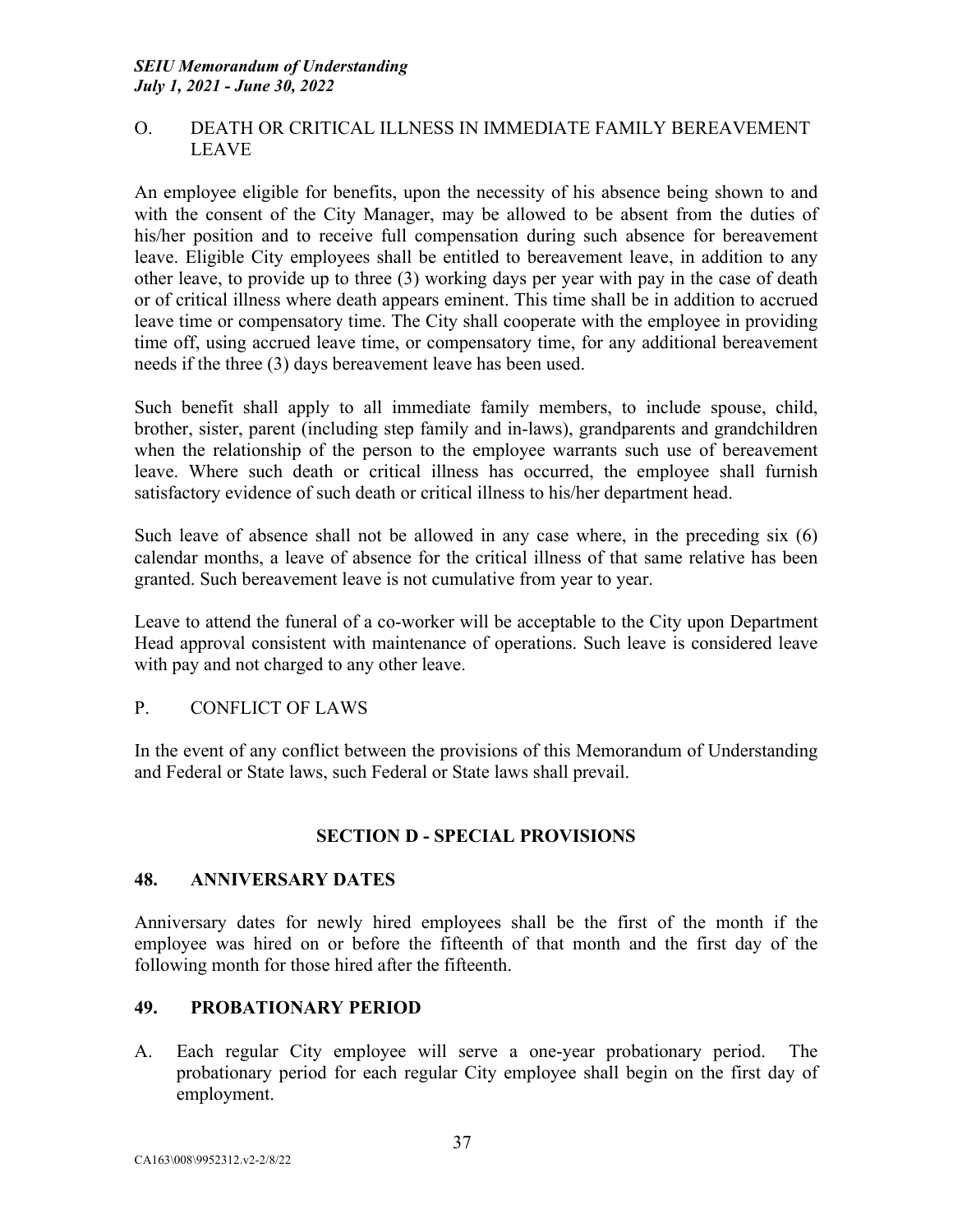B. The parties agree that in the case of probationary employees who are absent from their duties for whatever reason for a period of 5 or more consecutive working days, that said employee shall have such absent time added to the probationary period and shall not be deemed to have completed probation until such time missed is completed satisfactorily. An employee's probationary period may be extended up to six (6) months as determined by the City Manager.

# **50. PAYCHECKS AND METHOD OF PAYMENT**

- A. All affected employees shall be paid on a bi-weekly basis and pay checks shall be available on the Thursday afternoon following the close of the regular pay period unless holidays or circumstances beyond the control of the City occur, in which case all necessary action will be taken to insure that individual pay checks are available with a minimum of delay.
- B. Direct deposit of paychecks into individual bank accounts shall be an option available to employees.
- C. All compensation for a given pay period shall be included in one pay check unless the City finds that under a given circumstance, more than one check should be issued. Payment for buy-out of leave time or other special pay (including corrections of any error) may be paid by separate check. An employee may receive a separate check for compensatory time buy-out provided that the employee submits a written request to the Finance Division for such payment at least one week prior to the end of the payroll period.

### **51. PAY STATUS**

An affected employee is considered to be in pay status and eligible for benefits under any of the following circumstances:

- (1) While working regular hours
- (2) While on authorized Leave Bank hours
- (3) While on authorized Injured on Duty IOD status
- (4) While on authorized jury duty

The City Manager may authorize coverage of benefits on an individual basis for appropriate occasions for employees on authorized leave without pay for a period of up to four (4) months.

### **52. OUTSTANDING OBLIGATIONS UPON TERMINATION**

If any affected employee has any outstanding obligations due to the City, such as advance use of any benefits subject to pro-rata distribution based on the proportion of the fiscal year served or lost or damaged equipment, at the time of termination, such amounts shall be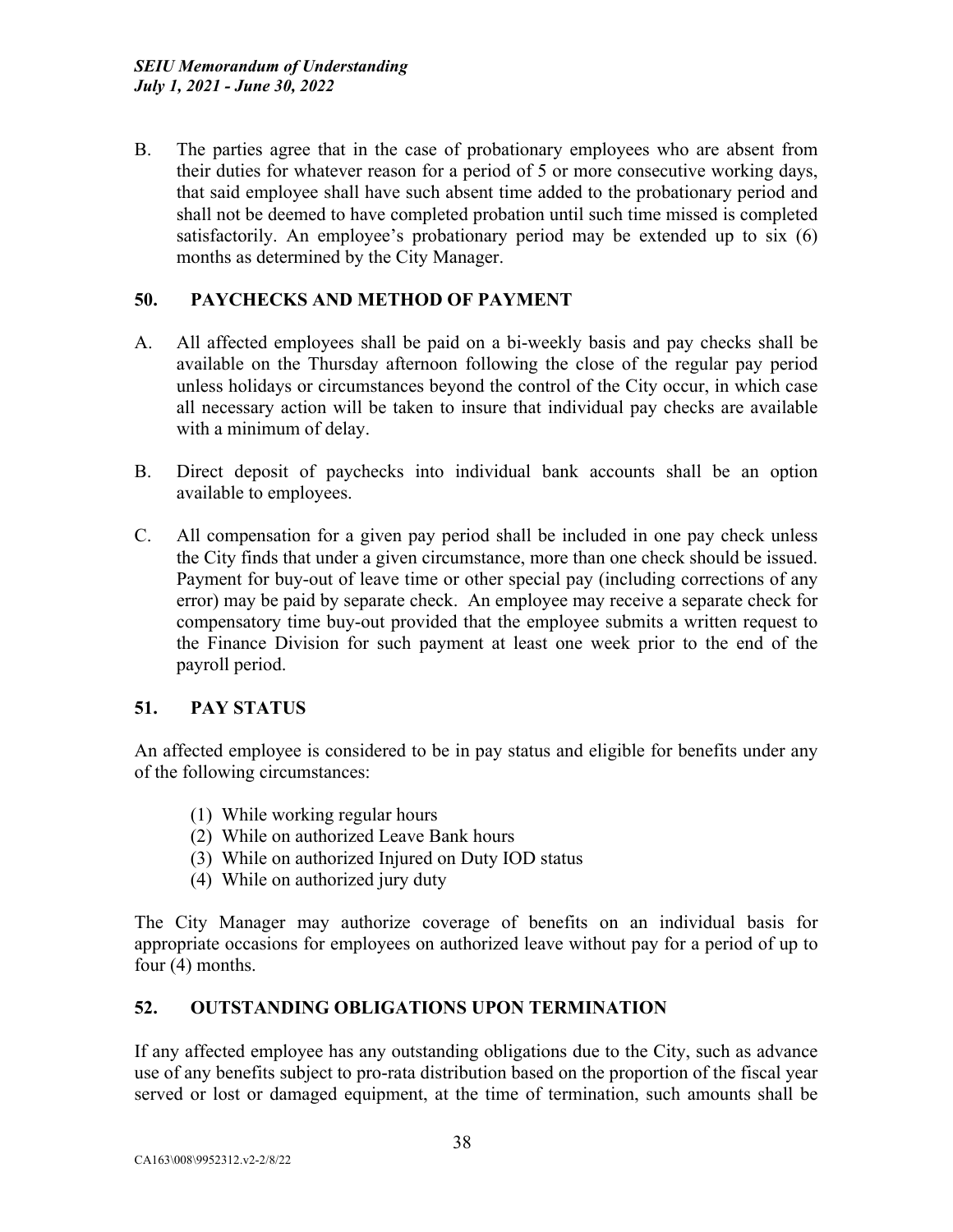deducted from the cash value of any accumulated or unused compensatory time, vacation or base wages prior to final payment of such amounts to the employee.

# **53. MINOR MODIFICATION OF WORK SCHEDULES**

Notwithstanding Article 6 of this Memorandum, the City Manager or his designee may, with the agreement of the Affected Employee, make minor modifications to the affected employee's work schedule with respect to lunch hours, starting and/or ending times. Management will make every effort to "group" modified work schedules for Public Works employees, i.e., if an employee is to start work at 5:00 a.m. for street painting and the job will last 3 days, all 3 days will be scheduled consecutively.

# **54. LAYOFF PROCEDURES**

- A. Whenever, in the judgment of the City Council, it becomes necessary in the interest of the economy, or because of the necessity for a position to no longer exist, the City Council may abolish any position in the competitive service; and the employee holding such position for employment may be laid-off without taking disciplinary action or the right of appeal. The layoff will be made in accordance with the relative seniority of the employees in the affected class as determined by the City Manager.
- B. The City agrees to inform the Union when changes occur which result in layoff(s) affecting the employee(s) covered by this MOU. The City shall provide the Union, at least thirty (30) calendar days prior to the effective date, the designation of class(es) affected by layoff(s).
- C. The City shall give all employees affected by layoff at least thirty (30) calendar days written notice of impending layoff. The notice shall include the following:
	- The effective date of the layoff
	- The reason for the layoff
	- The vacant job classifications, if any, for which the employee may qualify
	- A statement that the employee being laid off shall be placed on a re-employment list for one (1) year.
- D. If affected employee demotes/transfers into another position within the organization that he/she held in the past and has had a satisfactory or better performance evaluation in the past twelve (12) months, the affected employee will not be put on probation.
- E. If affected employee is hired into another classification, for which he/she has had to compete, the probationary period shall be only six months.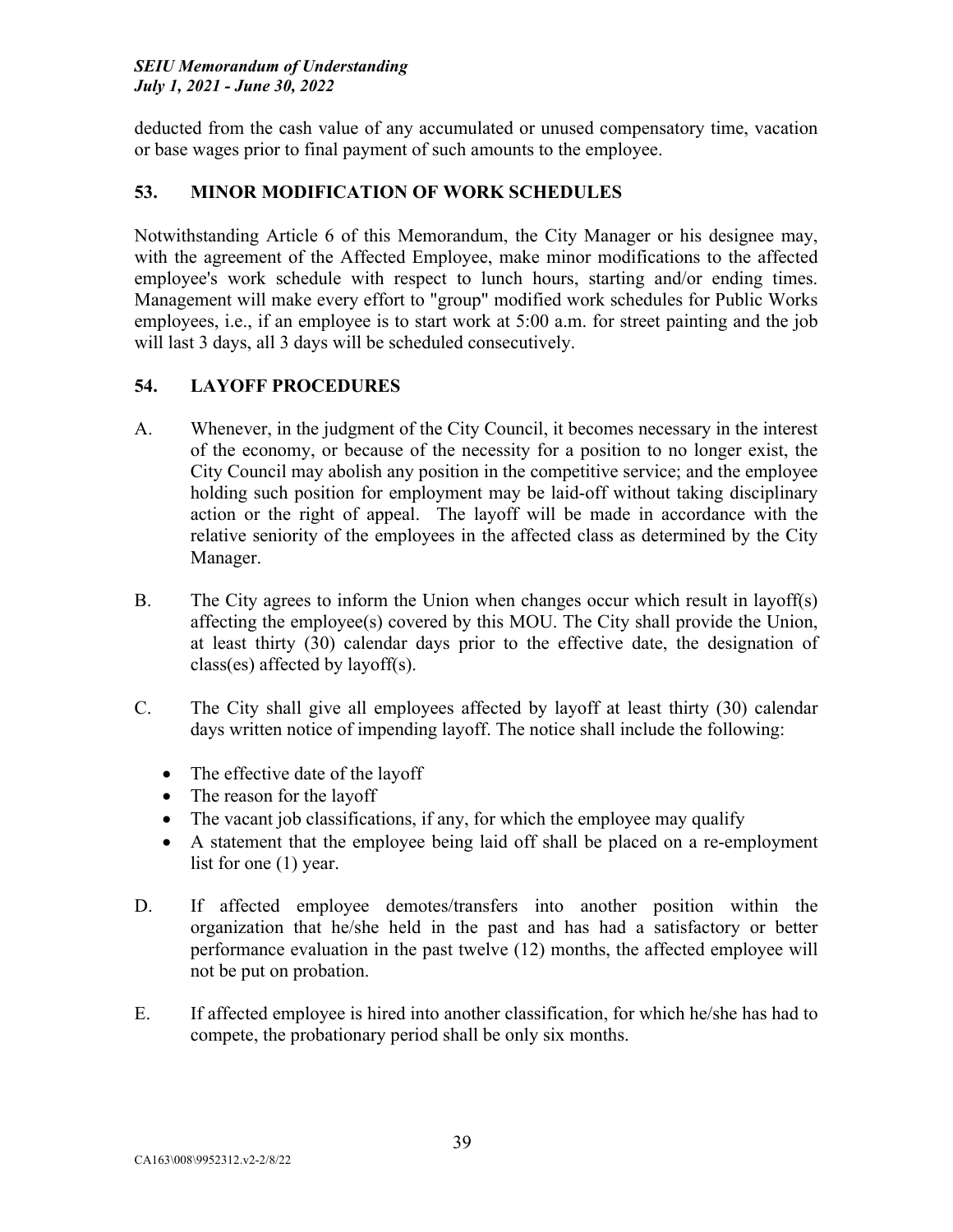### **55. EMPLOYEE ASSISTANCE PROGRAM**

The City and the representative organization agree that assisting employees to function at their peak level of efficiency and to maintain the highest level of both physical and psychological health and wellness is of great importance to the City, the representative organization and individual employees. In recognition of this understanding, the City agrees, in consultation with the representative organization to establish an Employee Assistance Program (EAP) for all regular employees. Contract costs for the basic EAP program shall be paid by the City and specialized, extended services shall be the employee's responsibility.

# **56. PARTICIPATION IN CITY-SPONSORED PARKS AND RECREATION PROGRAMS**

The City agrees to provide special employee rates to all eligible full-time employees and their immediate family members who wish to participate in City-sponsored Parks and Recreation Department Programs.

- A. Eligible employees will receive a fifty percent (50%) discount on tuition only for City sponsored programs, not limited to but including the Swim Team, Aqua Camp, Junior Life Guard Program, After School Program and various other Cityoffered recreation programs.
- B. The annual fee for Community Pool Family Membership will be discounted Seventy-five percent (75%).
- C. Regular recreation rental equipment will be available at fifty percent (50%) discount of the regular rental rate during normal rental business hours.
- D. Should other recreational programs be offered in-house by the City, these may be included under the terms of this Memorandum.

### **57. SAFETY EQUIPMENT**

A. All newly employed Public Works employees shall be furnished a complete set of personal safety equipment consisting of the following items:

| 1 each Respirator Kit               | 1 set ear plugs             |  |
|-------------------------------------|-----------------------------|--|
| 1 pair protective goggles           | 1 safety vest               |  |
| 1 each hard hat                     | 1 set rain gear             |  |
| 1 pair safety glasses (if required) | 1 pair steel-toe rain boots |  |
| 1 pair steel-toe work boots         | 1 pair leather work gloves  |  |
| 1 pair rubber work gloves           | 5 pair work socks           |  |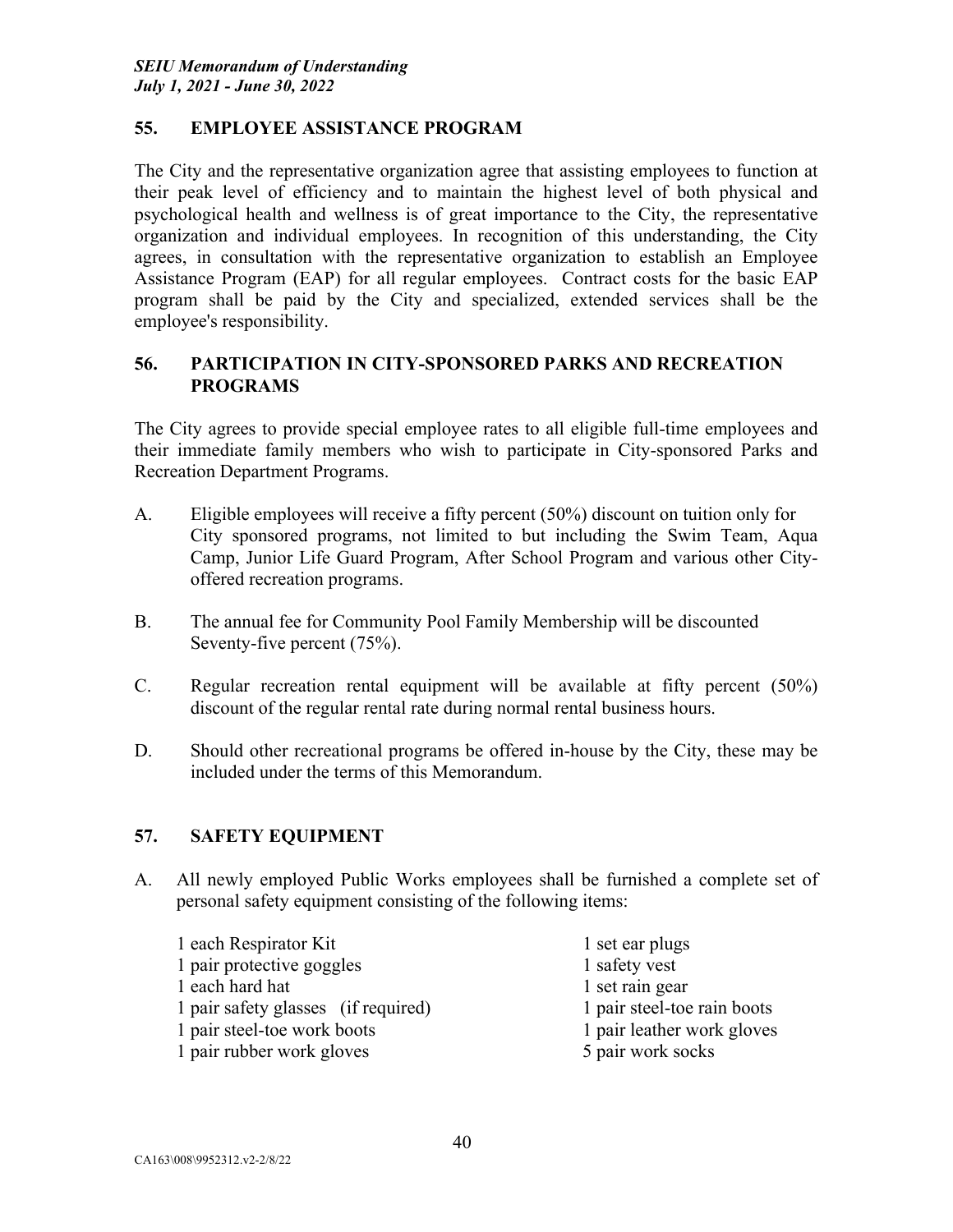### *SEIU Memorandum of Understanding July 1, 2021 - June 30, 2022*

- B. Subject to inspection and approval by the Public Works Supervisor or Public Works Director, the City will pay for replacement of any personal safety equipment listed in section A.
- C. Following successful completion of probation and gaining regular status, in addition to replacement of the safety equipment listed in section A, the City will review and authorize when determined appropriate by the Public Works Director, responsible and appropriate requests for optional personal safety equipment. The City agrees to establish an optional equipment replacement fund to the credit of each affected employee in the amount of \$350 per fiscal year for each year of this Memorandum for direct purchase through the City for costs of optional personal equipment as identified herein.
- D. Equipment purchased under the provisions of this article shall become the personal property of the employee to be used for work purposes. There shall be no cash out or carry-over of the optional equipment replacement fund. The benefit will be prorated to date of regular status.
- E. Optional personal safety equipment items may include work belt, winter safety jacket, safety color baseball cap, safety color sweat shirt or heavy shirt or other personal safety equipment. Any such purchases will be subject to the prior approval of the Public Works Director or his authorized representative.
- F. The replacement of personal and/or optional personal safety equipment must be reasonable in purchase price.
- G. If prescription safety glasses are required and/or necessary, the City will pay the cost for the prescription safety glasses and may require the employee to purchase it at a vendor where the City has special purchase discounts. Prescription safety glasses provided under this provision are not considered optional personal safety equipment.
- H. Nothing in the foregoing provisions shall alter or otherwise modify an employee's obligation to maintain his/her safety equipment in an acceptable working condition. Supervisors shall have the responsibility to ensure that employees are using appropriate safety equipment. If an employee does not possess or is not using appropriate safety equipment, the employee may be placed on unpaid leave until such time as he/she purchases the necessary equipment.
- I. It is the City's practice under paragraph A to authorize boot purchases not exceeding a cost of \$200; however, as an alternative, City will pay up to a maximum of \$300.00 every two years for the purchase of one pair of resoleable boots. If an employee desires to purchase a boot that exceeds the resoleable boot maximum, the employee may use up to \$100.00 from the employee's optional equipment replacement fund, subject to the process and limitations in paragraph C.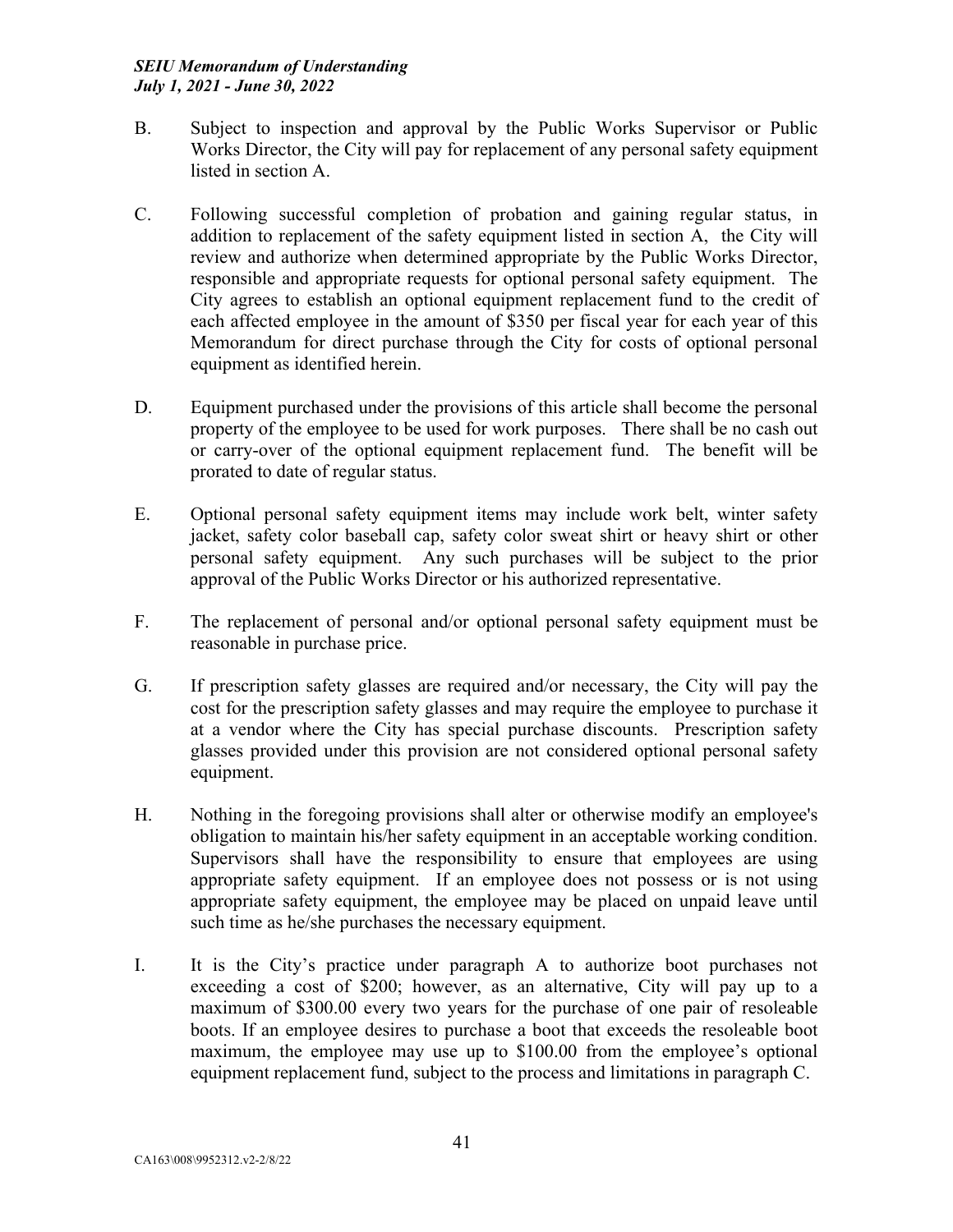City will pay up to a maximum of \$200.00 for one pair of rubber rain boots, as specified in Paragraph A. Employees shall purchase rain boots that meet standard boot safety requirements.

Boots shall be replaced by the City when necessary due to damage or wear, as determined by City. City will pay for the cost of resoling boots as determined necessary by City. Employees shall inform City of any damage or wear issues with boots.

# **58. SAFETY TRAINING**

The City agrees to provide at least one-hour per calendar month during normal working hours for formal safety meetings of public works employees. There is no intention by this article to limit maximum number of hours during normal working hours that such safety meetings may be held and such maximum limits, if any, shall be determined by management as deemed necessary and in the best interest of the City. (See Article 6.)

# **59. UNIFORM MAINTENANCE**

The City and the Union agree that employees required by the City to wear field uniforms furnished by the City, shall have the full cost of the uniform maintenance paid by the City.

Field uniforms are not to be worn off-duty. If uniform is worn going to and from work, in order to not give the appearance of an employee being on duty when he is officially off duty, the City's uniform insignia or badge must not be visible.

The City retains full and complete control over the administration of the uniform maintenance program. Uniforms must be turned in each week for cleaning and maintenance.

### **60. POTENTIAL CONTAGIOUS ILLNESS**

The City recognizes that any employee who reports to work displaying symptoms of potentially contagious illness should avoid close personal contact with others and such employee shall be encouraged to see a physician. This does not preclude in any way management's right to direct City employees.

### **61. SPECIAL LICENSE**

In the event that any special licenses are required in the future for application of chemicals by Public Works personnel, the City agrees to meet and confer on that issue prior to making any final determinations regarding such license requirements.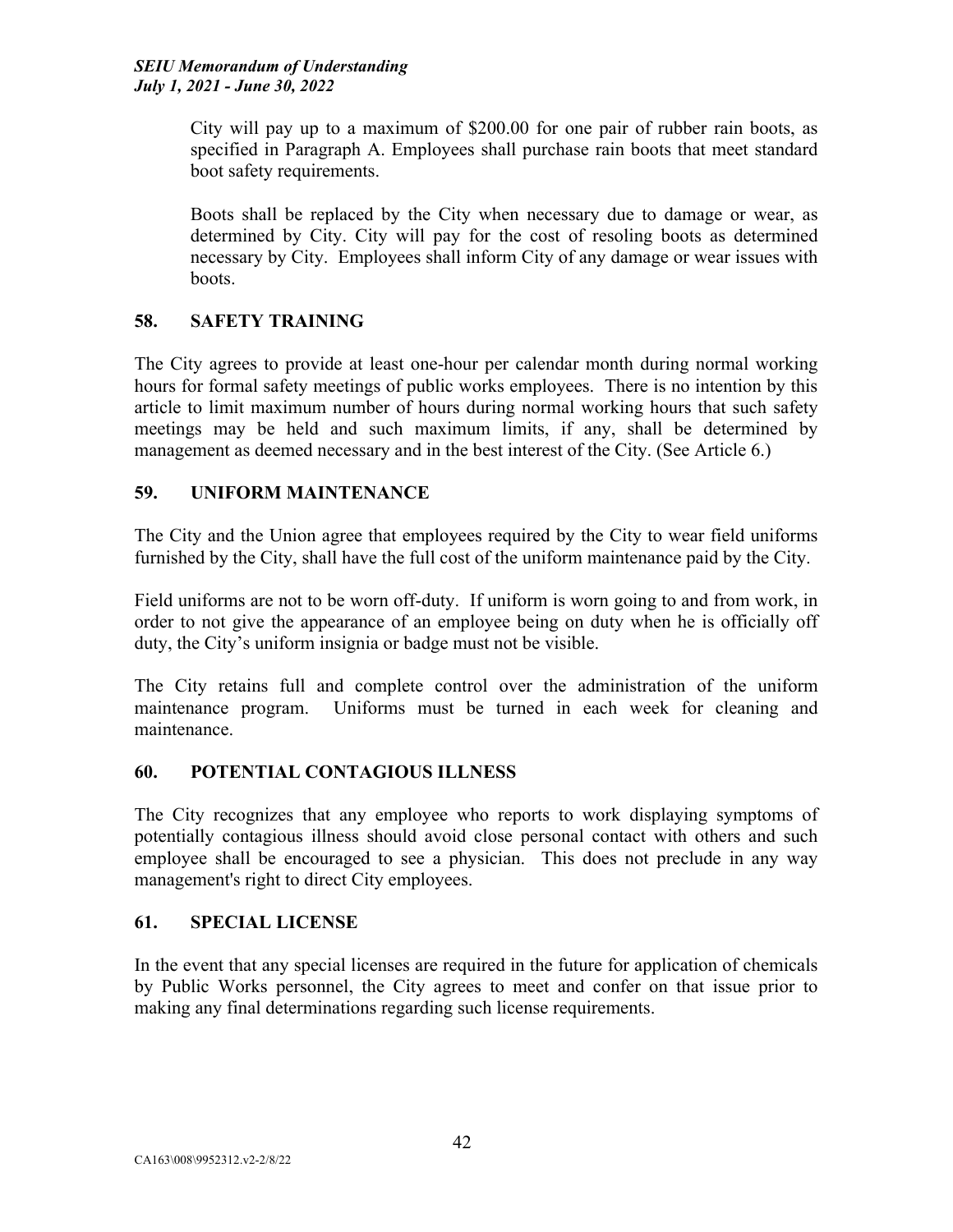# **62. HOUSEHOLD HAZARDOUS WASTE COLLECTION FACILITY**

A. The parties agree that prior to scheduling any employee to work at the Household Hazardous Waste Facility the City will provide all necessary training in the handling of household hazardous waste materials relative to the collection and cataloging of household hazardous waste materials and proper management of the facility.

B. Employees assigned to the Collection Facility will be compensated an additional five percent (5%) of their hourly rate of pay on the scheduled work date for actual hours worked.

# **63. ANNUAL PULMONARY FUNCTIONAL TESTS**

Maintenance Workers in the Public Works Unit shall receive an annual Respirator Clearance examination (pulmonary function test) at City expense, including appropriate medical testing to determine cardiopulmonary health of the individual as recommended by the medical facility. The City will schedule the necessary appointment through a medical facility. In addition, respiratory kits will be tested and fitted annually.

# **64. PRESERVATION OF UNION WORK DUTIES AND POSITIONS**

City will reasonably attempt to provide the Union 30 days' advance notice and an opportunity to discuss any proposed decision to contract out work ordinarily performed by employees covered under the MOU as a regular part of their job duties. City will meet and confer over the effects of any decision to contract out such work to the extent required by law. These provisions shall not apply to contracting out work for limited projects and due to emergency situations as determined by the City.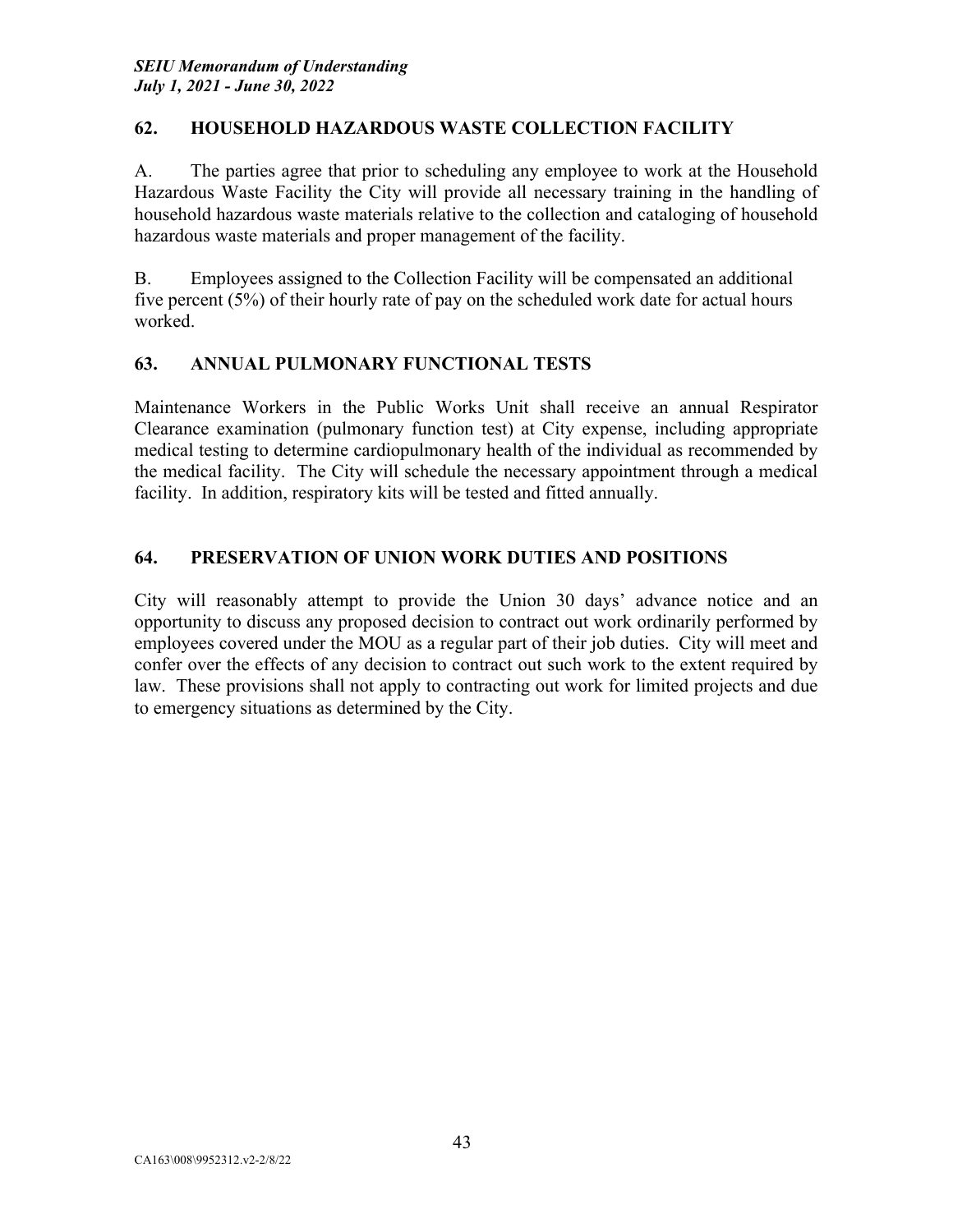### **APPENDIX A**

### CITY OF CARPINTERIA

# APPROPRIATE UNIT CLASSIFICATIONS

### CARPINTERIA GENERAL SERVICES EMPLOYEES UNIT

### POSITION TITLE

Administrative Assistant Community Development Department

Receptionist/Office Assistant

### CARPINTERIA PUBLIC WORKS EMPLOYEES UNIT

### POSITION TITLE

Lead Maintenance Worker

Maintenance Worker II

Maintenance Worker I

### CARPINTERIA PARKS AND FACILITIES EMPLOYEES UNIT

### POSITION TITLE

Senior Parks and Facilities Maintenance Technician

Parks and Facilities Maintenance Worker

#### EXCLUSIVE UNIT REPRESENTATIVE

Service Employees International Union - Local 620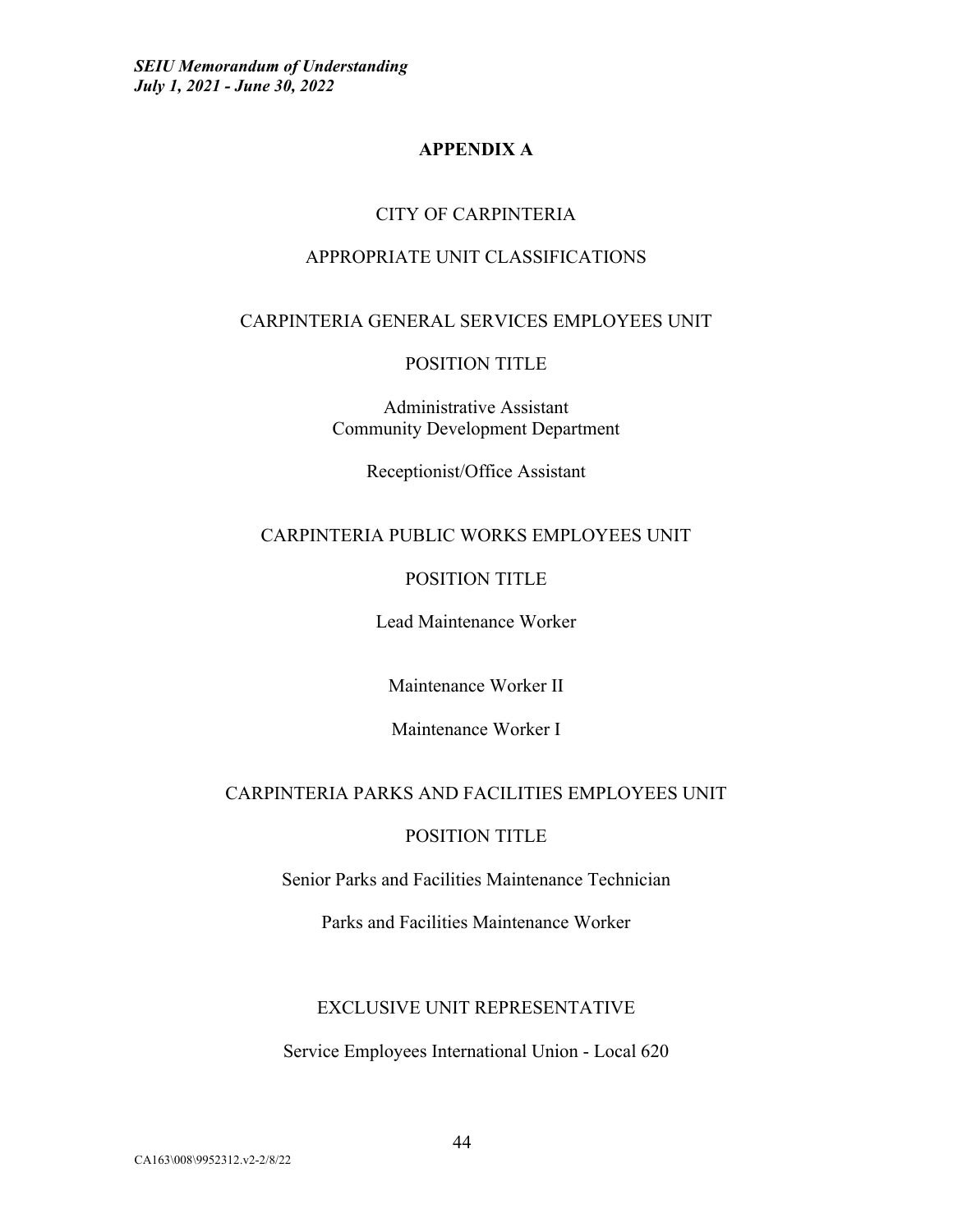*SEIU Memorandum of Understanding July 1, 2021 - June 30, 2022* 

Dated and Certified By:

 David Durflinger City Manager

Dated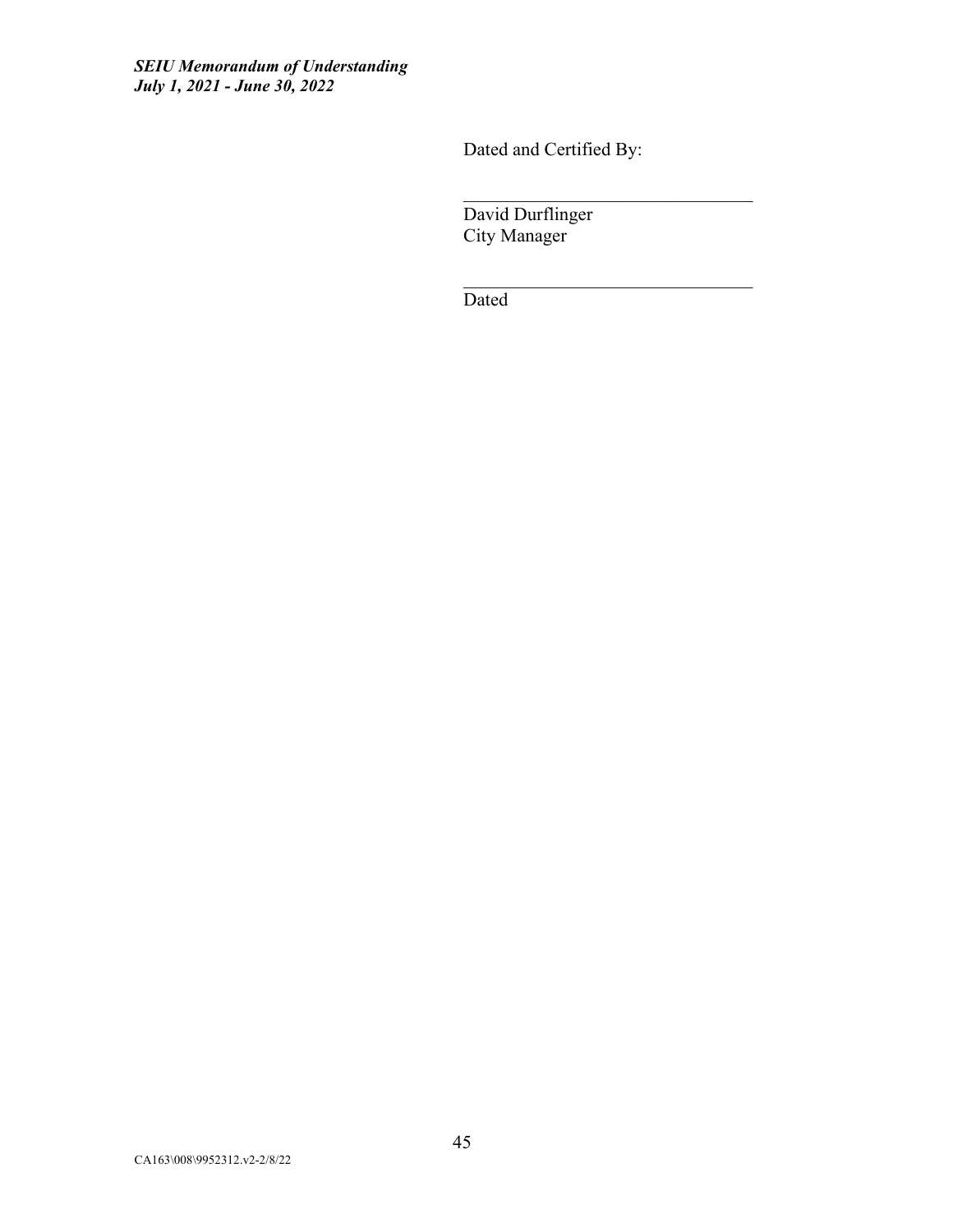### **APPENDIX B**

# City of Carpinteria Policy on Public Employee Personal Use of Telecommunication Equipment, Electronic Mail, Voice-Mail and other computer systems

#### PURPOSE

City-owned telecommunication equipment, computer hardware and software is intended to be used for business purposes. Electronic mail, known commonly as e-mail, is now a primary vehicle for communication in the workplace. As the use of e-mail increases, the need for a comprehensive policy clarifying the City's policy on personal use of City equipment becomes important to clarify the rights and obligations of employees and as a protection from potential liability for employers.

#### **POLICY**

The City of Carpinteria maintains and utilizes, as part of its operations, a computer system, voicemail, e-mail and other systems. These systems are provided to assist employees in the conduct of City business. All computers and data stored on them, as well as all voice-mail and data stored on it, remain at all times, the sole property of the City of Carpinteria. As such, all voice-mail, e-mail and other messages composed, created, sent and received are, and remain, the property of the City of Carpinteria.

Use of computer systems, including voice-mail and e-mail systems, the Internet and other telecommunications capabilities for the conduct of personal business is discouraged and is to be limited to emergencies or urgent matters. All employees should be cognizant of the fact that the City of Carpinteria retains the right to inspect messages transmitted over or stored on the City's system without prior notice to employees and, further, that under certain circumstances, communications sent by e-mail may be discoverable in lawsuits and, under the California Public Records Act, the media or members of the public may obtain copies of certain employer e-mail records that qualify as documents required to be disclosed under the act.

Abuse or improper use of the computer systems, such as unprofessional or sexually explicit comments, messages that are derogatory, defamatory or obscene or otherwise inappropriate, is prohibited.

- *Except* for the right of the City of Carpinteria to access voice-mail and e-mail messages as described in this policy, all messages sent by voice-mail and e-mail are considered to be confidential and, as such, are to be accessed only by the addressed recipient or at the direction of the addressed recipient. Information or messages from a voice-mail or e-mail system will be revealed only to authorize personnel and disclosed only on a legitimate need-to-know basis.
- Although voice-mail, e-mail and other computer systems may accommodate the use of passwords for security, the reliability of passwords for maintaining confidentiality cannot be guaranteed. All passwords must be made known to the City in writing and passwords not known to the City may not be used. The use of encryption software is prohibited unless approved, in writing, by the City.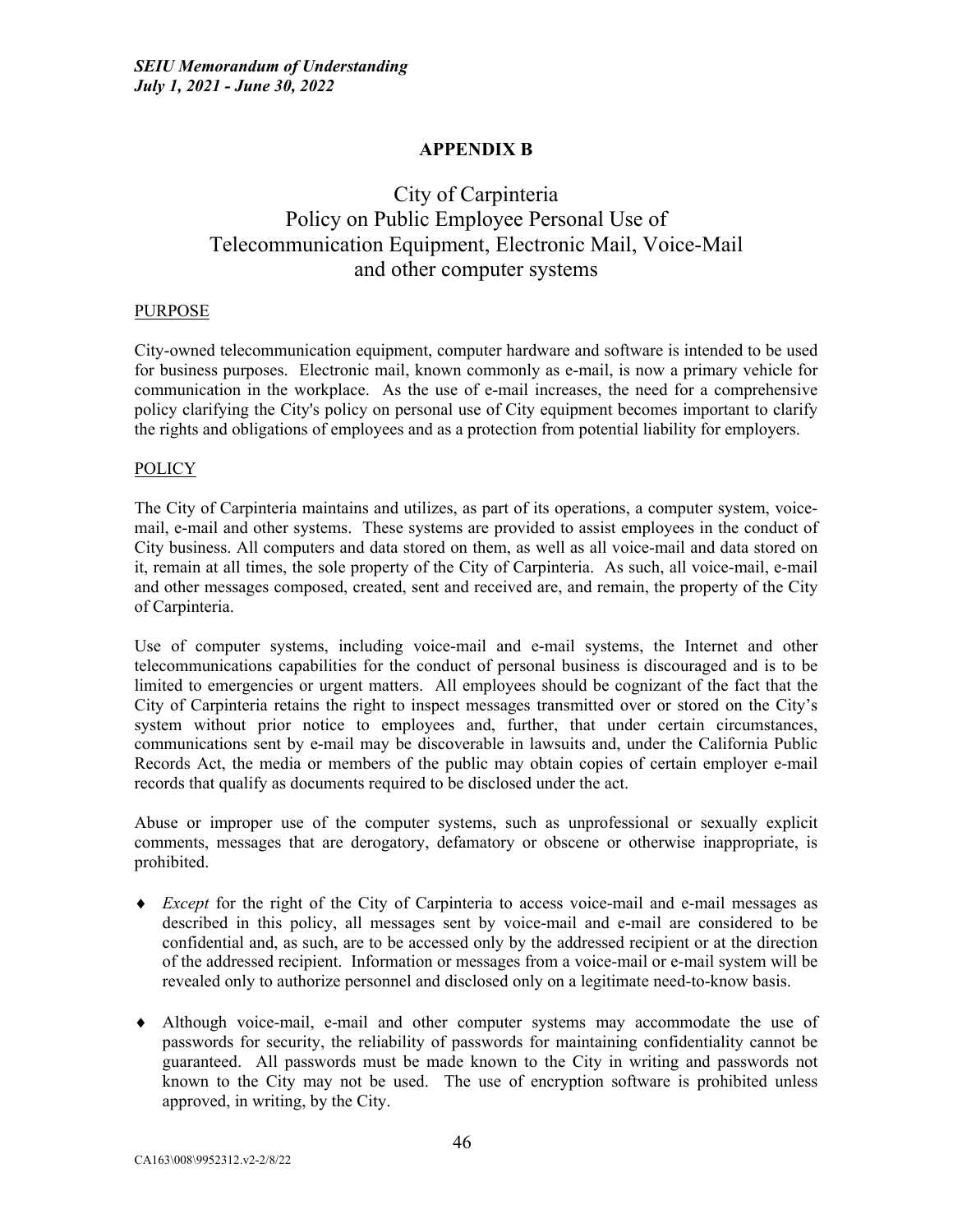- The City reserves the right to monitor, review and audit all City equipment and matters sent over and/or stored in the system to ensure that these media are being used in compliance with the law and the City policy.
- Voice-mail, e-mail and other computer generated or stored messages may not contain material that may reasonably be considered offensive or disruptive to any employee, including, but not limited to, sexual comments or images, racial slurs, gender-specific comments or any comments that might offend someone based on his/her age, gender, sexual orientation, race, religious or political beliefs, national origin or disability.
- Employees may not install software on the computer system, even on a temporary basis, without the written approval of the City.

#### APPLICATION

This policy applies to all employees and applicants for positions with the City of Carpinteria.

The City reserves the right to prohibit the use of voice-mail and e-mail for the conduct of personal business when deemed appropriate.

#### EMPLOYEE RESPONSIBILITY

- Employees will be required to acknowledge that they have read, understand and will abide by the agency's technology policy. Violation of the policy may result in discipline, up to and including dismissal.
- To the extent that, under some circumstance, an employee is allowed to use e-mail for personal purposes the employee does so at his or her own risk. Employees should be aware that deletion of a message or file may not fully eliminate the message from the system.
- Employees learning of any misuse of the voice-mail, e-mail or other computer system or violations of this policy shall immediately notify the City Manager or his/her designee.

#### MANAGEMENT RESPONSIBILITIES AND GUIDELINES

Management and supervisors are responsible for reasonable enforcement of this policy. Any email information or messages revealed or disclosed under this policy are considered to be of a confidential nature.

#### EMPLOYEE ACKNOWLEDGEMENT

I have read, understand and agree to abide by the foregoing City policy regarding Public Employee Use of Telecommunication Equipment, Electronic Mail, Voice-Mail and Computer Systems.

Print Name

Signature Date

l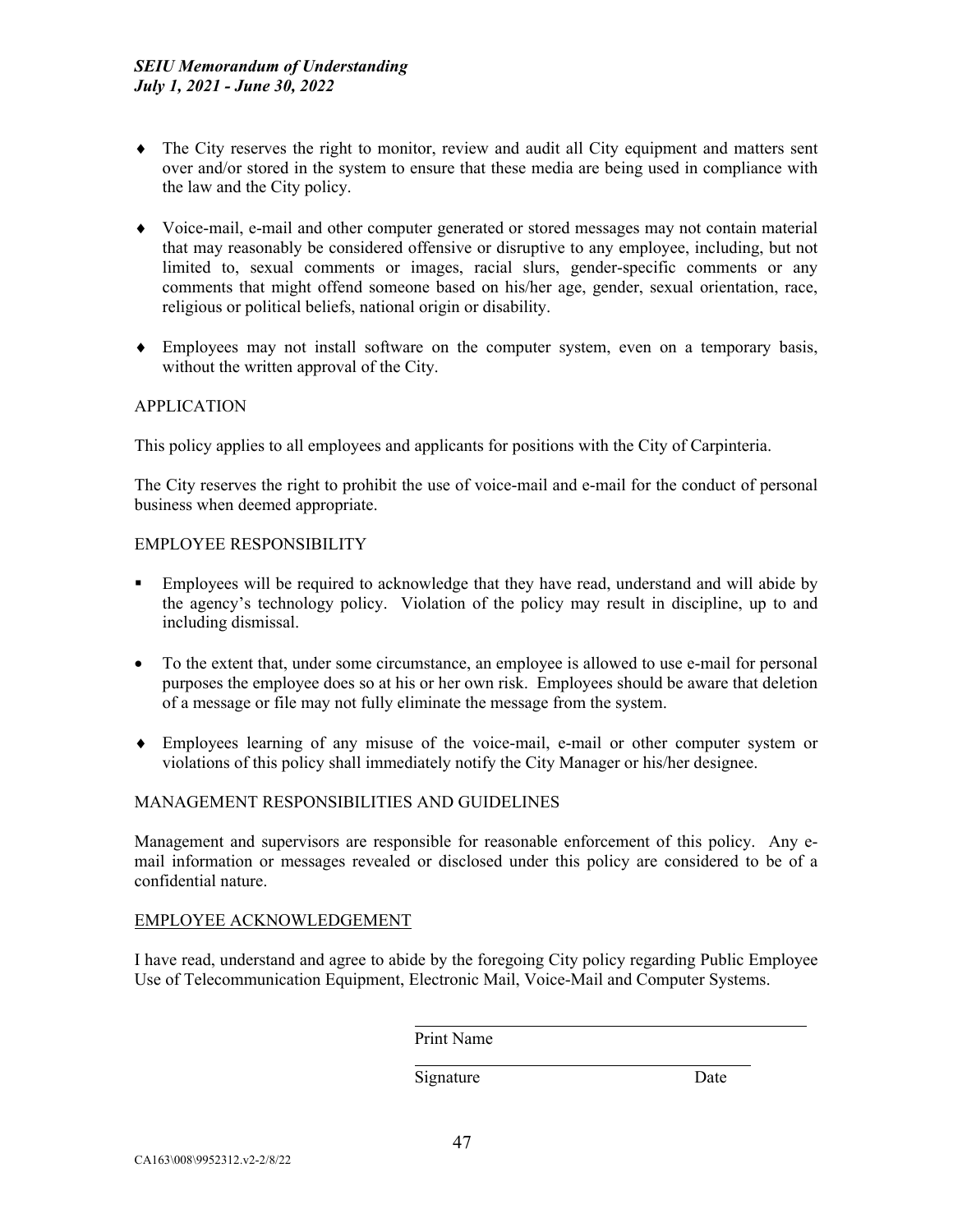# **APPENDIX C**



*City of Carpinteria Human Resources Division 5775 Carpinteria Ave. Carpinteria, CA 93013 (805) 684-5405 x 404*

*MEMORANDUM* **DATE:** June 8, 2012

- **TO:** Cynthia Goena, Bruce Corsaw, SEIU Representatives Lorena Esparza, Luis Mendoza, Employee Representatives
- **FROM:** David Durflinger, City Manager
- **RE:** Labor Management Committee

The parties agree to meet in a joint Labor/Management Committee to discuss issues of mutual concern. The Labor Management Committee shall be comprised of two (2) members of the Union, a Union Representative, the Human Resources/Risk Manager and the City Manager or his designee. The purpose of the Committee is to discuss issues that contribute to or detract from positive, productive employee-employer relations involving employees in the Union, and to discuss budget update information. The Committee shall meet in October and April of each year, and as needed at other times by mutual agreement. The Committee shall meet during normal working hours, and the employees shall be entitled to release time in accordance with section 19 of this Agreement. Meetings under this provision shall not be considered meet and confer sessions.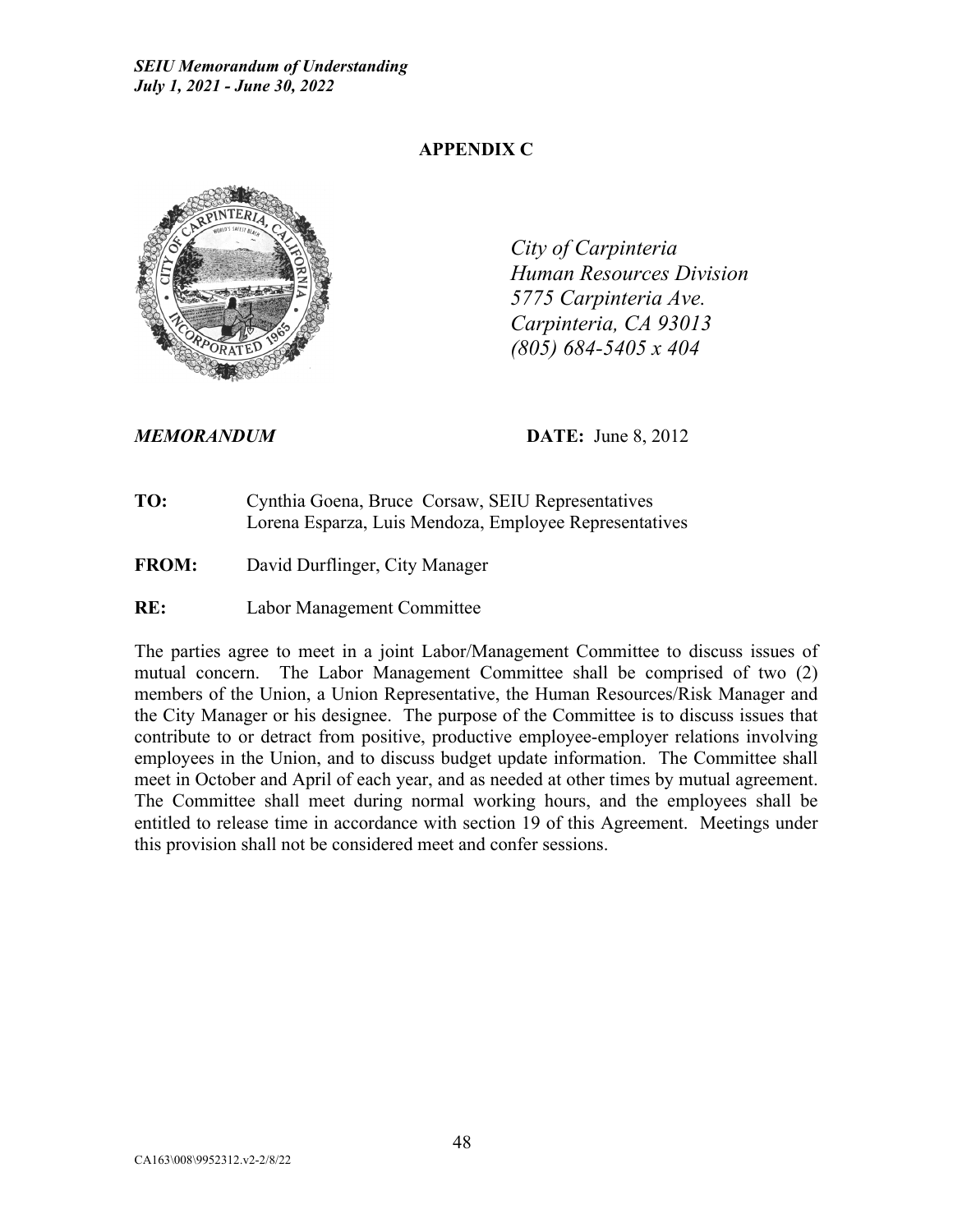### **APPENDIX D**

# CITY OF CARPINTERIA

# GENERAL SERVICES, PUBLIC WORKS, PARKS AND FACILITIES EMPLOYEE CLASSIFICATION PLAN

# **ANNUAL BASE COMPENSATION (EFFECTIVE JULY 1, 2021)**

| <b>POSITION</b>                                     |               | <b>A STEP</b> | <b>E STEP</b> |
|-----------------------------------------------------|---------------|---------------|---------------|
| Receptionist/Office Assistant                       | GS 100        | \$40,930.80   | \$49,751.64   |
| Maintenance Worker I                                | <b>PW 102</b> | \$43,002.93   | \$52,270.33   |
| Parks & Facilities<br>Maintenance Worker            | PF 102        | \$43,002.93   | \$52,270.33   |
| Maintenance Worker II                               | <b>PW 108</b> | \$49,870.20   | \$60,617.54   |
| Lead Maintenance Worker                             | <b>PW 111</b> | \$53,610.48   | \$65,163.87   |
| Senior Parks & Facilities<br>Maintenance Technician | PF 111        | \$53,610.48   | \$65,163.87   |
| Administrative Assistant (CDD)                      | GS 112        | \$55,971.19   | \$68,033.33   |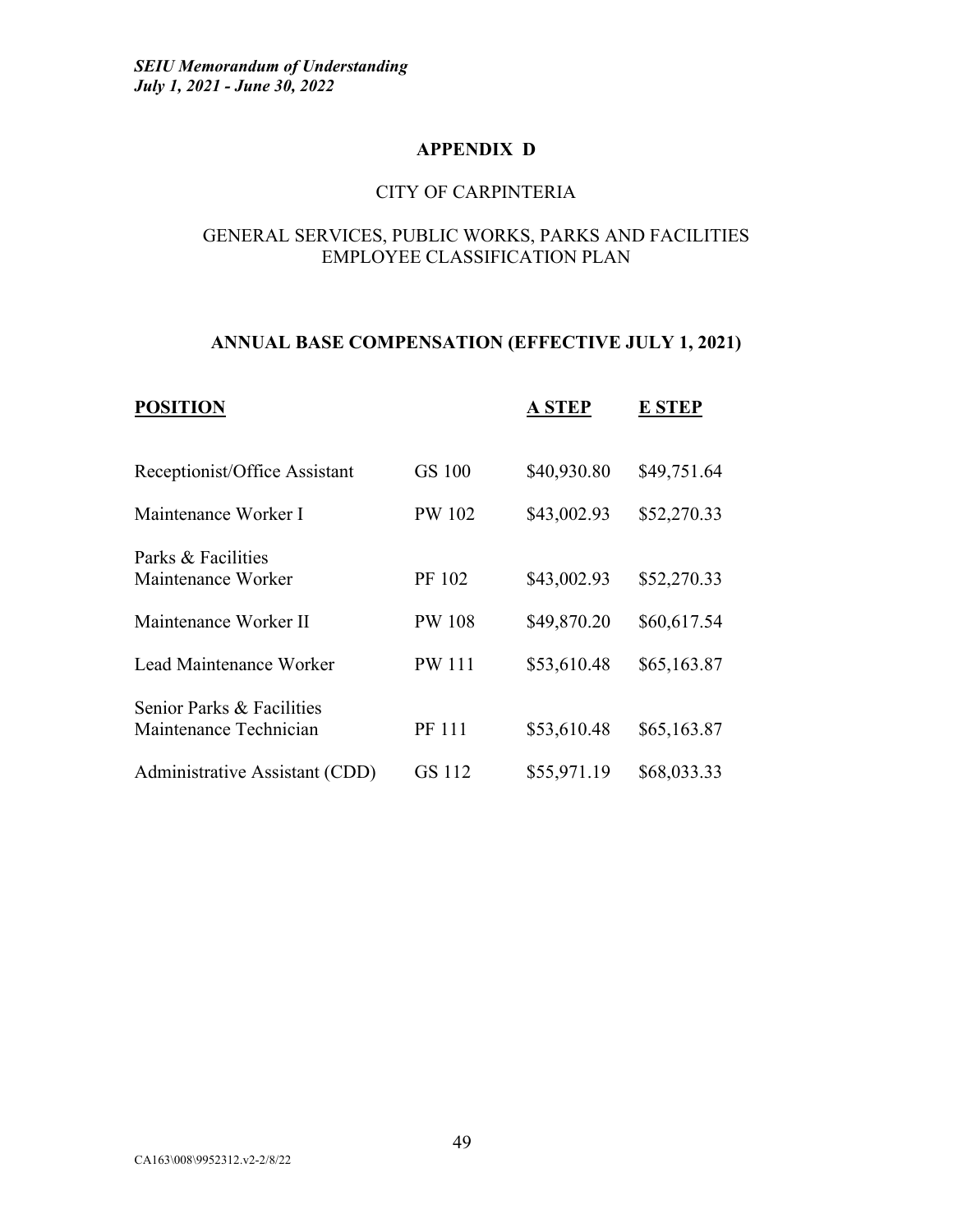# **APPENDIX E**

# **PROHIBITION OF HARASSMENT, DISCRIMINATION AND RETALIATION POLICY**

# **A. PURPOSE**

It is the City's intent and the purpose of this Policy to provide all employees, officers and officials, applicants, interns, volunteers and contractors with an environment that is free from any form of unlawful harassment, discrimination or retaliation as defined in this Policy and as provided under federal and state law. This Policy prohibits unlawful harassment or discrimination on the basis of any of the following protected classifications: an individual's race, religion, color, sex (which includes gender, pregnancy, childbirth or related medical conditions), gender identity or expression, sexual orientation, national origin, ancestry, citizenship status, military and veteran status, veteran status, marital status, age for individuals over forty years of age, medical condition, physical or mental disability (whether perceived or actual), genetic information, and any other factor made unlawful by federal, state, or local law.

It is also the policy of the City to provide a procedure for investigating and addressing complaints of alleged harassment, discrimination and retaliation in violation of this Policy. The protection from harassment and discrimination includes protection from retaliation against an employee for his or her having taken action either as a complainant, or for assisting a complainant in taking action, participating in an investigation, or for acting as a witness or advocate on behalf of an employee in a legal or other proceeding to obtain a remedy for a breach of this Policy.

# **B. POLICY**

The City has zero tolerance for any conduct that violates this Policy. Conduct need not rise to the level of a violation of law in order to violate this Policy. Instead, a single act can violate this Policy and provide grounds for discipline or other appropriate sanctions. If you are in doubt as to whether or not any particular conduct may violate this Policy, contact a manager, department head, or the Human Resources/Risk Manager, and, if applicable, do not engage in the conduct and seek guidance from a manager, department head or the Human Resources/Risk Manager.

# **C. DEFINITIONS**

### **a. Protected Classifications:**

This Policy prohibits harassment or discrimination because of an individual's protected classification(s). "Protected Classification" includes race, religion, color, sex (which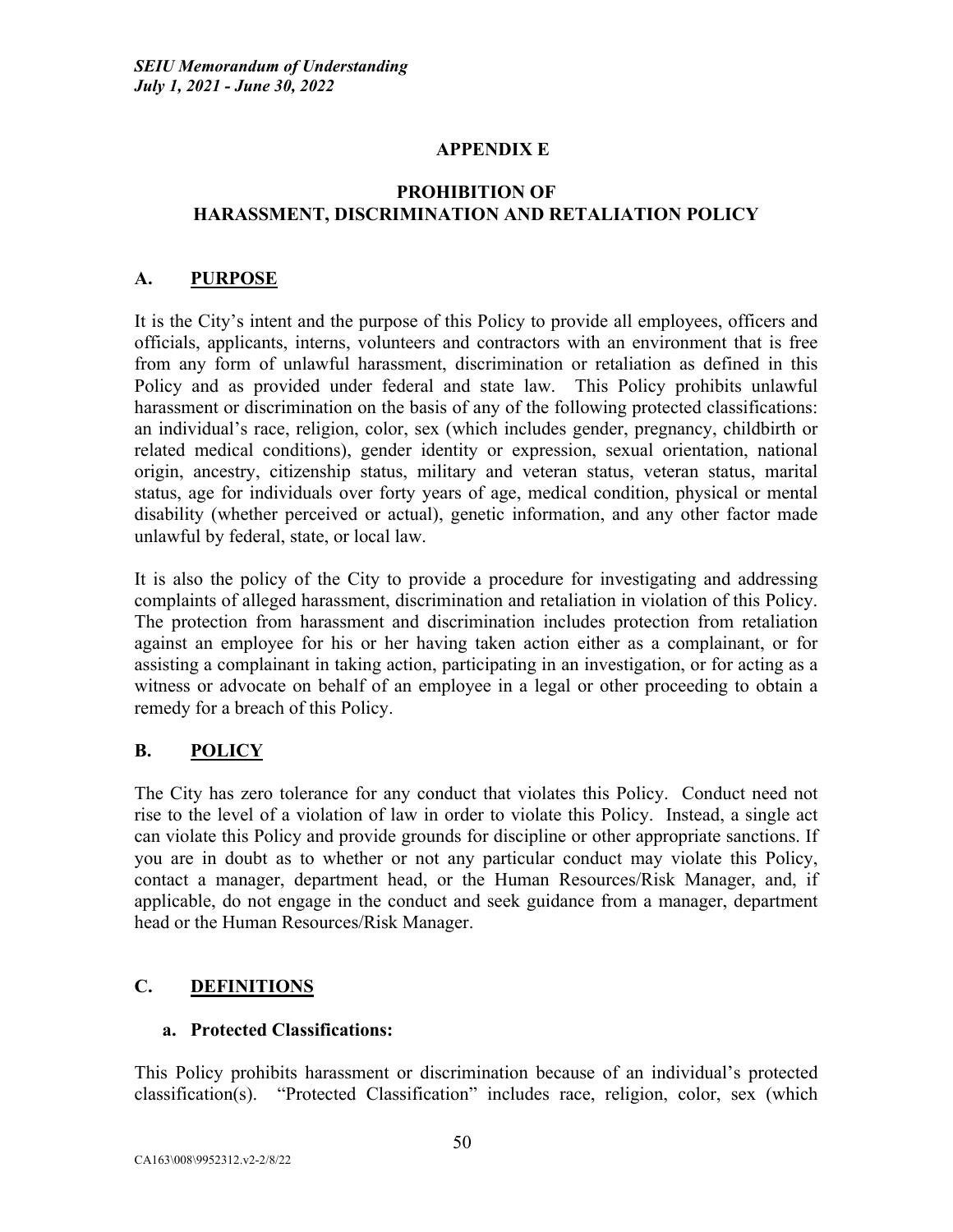### *SEIU Memorandum of Understanding July 1, 2021 - June 30, 2022*

includes gender, pregnancy, childbirth or related medical conditions), gender identity or expression, sexual orientation (including heterosexuality, homosexuality and bisexuality), national origin, ancestry, citizenship status, military status, veteran status, marital status, age, medical condition and physical or mental disability (whether perceived or actual).

# **b. Policy Coverage:**

This Policy prohibits City officials, officers, employees, interns and contractors from harassing or discriminating against applicants, officers, officials, employees, interns and contractors because: (1) of an individual's Protected Classification, (2) of the perception that an individual has a Protected Classification, or (3) the individual associates with a person who has or is perceived to have a Protected Classification. Third parties such as visitors to City Hall are also prohibited from engaging such harassment or discrimination. Any such alleged harassment or discrimination should be reported immediately as provided in this Policy.

### **c. Discrimination:**

This Policy prohibits treating individuals differently or otherwise discriminating against an individual because of the individual's Protected Classification as defined by this Policy.

### **d. Harassment:**

By definition, harassment based on an individual's protected classification as defined by this policy, including sexual harassment, is not within the course and scope of an individual's employment with the City. Harassment includes verbal, physical, and visual conduct that creates an intimidating, offensive or hostile working environment or interferes with work performance. Such conduct constitutes harassment when (1) submission to the conduct is made either an explicit or implicit condition of employment; (2) submission to or rejection of the conduct is used as the basis for an employment decision; or (3) the harassment interferes with an employee's work performance or creates an intimidating, hostile or offensive work environment. Harassing conduct can take many forms and includes, but is not limited to, slurs, jokes, statements, gestures, pictures, or cartoons regarding an employee's Protected Classification. The following are some examples of behavior that can constitute harassment:

**a. Verbal harassment**, such as epithets (nicknames and slang terms), derogatory or suggestive comments, jokes or slurs, including graphic verbal commentaries about an individual's body, or that identify a person on the basis of his or her Protected Classification. Verbal harassment may include comments on appearance and stories that tend to disparage those of a Protected Classification.

**b. Visual forms of harassment**, such as derogatory posters, notices, bulletins, cartoons, drawings, sexually suggestive objects, or e-mails on the basis of a Protected Classification.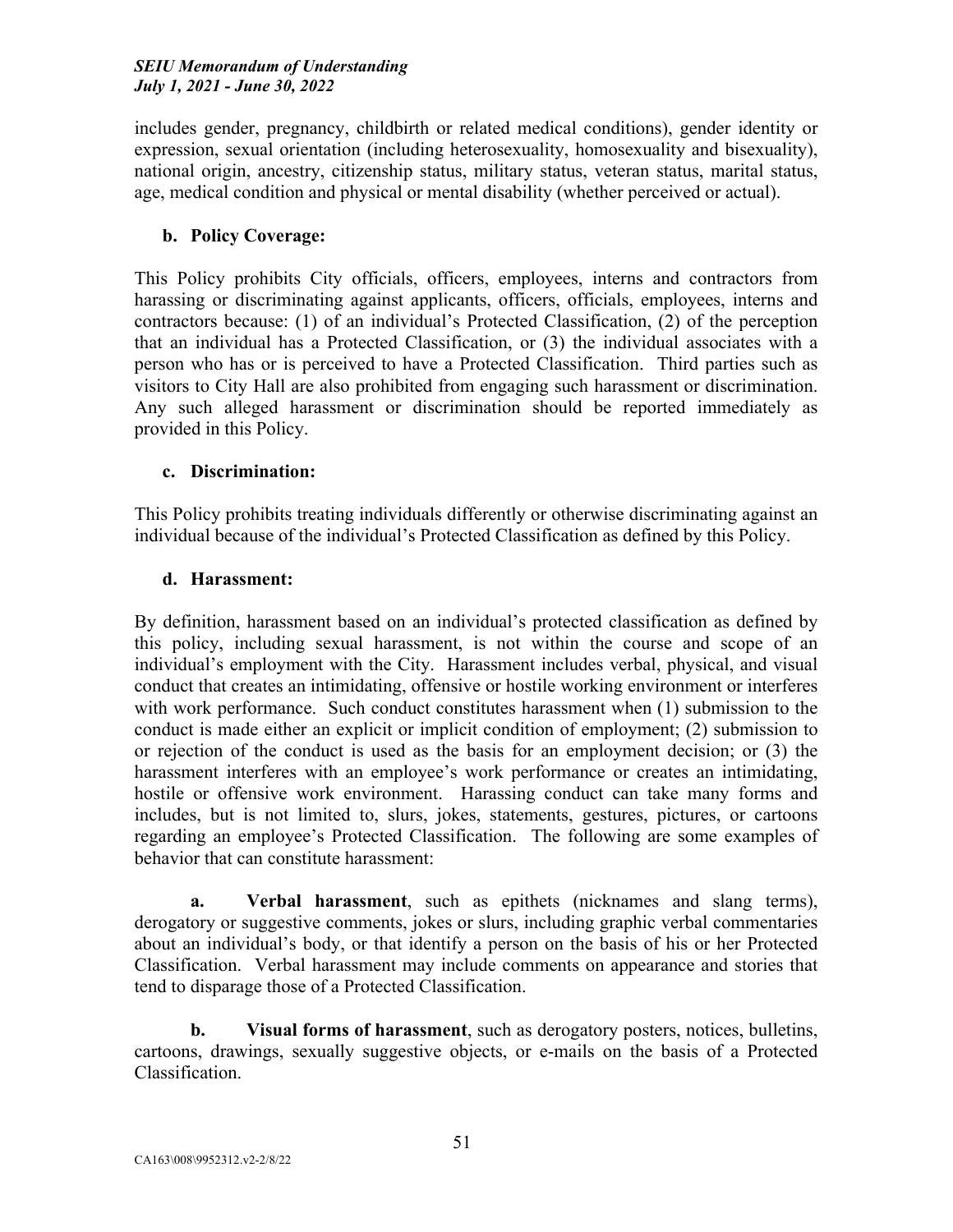**c. Physical harassment**, such as assault, touching, impeding or blocking movement, grabbing, patting, propositioning, leering, making express or implied job related threats in return for submission to physical acts, mimicking, taunting, or any physical interference with normal work or movement.

**d. Sexually harassing conduct** in particular includes all of these prohibited actions as well as other unwelcome conduct such as requests for sexual favors, unwelcome sexual advances, or verbal or physical conduct of a sexual nature (like name calling, suggestive comments, or lewd talk).

e. **Romantic or sexual relationships** between supervisors and subordinate employees are discouraged. There can be an inherent imbalance of power and potential for exploitation in such relationships. The relationship may create an appearance of impropriety and lead to charges of favoritism by other employees. A welcome sexual relationship may change, with the result that sexual conduct that was once welcome becomes unwelcome and harassing. To avoid possible claims of sexual harassment, if a supervisor or manager intends to enter into a romantic or sexual relationship with a subordinate employee, the supervisor or manager must inform the Human Resources/Risk Manager so that appropriate steps can be taken to minimize the risk of possible claims of sexual harassment.

# **D. RETALIATION**

Retaliation against an employee who reports or provides information in good faith about harassment or discrimination is strictly prohibited, as is retaliation against an employee for his or her having taken action either as a complainant, or for assisting a complainant in taking action, participating in an investigation, or for acting as a witness or advocate on behalf of an employee in a legal or other proceeding to obtain a remedy for a breach of this Policy. Any act of retaliation violates this Policy and will result in appropriate disciplinary action. Examples of actions that might be retaliation against a complainant, witness or other participant in the complaint process include: (1) singling a person out for harsher treatment; (2) lowering a performance evaluation; (3) failing to hire, failing to promote, withholding pay increases, assigning more onerous work, abolishing a position, demotion or discharge; or (4) real or implied threats of intimidation to prevent an individual from reporting harassment or discrimination.

Before a supervisor or manager attempts to insulate or protect a complainant by changing his or her work environment or schedule or duties or by transferring the complainant to another position or location, the supervisor or manager should contact the Human Resources/Risk Manager.

# **E. REPORTING HARASSMENT, DISCRIMINATION OR RETALIATION**

An applicant, employee, officer, official, intern, volunteer or contractor who feels he or she has been harassed, discriminated against or retaliated against in violation of this Policy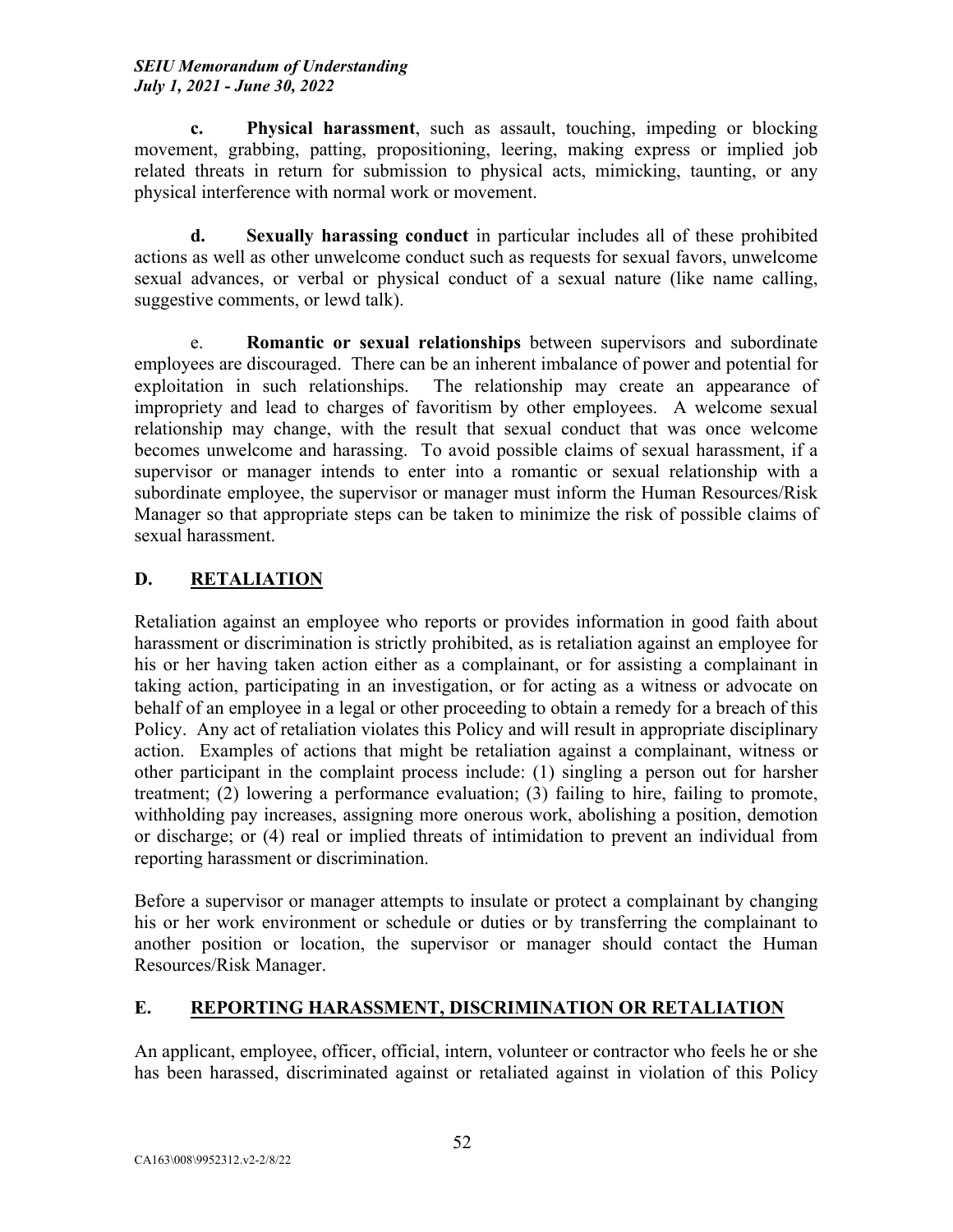### *SEIU Memorandum of Understanding July 1, 2021 - June 30, 2022*

should report the conduct immediately as outlined below so that the complaint can be resolved quickly and fairly.

All employees involved in the complaint process may be represented by a person of their choosing and at their own expense.

# **1. Object to the Conduct**

Sometimes an individual is unaware that his/her conduct violates this Policy. In these situations the offensive behavior may be eliminated by simply informing the offender that the conduct or language in question is unwelcome and offensive and request that it be discontinued immediately.

A person who believes he/she is being harassed is encouraged, but is not required to use this process. When the conduct in question continues after the offending person has been informed it is offensive, or if a person does not feel comfortable talking to the offending person directly, the employee should make a report in accordance with subsection 2 or 3 below.

# **2. Oral Report**

If a person who believes that this Policy has been violated does not want to first speak with the offending person, he/she should report the conduct to a supervisor, any City management employee, or the Human Resources/Risk Manager. Any supervisory or management employee who receives such a report must in turn direct it to the Human Resources/Risk Manager. The Human Resources/Risk Manager will determine what level of investigation and response is necessary.

# **3. Written Process**

An individual who believes this Policy has been violated and does not feel comfortable using the process outlined above may provide a written complaint to a supervisor, or any management employee who in turn must direct the complaint to the Human Resources/Risk Manager, or to the Human Resources/Risk Manager directly.

# **F. CITY'S RESPONSE TO COMPLAINT OF HARASSMENT, DISCRIMINATION OR RETALIATION**

# **1. Investigation**

Upon receipt of a complaint of alleged harassment, discrimination or retaliation, the Human Resources/Risk Manager will be responsible for coordinating a thorough investigation (unless he/she is named in the complaint). The Human Resources/Risk Manager may hire an outside investigator if the City deems appropriate. The type of an investigation undertaken, and the party chosen to conduct the investigation will depend on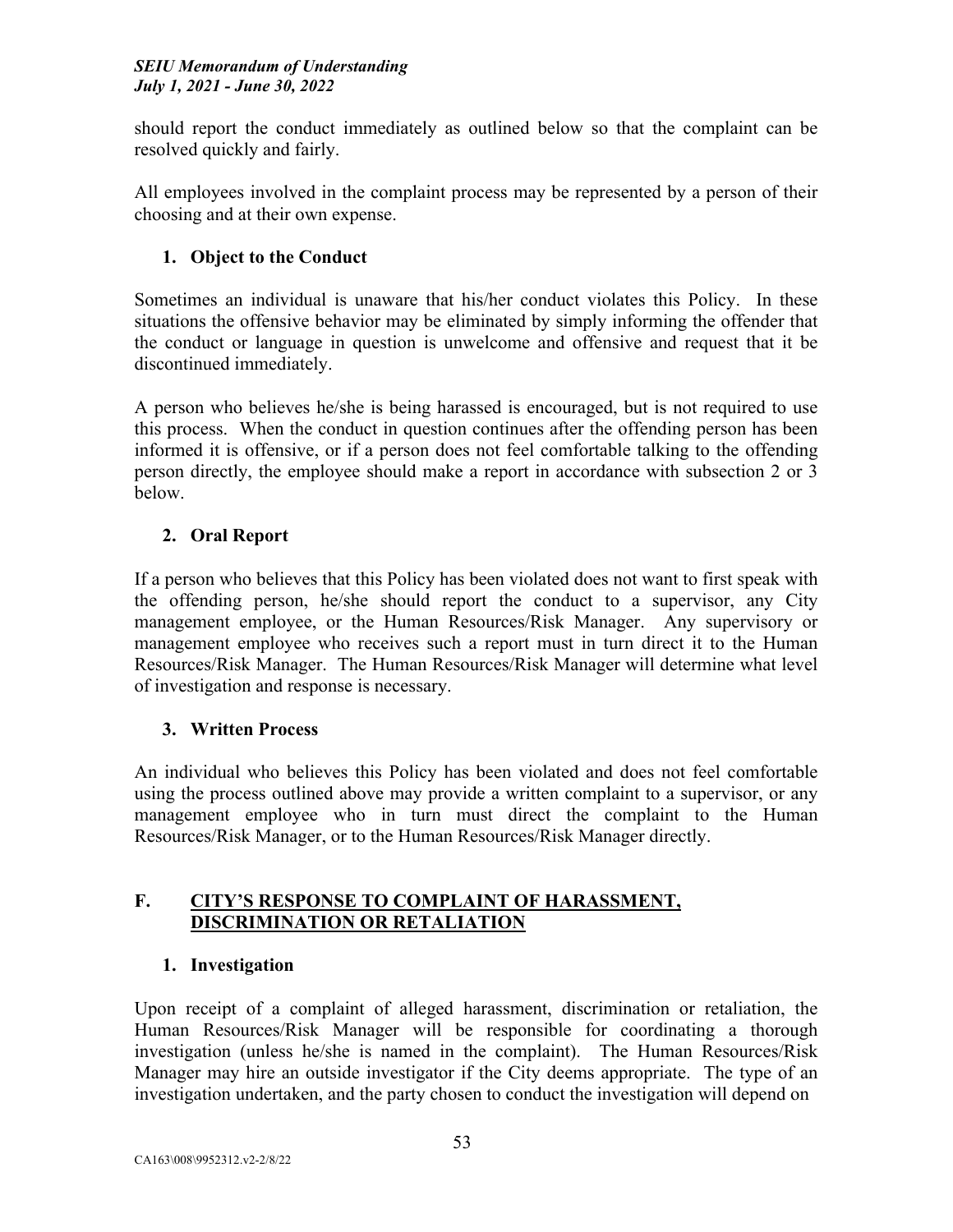### *SEIU Memorandum of Understanding July 1, 2021 - June 30, 2022*

the nature of the complaint made and will be determined by the Human Resources/Risk Manager. The Human Resources/Risk Manager will report the status of investigations to the City Manager as appropriate.

The Human Resources/Risk Manager in concurrence with the City Manager, may take interim action to diffuse volatile circumstances, such as placing the alleged perpetrator on paid administrative leave or temporarily transferring the alleged perpetrator. Generally, no interim action should be taken to change the complaining individual's working conditions unless the complaining individual voluntarily consents to the temporary change or the Human Resources/Risk Manager determines that doing so is appropriate under the circumstances.

The City attempts to take a proactive approach to potential Policy violations and may conduct an investigation regarding possible harassment, discrimination or retaliation in appropriate circumstances, regardless of whether or not the recipient of the alleged action or a third party reports a potential violation.

At the conclusion of the investigation, if it is determined that the alleged conduct did not occur or that this Policy was not violated, the Human Resources/Risk Manager will notify the complainant and the alleged perpetrator, if appropriate, of the general conclusion(s) of the investigation and whether any further action is warranted.

# **2. Remedial and Disciplinary Action**

If the investigation determines that the alleged conduct occurred or that the conduct otherwise violated this Policy, the City will notify the complainant and perpetrator of the general conclusion(s) of the investigation and take effective remedial action that is designed to discipline the perpetrator and deter future violations of this Policy. Any employee or officer determined to have violated this Policy will be subject to disciplinary action, up to and including termination. Disciplinary action may also be taken against any official, supervisor or manager who condones or fails to report potential violations of this Policy, or who otherwise fails to take appropriate action to enforce this Policy.

Any official contractor or other non-City employee found to have violated this Policy will be subject to appropriate sanctions.

# **3. Confidentiality**

Every reasonable effort will be made to assure the confidentiality of complaints made under this Policy. Complete confidentiality cannot occur, however, due to the need to fully investigate potential Policy violations and take effective remedial action.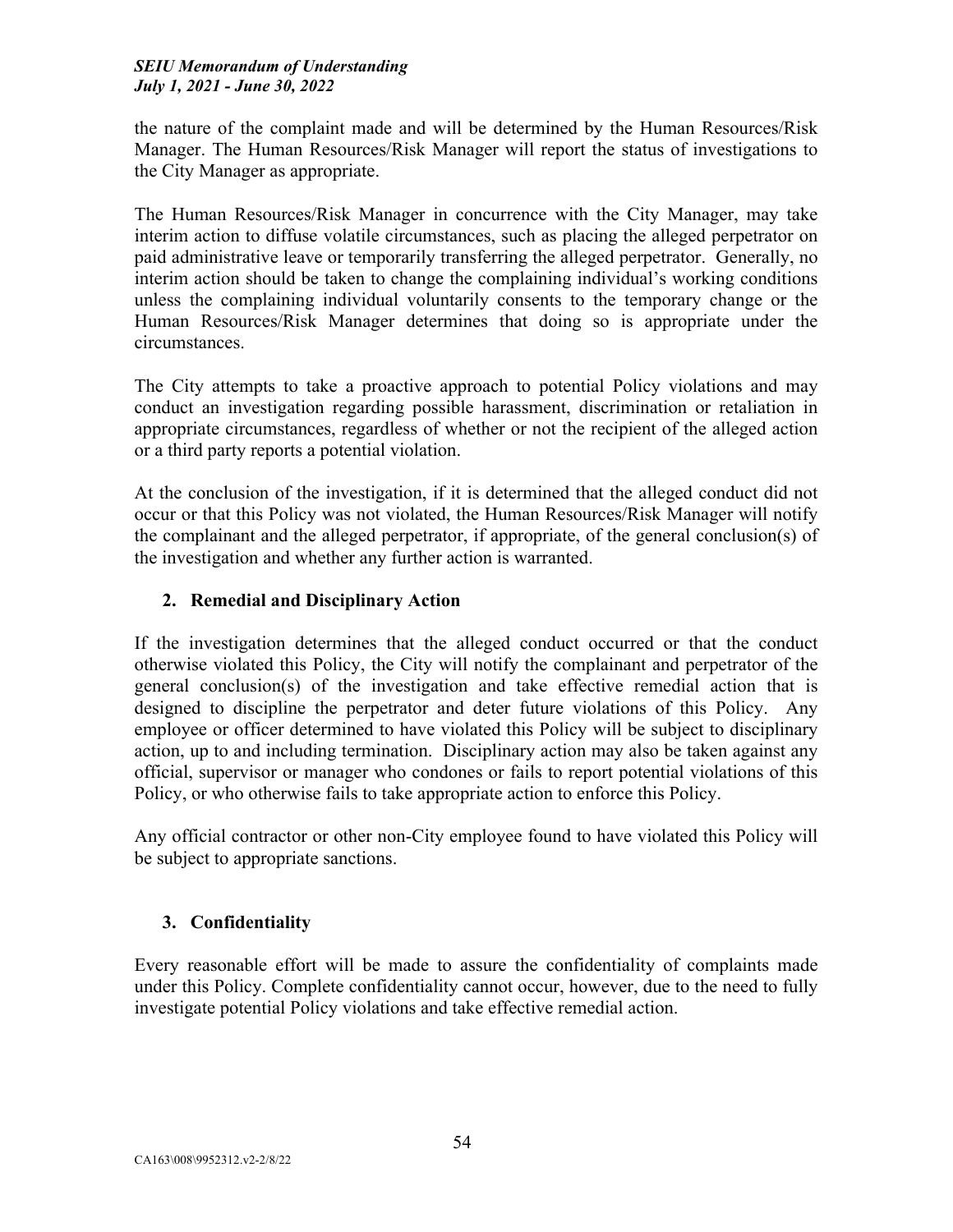## **G. RESPONSIBILITIES OF EMPLOYEES, MANAGEMENT AND SUPERVISORY EMPLOYEES**

### **1. Employees**

In order to establish and maintain a professional working environment, while at the same time preventing harassment, discrimination, and retaliation, employees are expected to:

- Set an example of acceptable conduct by not participating in or provoking behavior that violates this Policy. Try not to be angry or insulted if an individual tells you that your behavior is offensive. People have different ethical values and standards and may be offended by behavior you think is proper. When appropriate, tell the individual you did not realize your behavior was offensive, and immediately cease the conduct.
- Let fellow employees know when you consider behavior offensive. The City hires people from a wide variety of cultural and ethnic backgrounds, and an individual may not realize behavior he or she thinks is proper could be seen by others as offensive.
- Report harassment, discrimination or retaliation as quickly as possible, whether the reporting employee is the target of the conduct or a witness.
- If an employee witness's harassment, he or she should report it to a supervisor, manager or the Human Resources/Risk Manager, and may tell the individual being harassed that the City has a policy prohibiting such behavior, and that he or she can demand that the harasser cease the behavior or report is under this Policy.
- Fully cooperate with the City's investigation of complaints made under this Policy.

### **2. Managers and Supervisors**

In addition to the responsibilities listed above, managers and supervisors are responsible for the following:

- Implementing this Policy by taking all complaints seriously and modeling behavior that is consistent with this Policy. Direct all complaints to the Human Resources Administrator.
- Take positive steps to eliminate any form of harassment, discrimination or retaliation observed or brought to his/her attention.
- No department director, manager, supervisor or other employee may retaliate through any action of intimidation, restraint, coercion or discrimination.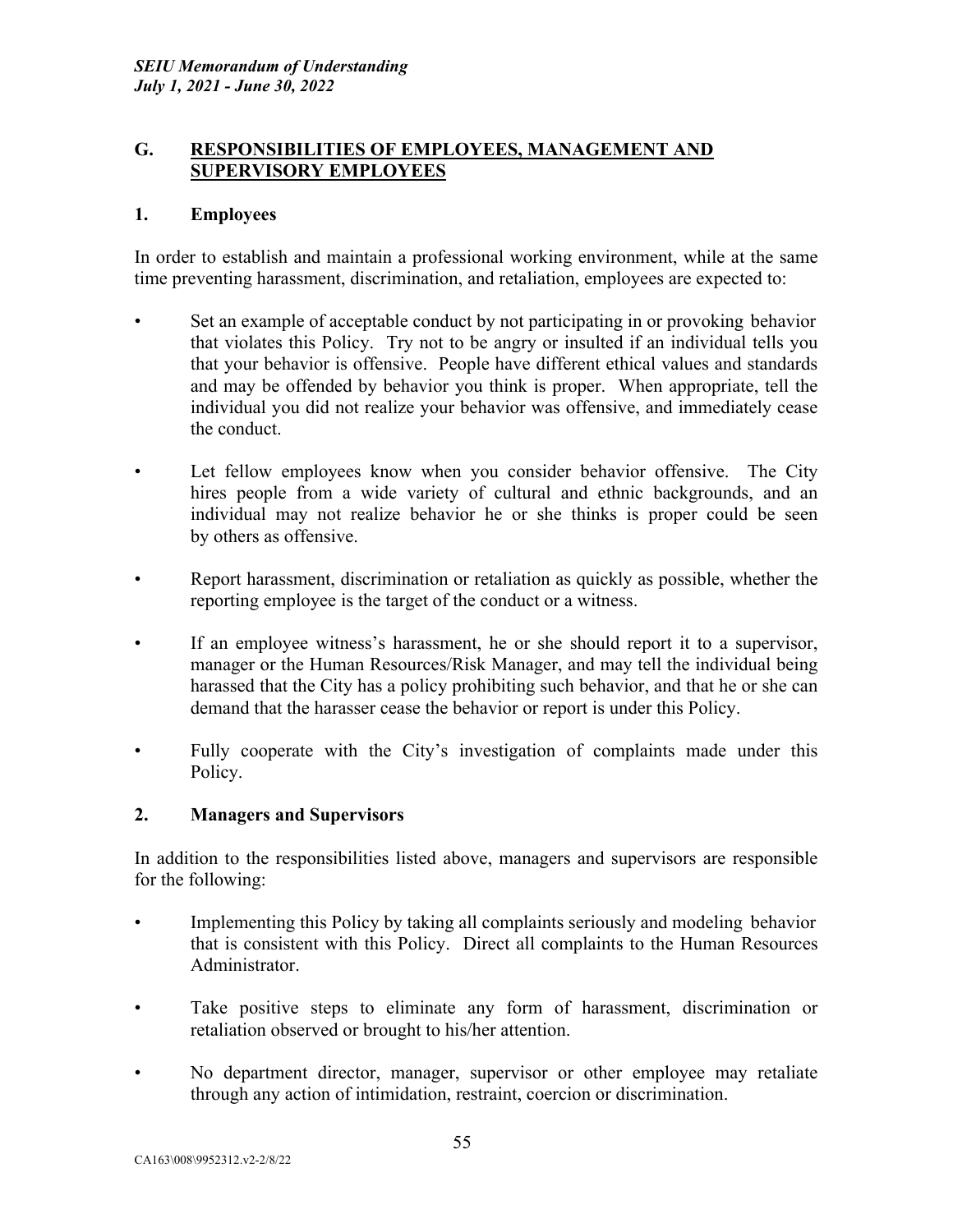- Monitoring the work environment and taking appropriate action to stop potential Policy violations.
- When appropriate, follow up with those who have complained to ensure the behavior complained of has ceased.

# **H. Option to Report to Outside Administrative Agencies**

Sexual harassment and retaliation for opposing sexual harassment or participating in investigations of sexual harassment are illegal. In addition to notifying the City about harassment or retaliation complaints, affected employees may also direct their complaints to the California Department of Fair Employment and Housing (DFEH), which has the authority to conduct investigations of the facts. The deadline for filing complaints with the DFEH is one (1) year from the date of the alleged unlawful conduct. If the DFEH believes that a complaint is valid and settlement efforts fail, the DFEH may seek an administrative hearing before the California Fair Employment and Housing Council (FEHC) or file a lawsuit in court. Both the FEHC and the courts have the authority to award monetary and non-monetary relief in meritorious cases. You can contact the nearest DFEH office or the FEHC at the locations listed in the City's DFEH poster or by checking the state government listings in the local telephone directory.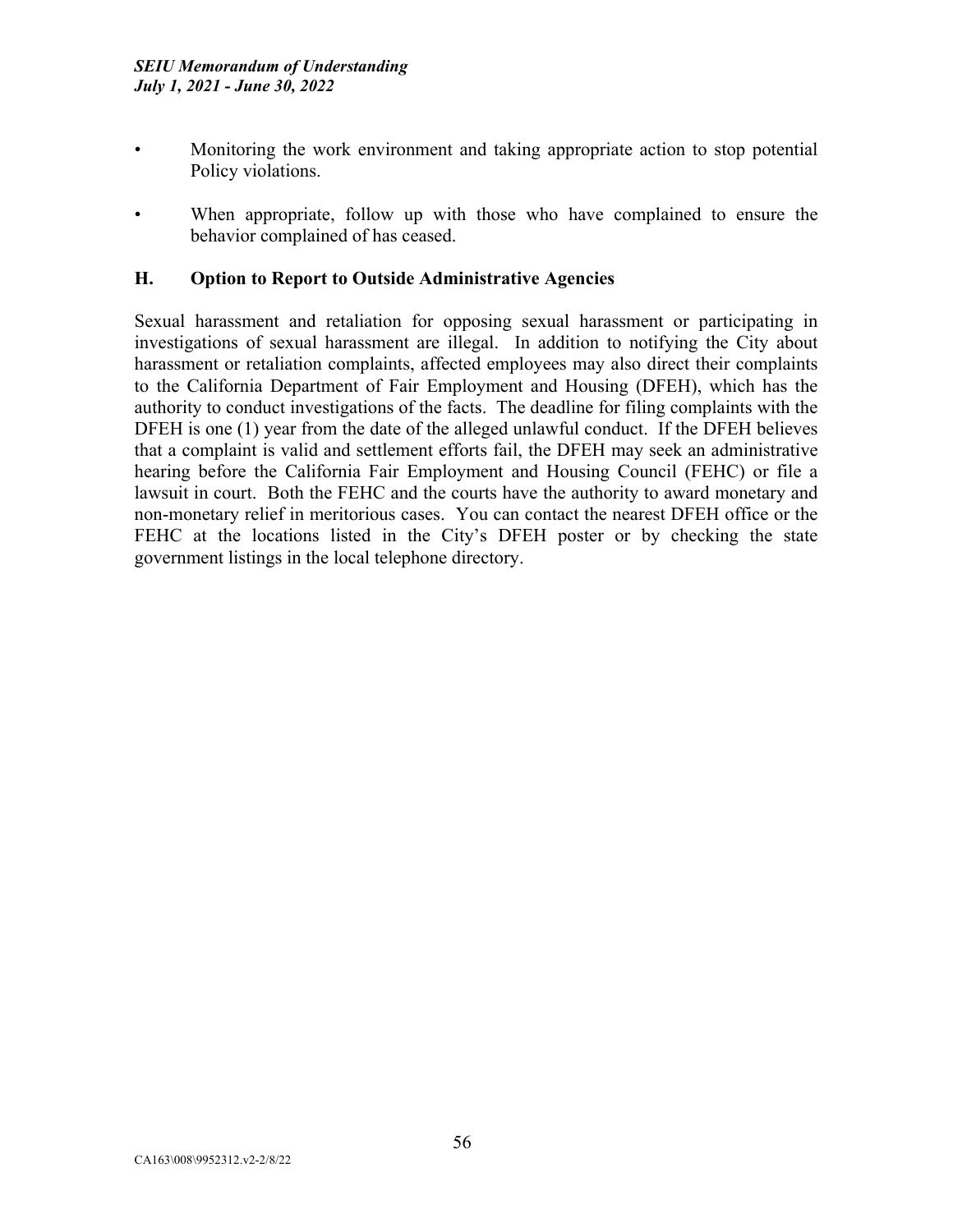### **APPENDIX F**

# **RETURN TO WORK POLICY**

#### **Purpose**

The purpose of this policy is to establish guidelines that the City may follow, should an employee have an extended absence due to illness or injury.

The City strives to assist employees to return to work at the earliest possible date following an injury or illness. However, this policy is not intended to supersede or modify the procedures applicable to employees eligible for reasonable accommodation or covered under leave provisions under the terms of this MOU or federal or state law.

The City cannot guarantee a transitional position and is under no obligation to offer, create or encumber any specific position for purposes of offering placement to such a position.

Inquiries about the reasonable accommodation for disabilities or employee leave rights should be directed to the Human Resources Department (HR).

#### **Transitional Work**

The City defines "transitional work" as temporary, light duty and/or modified work assignments within the employee's physical abilities, knowledge and skills.

When possible, in the discretion of the City, transitional positions will be made available to injured workers to minimize or eliminate time lost from work.

The policy only applies to regular full- and part-time employees who are on leave as a result of injury or illness.

In the event an employee refuses transitional work (outside the qualified employee's FMLA/CFRA benefits period) and the employee satisfies the restrictions and ability to perform the transitional position, the City is not obligated to provide an alternative position. In such cases, the City will notify the insurance carrier of the employee's refusal of the transitional work.

#### **Procedures**

To obtain a transitional assignment the employee must provide a statement from the employee's treating health care professional containing the following information:

a) That treating health care professional has reviewed the employee's job description;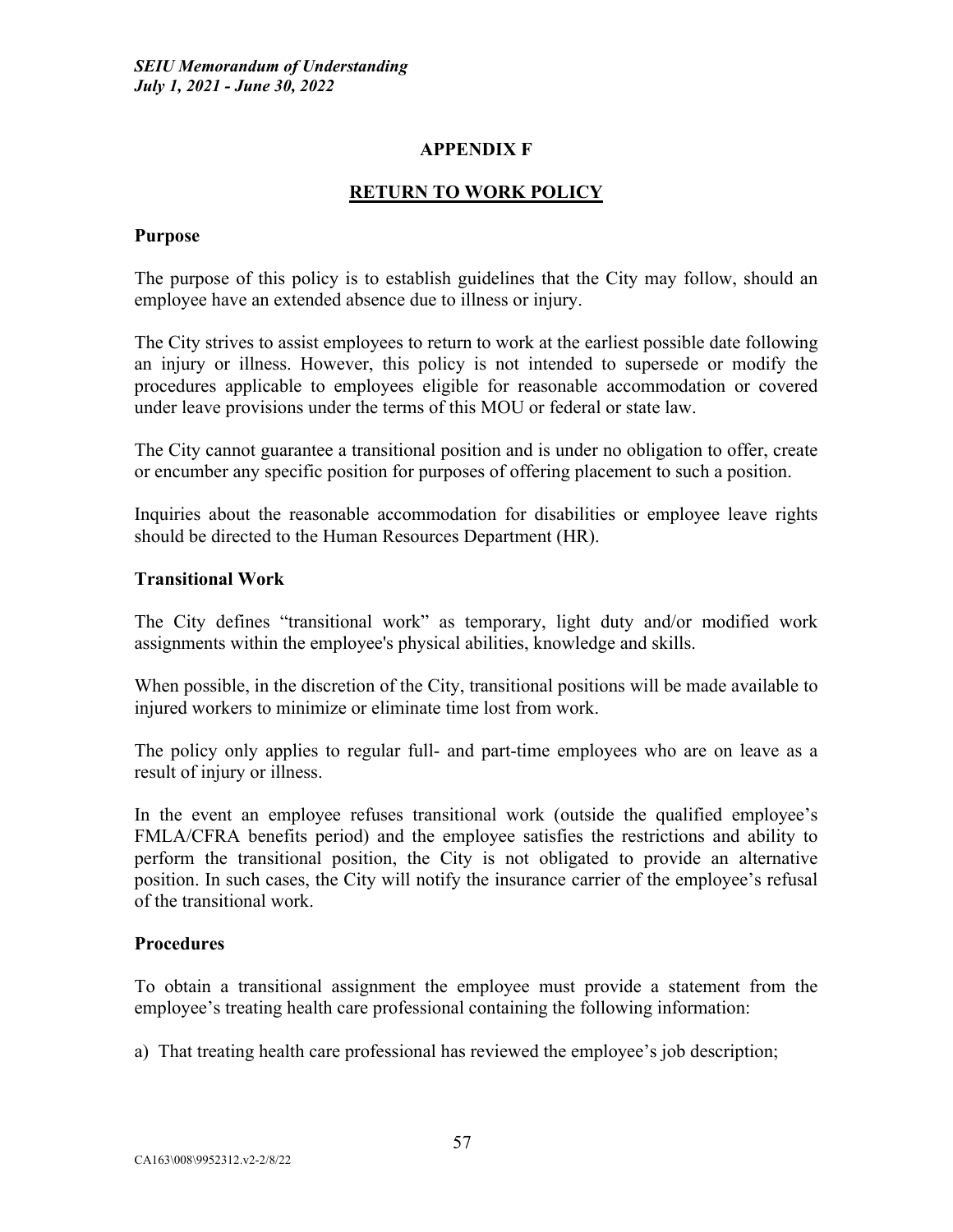- b) That the employee cannot perform all of the essential functions of her/his job, identifying which essential functions cannot be performed;
- c) When the employee will be able to resume performing all essential functions of her/his job, with or without accommodation, and if accommodation will be required, the nature of that accommodation;
- d) If the treating health care practitioner cannot determine when the employee will be able to resume performing all essential functions of her/his job, when the employee will next be evaluated for that purpose;
- e) In addition, all other work limitations, such as restrictions on lifting, standing, sitting, walking, hours that can be worked and the like, so that the nature of possible transitional employment can be evaluated, and how long each of those limitations will be in place; and
- f) Any other limitation of the employee's ability to perform work for the City in a transitional position

If the treating health care provider provides the above information to the satisfaction of the City, and releases the employee to return to work on modified duty the City will review the information to determine if a transitional position for the employee is appropriate and transitional work falls within City business needs. Transitional positions are developed based on the physical capability of the worker, the business needs of the City and the availability of transitional work. The City will determine appropriate work hours, shifts, duration and locations of all work assignments. The City reserves the right in its sole discretion to determine the availability, appropriateness and continuation of all transitional work assignments. The assignment to a transitional position cannot exceed 6 months.

If the employee is offered a transitional position, a transitional position job description, including physical requirements, will be prepared for review and approval by the treating health care provider. Once approved, the employee will be provided a letter noting the treating health care provider's approval and the start date, hours, wage, duration and location of the transitional work assignment. The employee will be asked to sign the letter indicating his or her acceptance or refusal of the transitional work job offer and to return the letter to HR.

Any employee returning to a transitional position must not exceed the duties of the position or go beyond the doctor's restrictions. If any medical restrictions change, the employee must immediately notify his or her supervisor and provide the supervisor a copy of the new medical release. If, in the judgment of the City, the employee is unable to satisfactorily perform the duties of the transitional position, the City may end the employee's transitional work assignment. The City will keep its insurance carriers apprised of relevant information related to the provisions of this section and its application to employees.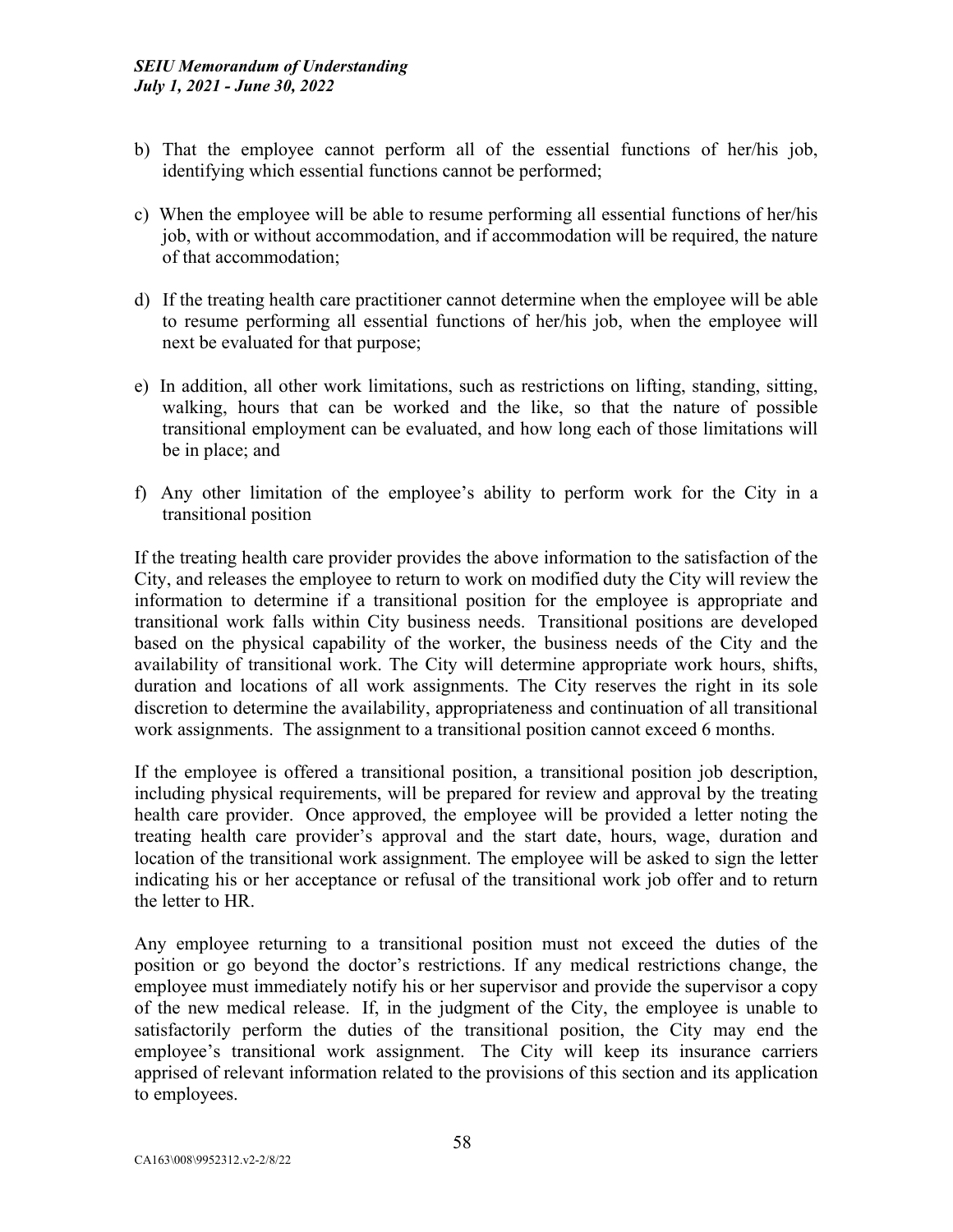# **APPENDIX G**

### **SUBSTANCE ABUSE POLICY**

This policy sets forth the rights and obligations of City employees. Employees should familiarize themselves with the provisions of this policy BECAUSE COMPLIANCE WITH THIS POLICY IS A CONDITION OF EMPLOYMENT.

### **I. PURPOSE**

The City of Carpinteria, in its efforts to provide a drug and alcohol free environment, has adopted this Drug and Alcohol Free Workplace Policy. It is the purpose of this policy to eliminate alcohol and drug abuse by City Employees and its effects in the workplace. The presence of drugs and alcohol on the job and the influence of these substances on employees during working hours jeopardizes the safety of employees, the public, and the efficiency of City operations. It is the intent of the City, in adopting this policy, to meet the requirement of the Drug Free Workplace Act of 1988 (41 U.S.C. Section 701-707).

### **II. POLICY**

In recognitions of the duties entrusted to the employees of the City of Carpinteria and with knowledge that drugs and alcohol hinder a person's ability to perform job related duties safely and effectively, the City of Carpinteria adopts the following policy:

- 1. The use, possession, manufacture, dispensation or distribution of drugs and alcohol is prohibited:
	- a. in the workplace;
	- b. while on City time;
	- c. in City vehicles or facilities except as defined in City's facilities use policies;
	- d. prior to coming to work, so that the employee's performance is impaired.
- 2. The City is committed to providing reasonable accommodation to those employees whose drug or alcohol problem classifies them as disabled under federal law.
- 3. The City has established a voluntary Employee Assistance Program (EAP) to assist those employees who voluntarily seek help for alcohol or drug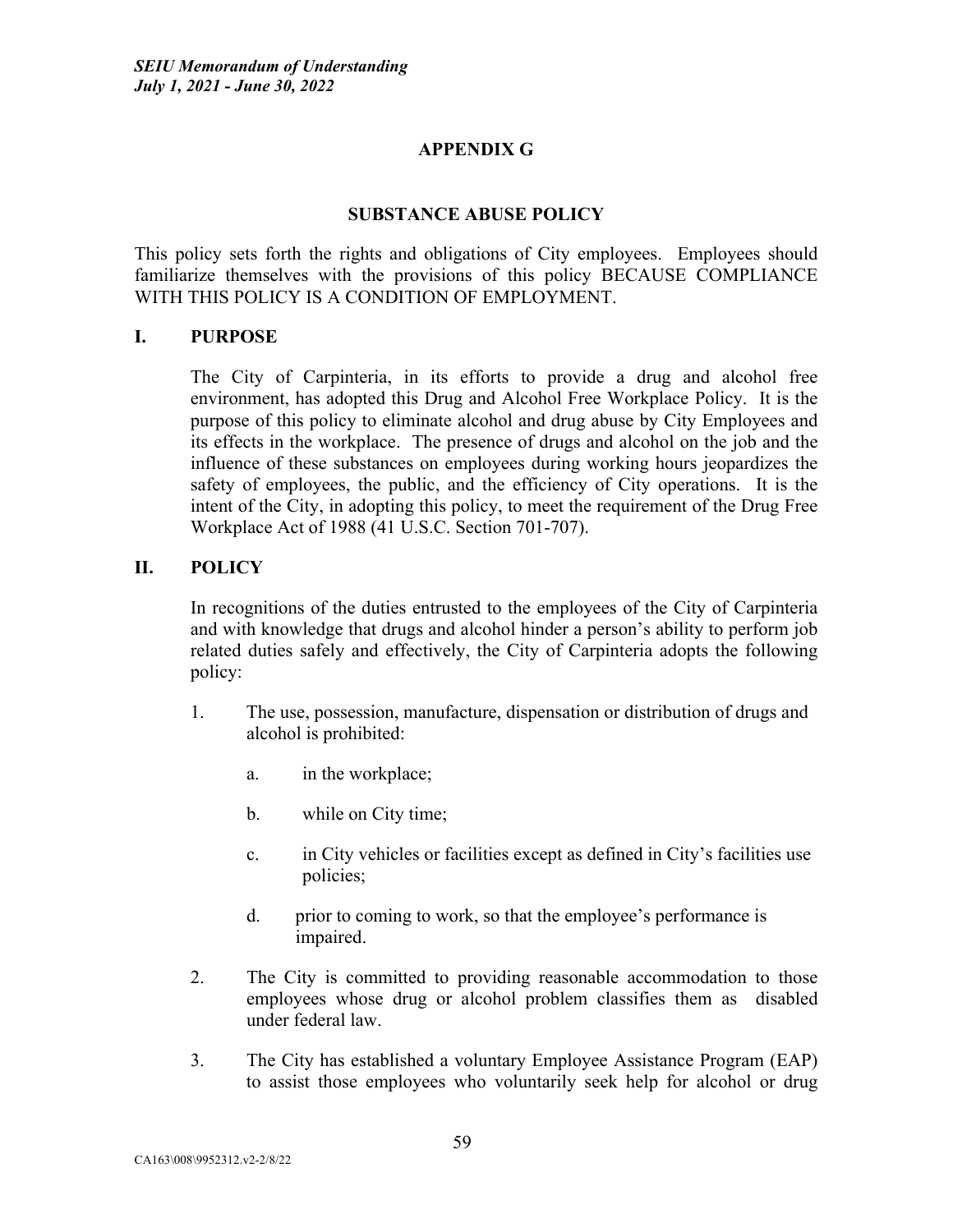problems (as well as for a variety of other personal problems). Employees may seek confidential assistance from the EAP counselor.

### **III. APPLICATION**

- 1. This policy applies to all full time, part time and temporary employees, and to all applicants for positions with the City. This policy applies to alcohol and all substances, drugs or medications, legal or illegal, which impair an employee's ability to effectively and safely perform his/her job duties.
- 2. A copy of this policy will be provided to all City employees.
- 3. A drug-free awareness program will be established to inform employees of the dangers and penalties of drug use in the workplace and of available counseling, rehabilitation and employee assistance programs.
- 4. Violations of the policy may result in disciplinary action being taken, up to and including termination.

# **IV. DEFINITIONS**

For the purposes of this policy:

 "Illegal drugs" means any drug or controlled substance that is not legally obtainable or is legally obtainable but has not been legally obtained. Consistent with federal law, marijuana is considered an illegal drug, and consistent with the Federal Drug-Free Workplace Act of 1988 and the California Drug-Free Workplace Act, the restrictions related to illegal drugs under this Policy also apply to marijuana.

### **A. EMPLOYEE QUESTIONS**

Employees shall refer any questions regarding rights and obligations under this policy to Human Resources or to the union.

### **B. PROHIBITIONS**

The following conduct is prohibited and may result in discipline, up to and including termination:

- 1. The use, possession, manufacture, dispensation or distribution of drugs and alcohol is prohibited:
	- a. in the workplace;
	- b. while on City time;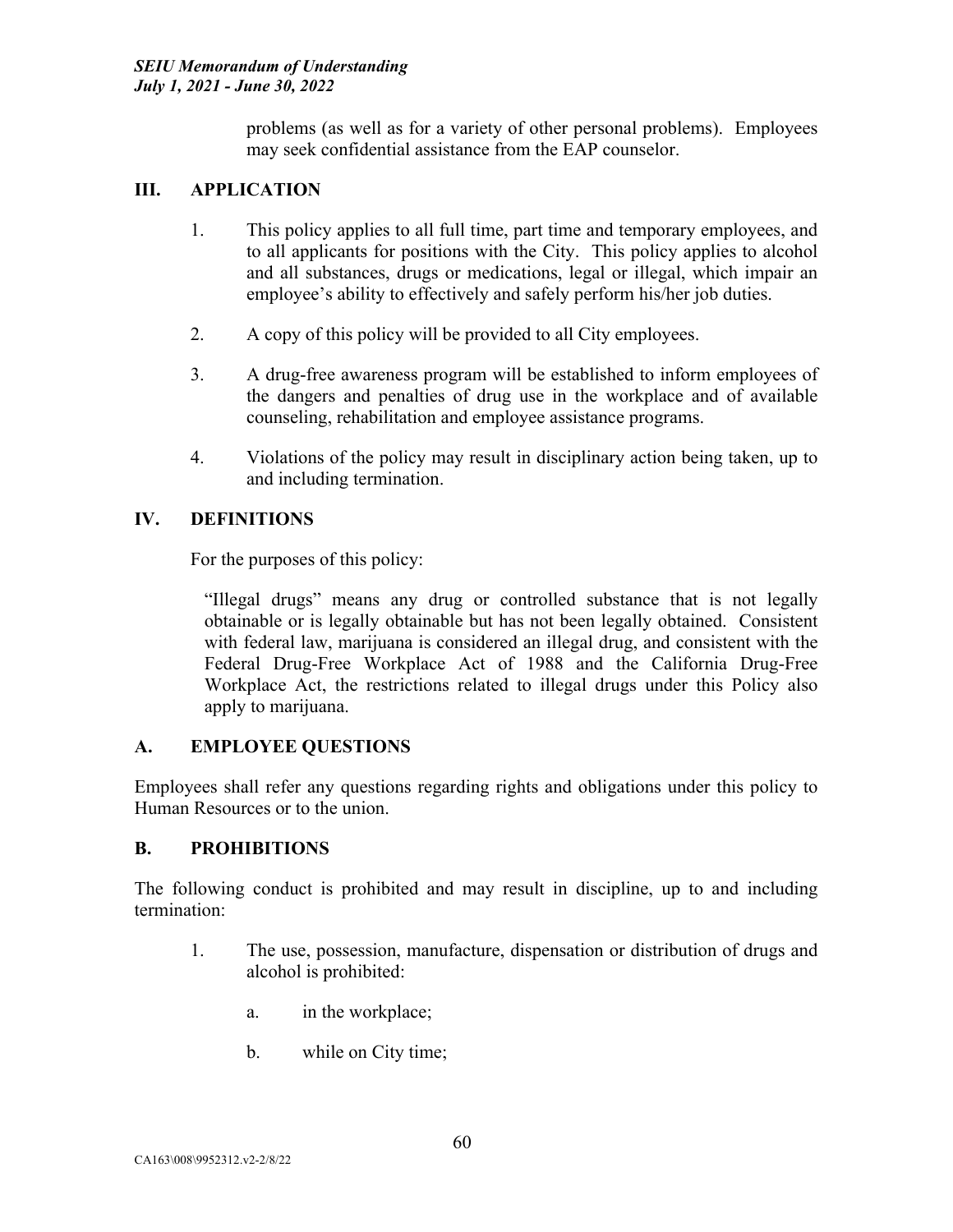- c. in City vehicles or facilities except as defined in City's facilities use policies;
- d. prior to coming to work, so that the employee's performance is impaired.
- 2. Reporting for duty or remaining on duty while having an alcohol blood concentration level of 0.08 or greater.
- 3. Being on duty or operating a vehicle on duty while possessing alcohol.
- 4. Using alcohol while on duty.
- 5. Reporting for duty or remaining on duty when the employee used any controlled substances, except of the use is pursuant to the written instructions of a physician who has advised the employee that the substance does not adversely affect the employee's ability to perform their job.
- 6. Reporting for duty or remaining on duty if the employee tests positive for controlled substances.
- 7. Refusing to submit to any alcohol or controlled substances test required by this Policy. A covered employee who refuses to submit to a required drug/alcohol test will be treated in the same manner as an employee who tested 0.08 or greater on an alcohol test or tested positively on a controlled substances test.

A refusal to submit to an alcohol or controlled substances test required by this Policy includes, but is not limited to:

- a. A refusal to provide a urine sample for a drug test;
- b. An inability to provide a urine sample without a valid medical explanation;
- c. A refusal to complete and sign the breath alcohol testing form, or otherwise to cooperate with the testing process in a way that prevents the completion of the test;
- d. An inability to provide breath or to provide an adequate amount of breath without a valid medical explanation;
- e. Tampering with or attempting to adulterate the urine specimen or collection procedure;
- f. Not reporting to the collection site in the time allotted by the supervisor or manager who directs the employee to be tested (the time allotted shall be reasonable. In most cases the City will provide transportation to and from the collection site.);
- g. Leaving the scene of an accident without a valid reason as to why authorization from a supervisor or manager who shall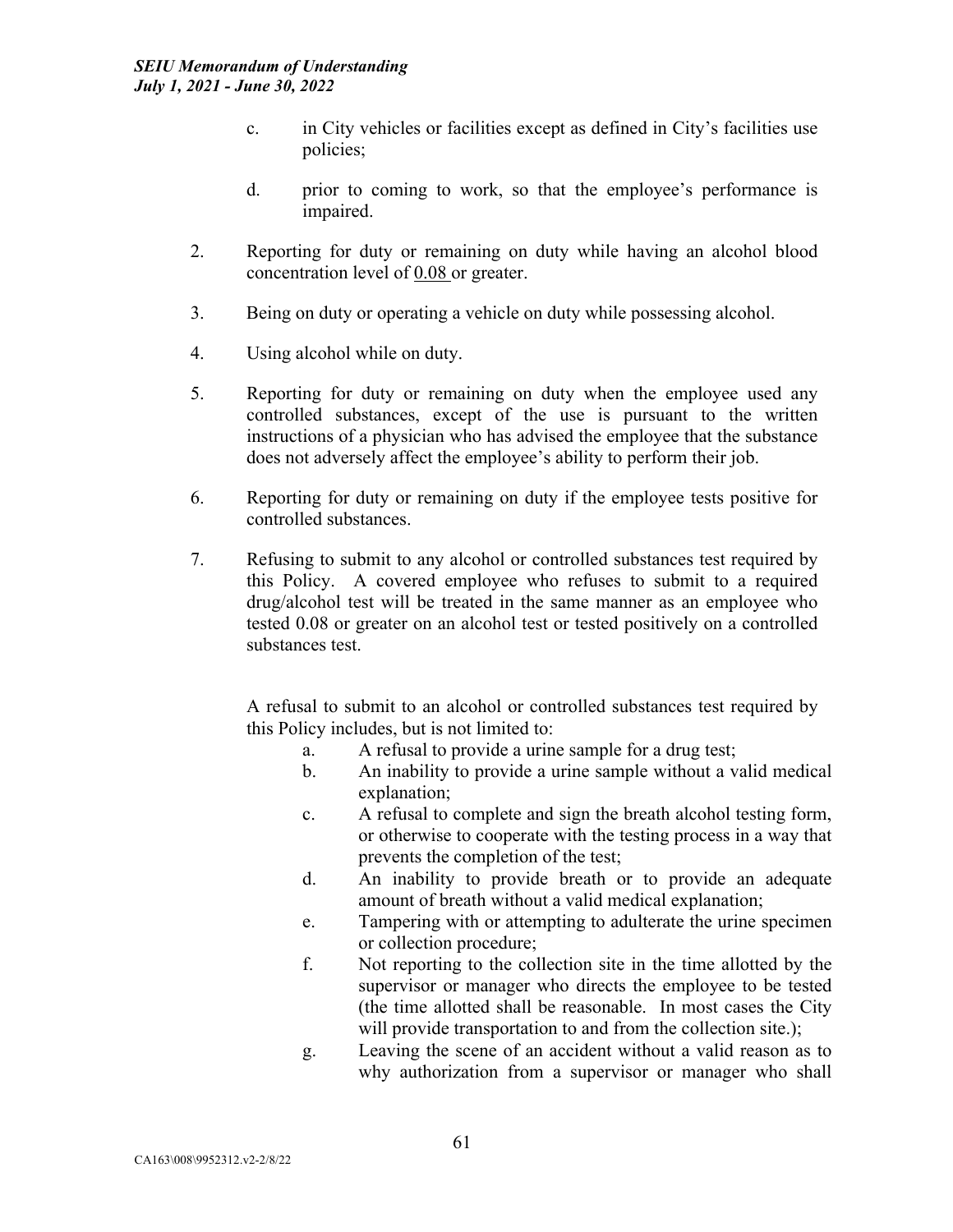determine whether to send the employee for post-accident controlled substances and/or alcohol test was not obtained.

### **C. USE OF LEGAL DRUGS**

The City recognizes that it may be necessary for employees to use legal drugs from time-to-time. The City also recognizes that an employee who is using legal drugs might become impaired by the drug such that the employee's ability to perform or to perform safely would be compromised. Employee who knows or should know that their use of legal drugs might endanger their own safety or the safety of some other person, or pose a risk of significant damage to City property or the property of others, are obligated to report such use of legal drugs to Human Resources or the City Manager and obtain Human Resources' or the City Manager's consent to continue working. The City reserves the right to have a designated physician determine whether it is advisable for the employee to continue working while taking such drugs. The City further reserves the right to have the employee's physician certify that when returning from a leave of absence, the employee will not be using any legal drugs which might impair the employee's ability to perform the employee's job duties for the City.

If appropriate, the City may restrict the work activities of an employee who is using legal drugs or require that the employee take a leave of absence while taking such drugs. If the City permits an employee to work while using legal drugs, the employee still cannot report to work in any case if impaired by the use of the drugs if the impairment might endanger the employee's own safety or the safety of anyone else, pose a risk of significant damage to City property or substantially interfere with the employee's job performance or the efficient operation of the City's business. The City may require a medical certificate not medical diagnosis as a precondition to return to work.

### **D. CIRCUMSTANCE UNDER WHICH DRUG AND ALCOHOL TESTING WILL BE IMPOSED ON COVERED EMPLOYEES.**

#### **1. Drug and Alcohol Testing**

Applicants receiving a conditional offer of employment for certain designated positions, e.g. lifeguards, swim instructors, swim coaches, shall be subject to a urine and/or blood test for the presence of illegal drugs or alcohol. The City may refuse to employ an applicant whose test results show the presence of illegal drugs or alcohol. Applicants who are under a physician's care and/or are required to take legal drugs must notify Human Resources or its designee of that fact in writing before the date of the pre-employment examination. This applies to initial appointment as a classified employee only, and not to promotion within the service.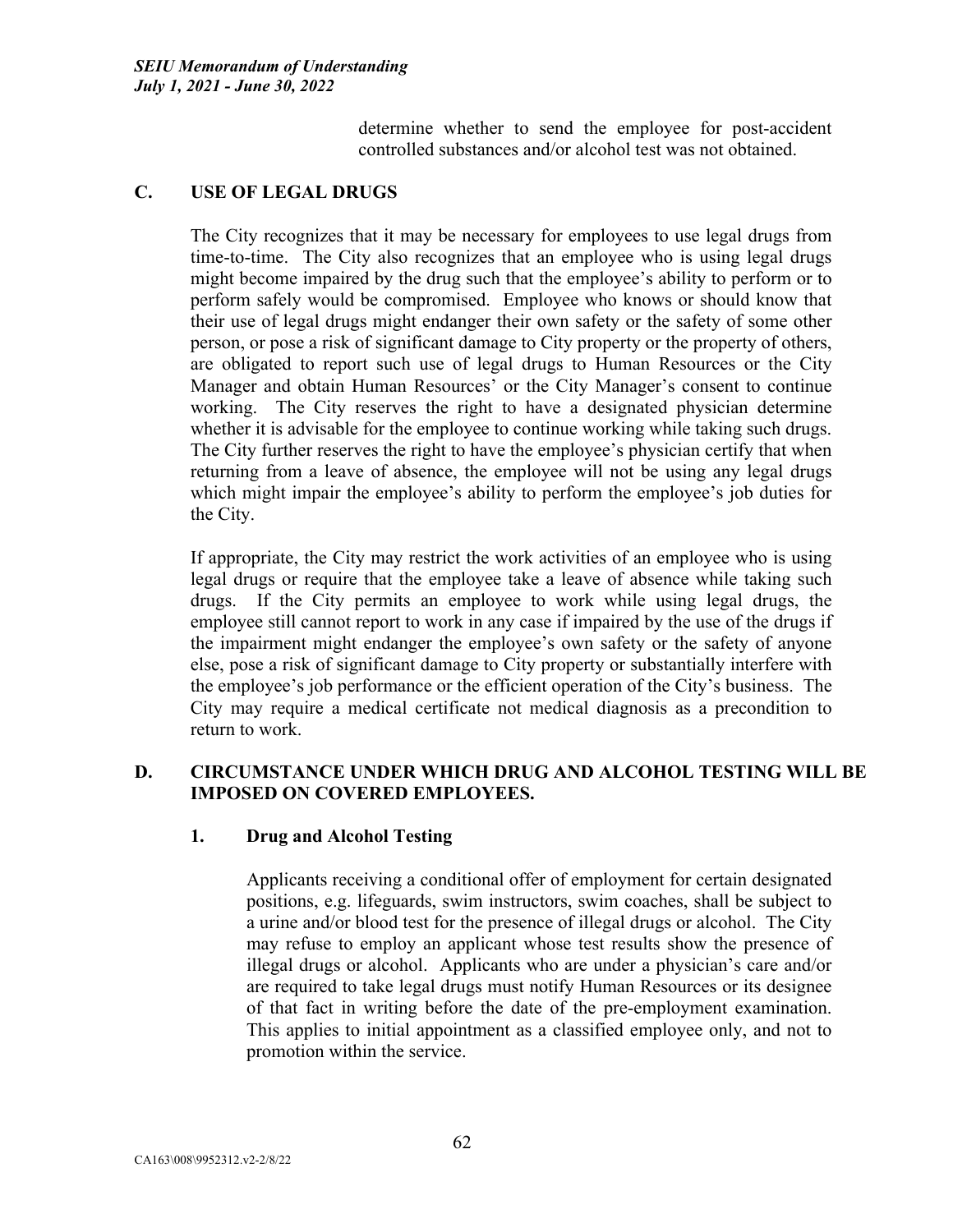### **2. Reasonable Suspicion Testing**

The City may require a blood test, urinalysis, or other drug and/or alcohol screening of those employees who are reasonably suspected of using or being under the influence of a drug or alcohol at work, under the following circumstances.

a. "Reasonable suspicion" to test exists if, based on objective factors, a reasonable person would believe that the employee is under the influence of drugs or alcohol at work. Examples of objective factors, include, but are not limited to a combination of: unusual behavior, slurred or altered speech, body odor, red or watery eyes, unkempt appearance, unsteady gait, lack of coordination, sleeping on the job, a pattern of abnormal or erratic behavior, a verbal or physical altercation, puncture marks or sores on skin, runny nose, dry mouth, dilated or constricted pupils, agitation, hostility, confused or incoherent behavior, paranoia, euphoria, disorientation, inappropriate wearing of sunglasses, tremors, or other evidence of recent drug or alcohol use. If the City suspects drugs or alcohol may have played a role in an accident involving City property or equipment that will also constitute reasonable suspicion.

b. Document and Analysis: In order to receive authority to test, the supervisor must record the factors that support reasonable suspicion in writing and analyze the matter with Human Resources or the City Manager, and if they are unavailable, the Department Head. Any reasonable suspicion testing must be pre-approved by Human Resources or the City Manager, and if they are unavailable, the Department Head.

c. Testing Protocol: If the documentation and analysis show that there is a reasonable suspicion of drug or alcohol abuse at work, and Human Resources or the City Manager, and if they are unavailable, the Department Head, has approved, the employee will be relieved from duty, transported to the testing facility and to their home after the test. The employee will be placed on sick or other paid leave until the test results are received.

d. Interview of Employee: An employee shall not be asked any questions without first being offered the right to have a representative present.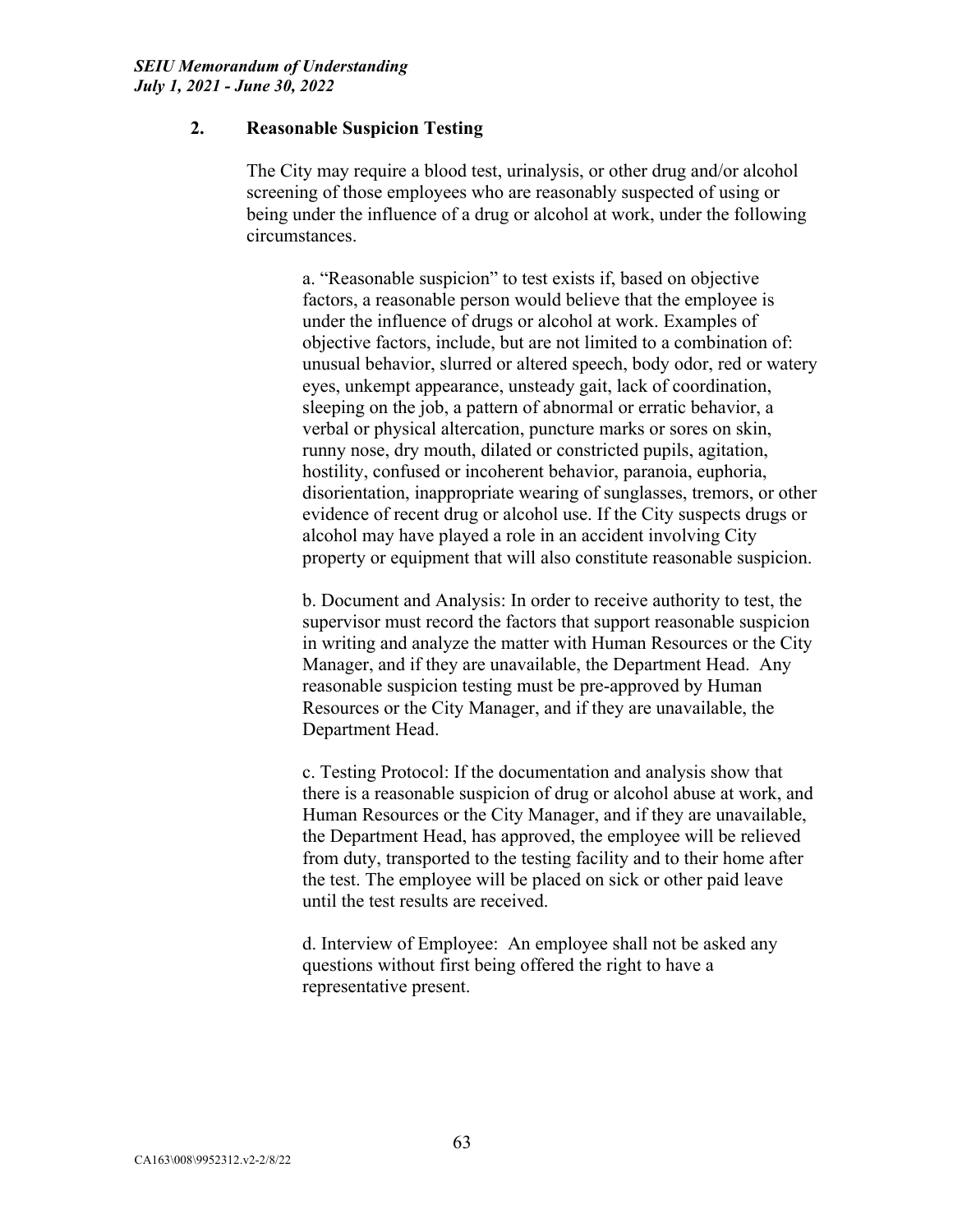### **3. Post-Accident Testing**

Post-accident drug and alcohol testing will be conducted on employees following an accident where reasonable suspicion indicators also exist to support the testing.

 Alcohol: Post-accident alcohol test shall be administered within two hours following an accident and no test may be administered after eight hours.

Drug: A post-accident drug test shall be conducted within eight (8) hours following the accident.

 An accident occurs when as a result of an incident involving a vehicle operated by a covered employee:

- (1) Any individual(s) receives an injury(s) requiring immediate hospital treatment, or
- (2) There is a recommendation by an on scene paramedic or medical professional that individual(s) involved in the accident should see a physician for injury(s) arising out of the accident.
- (3) A DMV Traffic Accident Report is required, i.e., the estimate of damage exceeds \$1,000.00 or the current DMV threshold, and either law enforcement or, in the absence of law enforcement, Supervisor, makes an on scene determination that the employee is at fault.

#### **4. Return To Duty/Follow-up Testing:**

A covered employee who has violated any of the prohibitions of this policy (See Section C) may be required to submit to a return to duty test before he/she may be returned to his/her position. The test result must indicate an alcohol concentration of less than 0.08 or a verified negative result on a controlled substances test.

#### **E. EMPLOYEE RESPONSIBILITIES:**

An employee:

- 1. Must not report to work, or be subjected to scheduled duty while his/her ability to perform job duties is impaired due to on or off duty alcohol or drug use.
- 2. Must not use, possess sell, purchase, manufacture, dispense or distribute, transport drugs or alcohol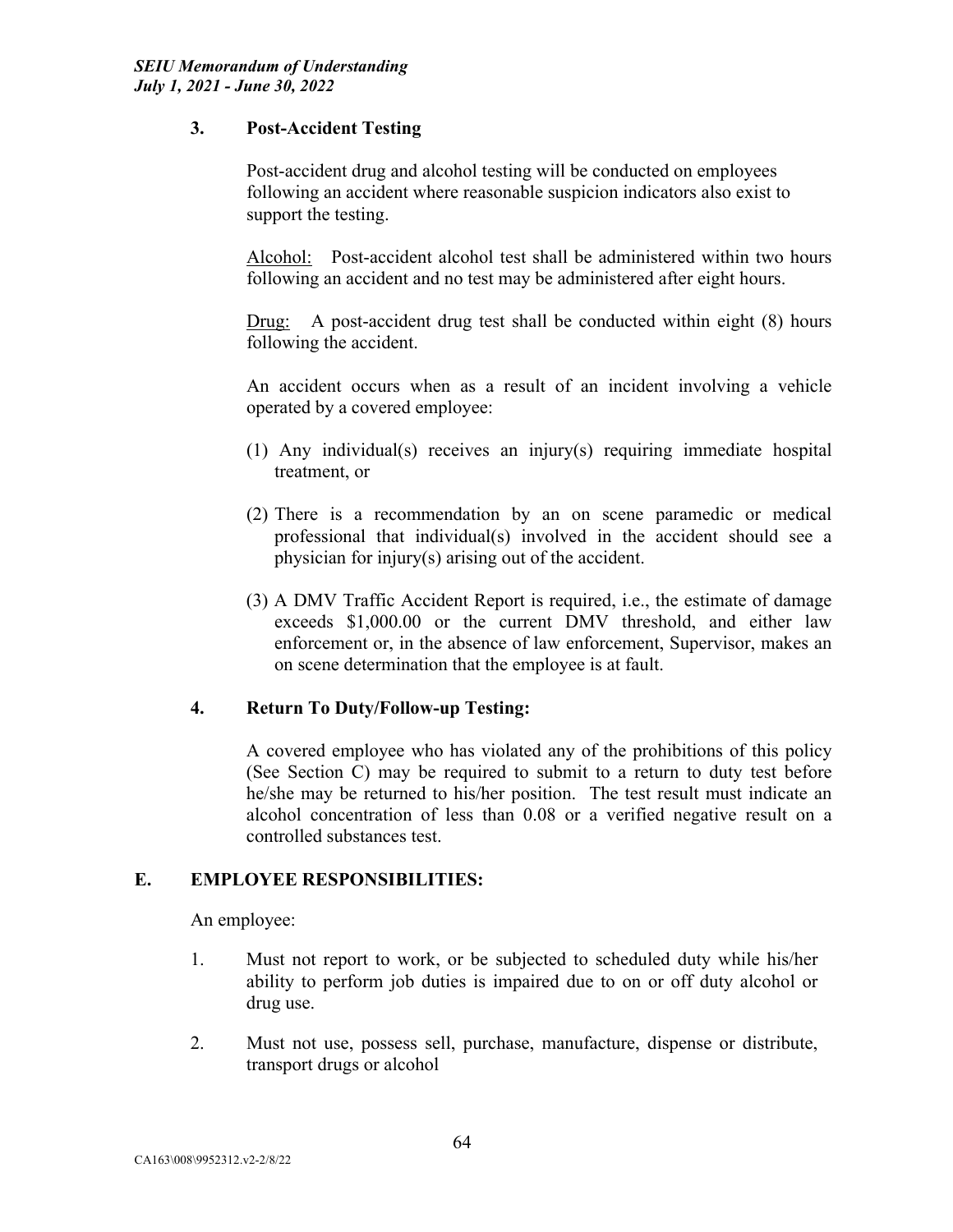- a. in the workplace, or while conducting or performing City business, regardless of location, or while operating or responsible for the operation, custody, or care of City equipment or other property;
- b. on City time;
- c. in City vehicles or facilities except as defined in City's facilities use policies;
- d. prior to coming to work, so that the employee's performance is impaired
- 3. Must notify his/her supervisor, before beginning work, when drugs (prescription or non-prescription) may interfere with the safe and effective performance of duties or operation of City equipment. In the event there is a question regarding an employee's ability to safely and effective perform assigned duties while using prescribed drug, authorization from a qualified physician may be required.
- 4. Must notify his/her department head of any criminal drug or alcohol statue conviction, for a violation occurring in the workplace, no later than five (5) days after such conviction.
- 6. Who thinks he/she may have an alcohol or drug use problem is urged to voluntarily seek free confidential assistance from the City's Employee Assistance Program (EAP) counselor. It is the responsibility of each employee to seek assistance before alcohol or drug problems lead to job related performance problems.
- 7. Must notify his/her department head of all alcohol or criminal drug statute convictions no later than 5 days after such conviction. Off duty arrests or charges do not need to be reported and will not be used for disciplinary or employment purposes.
- 8. Must notify his/her supervisor, before beginning work, when drugs (prescription or non-prescription) may interfere with the safe and effective performance of duties or operation of City equipment.
- 9. Who thinks he/she may an alcohol or drug use problem is urged to voluntarily seek free confidential assistance from the City's Employee Assistance Program (EAP) counselor. It is the responsibility of each employee to seek assistance before alcohol or drug problems lead to job related performance problems.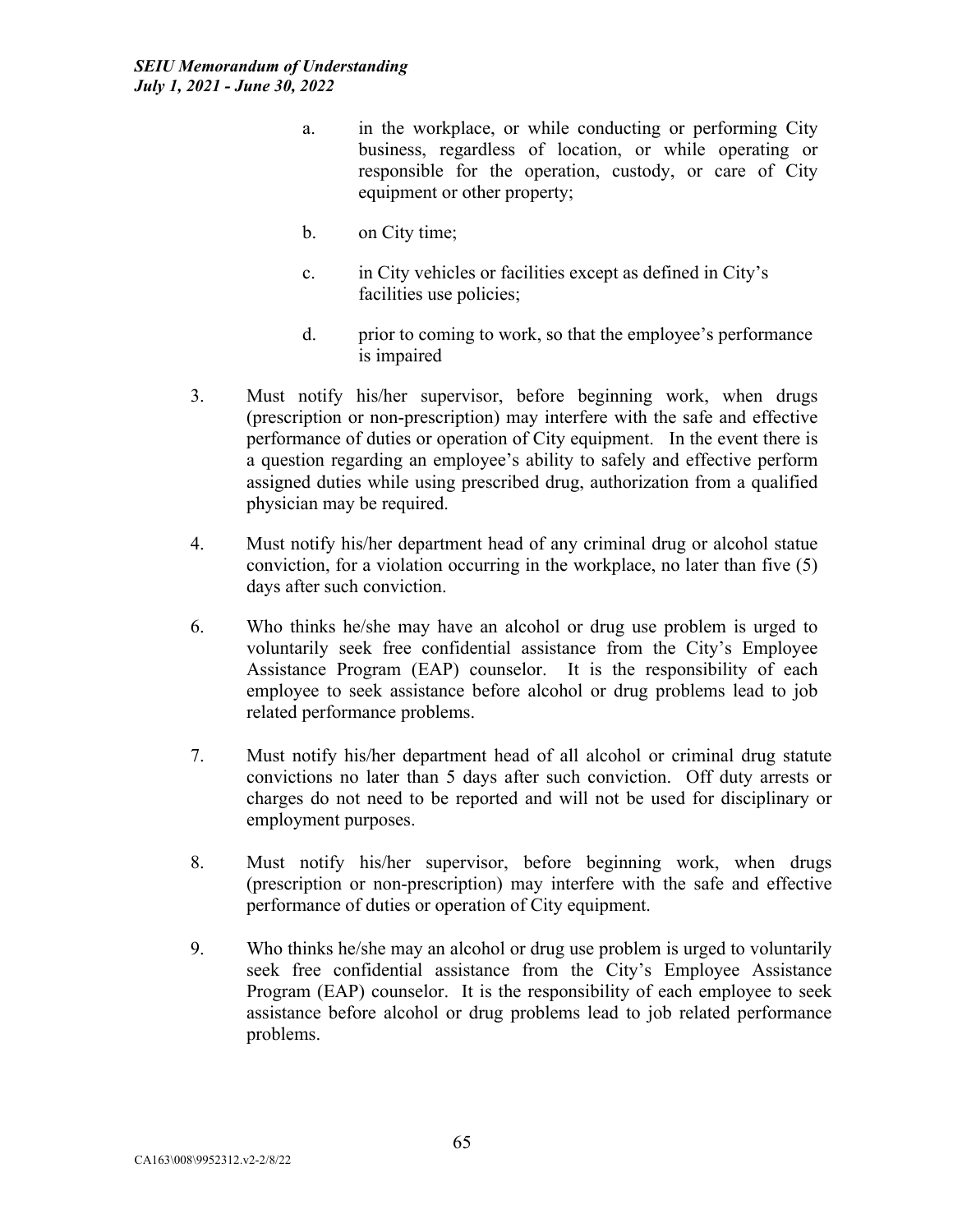#### **F. MANAGERS' AND SUPERVISORS' RESPONSIBILITIES**

- 1. Managers and supervisors are responsible for enforcement of this policy and will inform the Department Head and the Human Resources Manager of any violations.
- 2. Employees who may have a suspected alcohol or drug use problem should be encouraged to voluntarily seek confidential assistance from the City's Employee Assistance Program (EAP).
- 3. When an employee is involved in an accident or there is reasonable suspicion, managers and supervisor shall prevent the employee from engaging in further work, remove the employee from the workplace, and then take the employee for a drug and/or alcohol test within the timelines outlined in Section D.2 above.

 Managers and supervisors will participate in appropriate training on alcohol and drug abuse evaluation. When based on their direct observation, it is suspected that an employee may have illegal drugs, that manager would perform a written evaluation or request a trained evaluator to complete a written evaluation.

5. Managers and supervisors are responsible for complying with federal grant money including notification sanction associated with drug convictions or use of drugs in the workplace (41. U.S.C. Section 707-717).

# **G. PROCEDURES TO BE USED FOR DETECTION OF DRUGS AND ALCOHOL**

### **1. Alcohol Testing:**

Alcohol testing will be conducted by using an evidential breath device (EBT) approved by the National Highway Traffic Safety Administration. (Non-EBT devices may be used for initial screening tests.)

A screening test will be conducted first. If the result is an alcohol concentration level of less than 0.02, the test is considered a negative test. If the alcohol concentration level is 0.02 or more, a second confirmation test will be conducted. A positive test for alcohol means a confirmed alcohol concentration of 0.08 or more.

The procedures that will be utilized by the collection and testing of the specimen shall be the same as those required under the City of Carpinteria Drug and Alcohol Testing Policy Pursuant To Department of Transportation Regulations (49 CFR 40).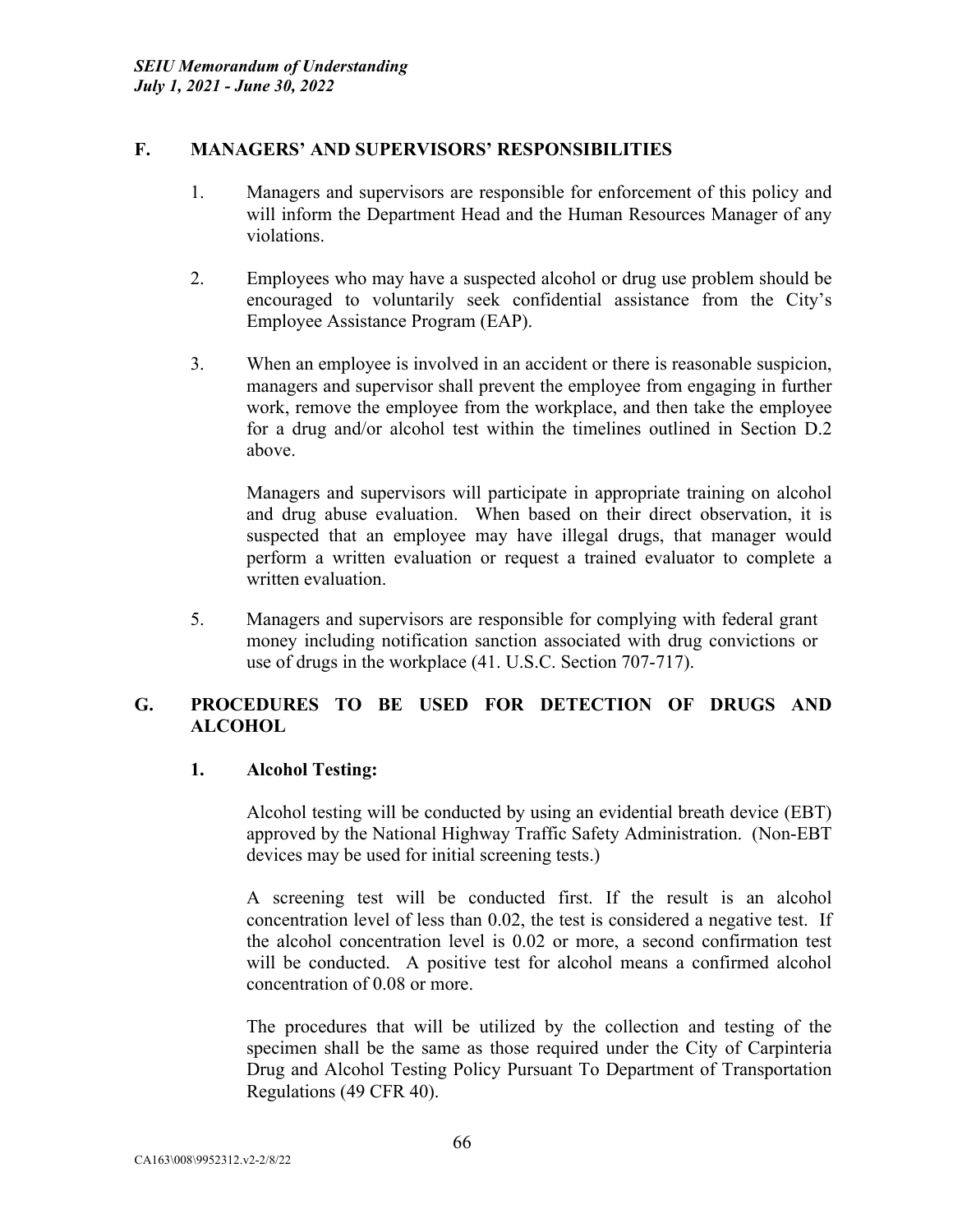## **2. Drug Testing:**

Drug testing will be considered pursuant to the same requirements as those required by the City of Carpinteria Drug And Alcohol Testing Policy Pursuant To Department Of Transportation Regulations (49 CFR Part 40).

- a. The urine specimen will be split into two (2) bottles labeled as primary" and "split" specimen. Both bottles will be sent to the lab;
- b. A positive test means a test that is positive for controlled substances under the Federal D.O.T. Urine Specimen Testing Levels. If the urinalysis of the primary specimen test positive for the presence of controlled substances, the employee has seventy-two (72) hours to request that the split specimen be analyzed by a different certified lab at the employee's cost.
- c. The urine sample will be tested for the following: marijuana, cocaine, opiates, amphetamines, and phencyclidine;
- d. If the test is positive for one or more of the drugs, a confirmation test will be performed using gas chromatography/mass spectrometry analysis;
- e. All drug results will be reviewed and interpreted by a physician before they are reported to the employee and then to the City;
- f. With all positive drug tests, the physician (a.k.a. Medical Review Officer) will first contact the employee to determine if there is an alternative medical explanation for the positive test result. If documentation is provided and the MRO determines that there was legitimate medical use for the prohibited drug, the test result may be reported to the City as "negative."

## **3. Confidentiality:**

The confidentiality of records shall be maintained in the same manner as set forth in the City of Carpinteria Drug and Alcohol Testing Policy Pursuant to Department Of Transportation Regulations.

### **H. CONSEQUENCES OF FAILING/REFUSING AN ALCOHOL AND/OR DRUG TEST:**

FAILING A PRE-EMPLOYMENT DRUG TEST WILL BE GROUNDS FOR REJECTION FROM EMPLOYMENT.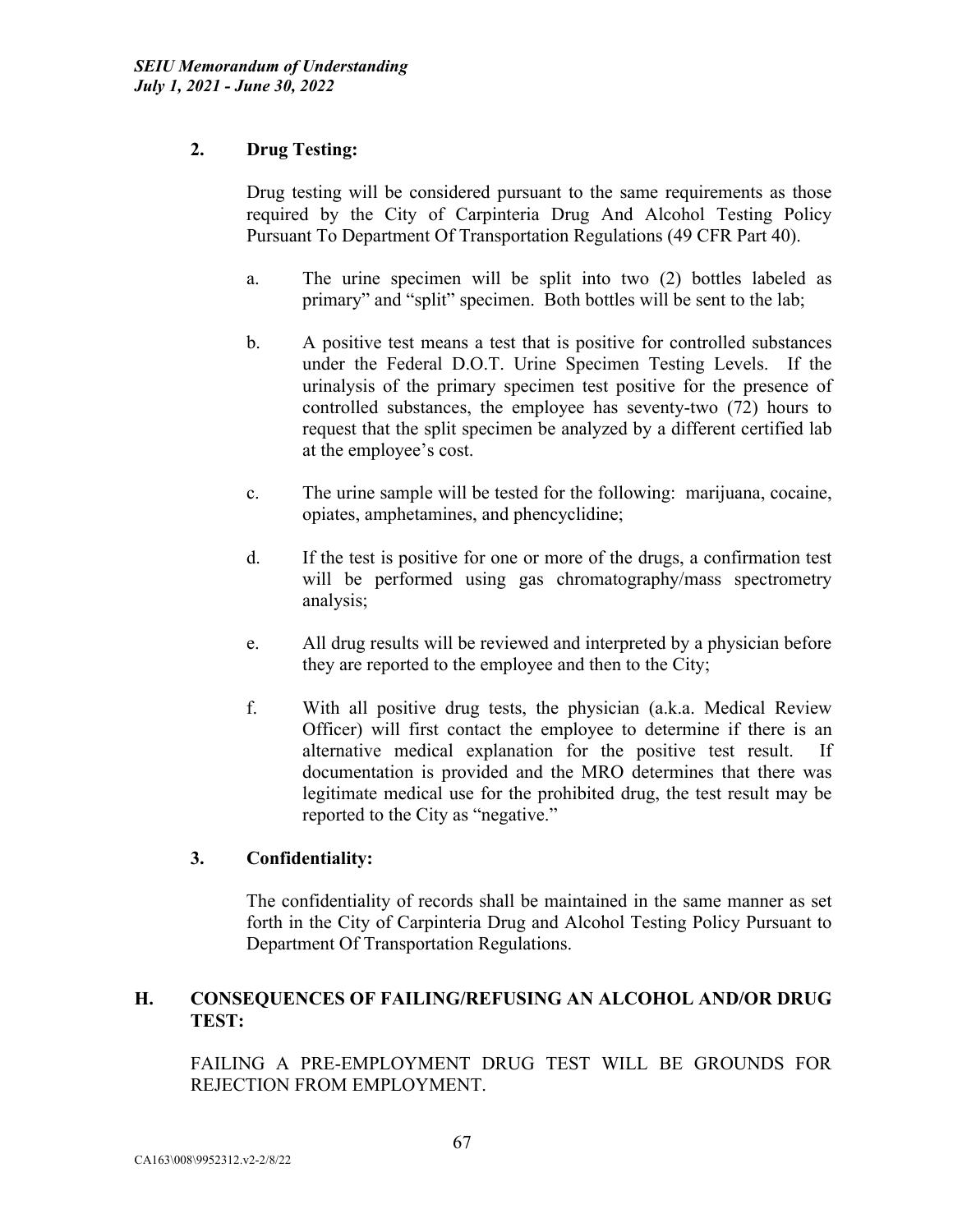UPON FAILING A REASONABLE SUSPICION AND/OR POST-ACCIDENT ALCOHOL AND/OR DRUG TEST THE EMPLOYEE:

- 1. Will be removed from driving or operating any heavy or dangerous equipment;
- 2. May be disciplined up to termination. Failing/refusal to take a controlled substances/alcohol test may result in disciplinary action, up to and including termination.
- 3. May be allowed to sign a last chance agreement as an alternative to discipline which could require the employee to undergo treatment to cure his/her alcohol or drug abuse and be tested periodically. Generally, an employee who tests positive and has not been found to be using alcohol or drugs onduty will be offered a last chance agreement. The City does not pay for this examination or any treatment. However, if the exam and/or treatment is covered by the employee's insurance policy, the employee may use the insurance policy to (help) pay for the covered expenses.
- 4. The employee may use leave bank hours compensatory time hours or leave without pay while undergoing treatment/rehabilitation.
- 5. May not be returned to his/her position until the employee submits to a return-to-duty controlled substances and/or alcohol test (depending on which test the employee failed) which indicates an alcohol concentration level of less than 0.08 or a negative result on a controlled substances test;
- 6. May be required to submit to unannounced follow-up testing after he/she has been returned to his/her safety-sensitive position for a period of one year

## **J. EMPLOYEE ASSISTANCE PROGRAM (EAP)**

The City has established an Employee Assistance Program to help employees who need assistance with alcohol and controlled substance abuse. Employees are encouraged to contact the Human Resources/Risk Manager for the number of the current EAP provider.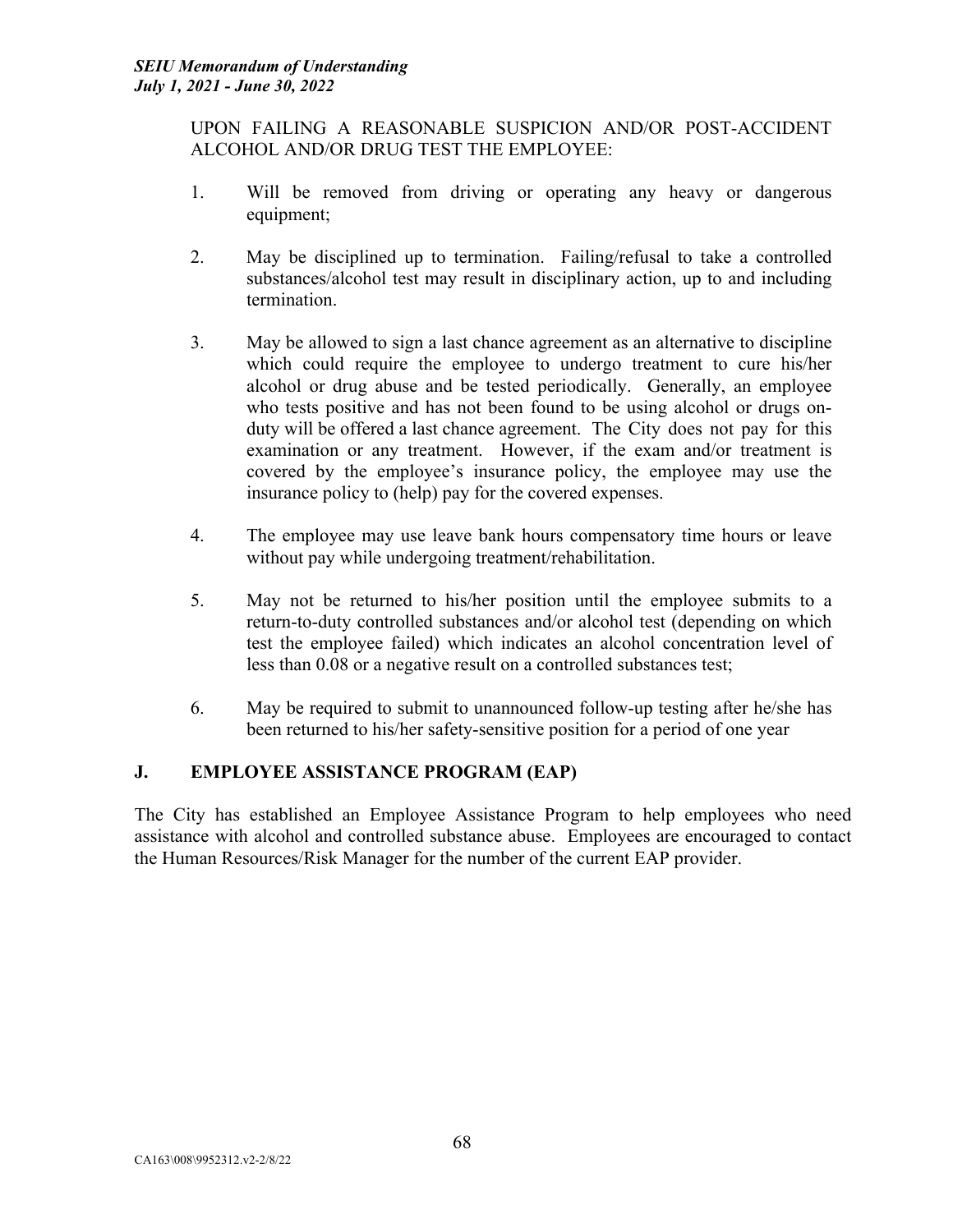### **APPENDIX H**

#### **CELL PHONE USE POLICY**

The City may provide certain employees with cellular phones that are to be used only for official City business. The City recognizes that employees may need to use their personal cell phone during working hours due to particular family or personal situations. Employees should limit their use of personal cell phones during working hours to reasonably necessary communications, and an employee's use of her/his personal cell phone should not interfere with City operations or the employee's performance of his/her job duties. If an employee abuses his/her use of his/her personal cell phone during working hours, the City Manager, in her/his discretion, may require that the employee not use his/her personal cell phones during working hours.

In compliance with California Motor Vehicle Code 23123, employees are not to dial cell phones while driving, except to call a public safety agency. Employees may not receive incoming calls unless the cell phone can be safely operated in a hands free mode. For employees with hands free cell phone operation, in the event an employee receives an incoming call while driving, the employee should either safely pull off the road to converse, inform the caller that he or she will return the call, or ask the caller to call again to allow the employee to reach a place where it is safe to use the phone. While driving, employees are prohibited from using their cell phones to text message, read or send email, or similar operations. While driving, employees are also prohibited from engaging in any activity or conduct that would constitute distracted driving or otherwise constitute an unsafe driving practice.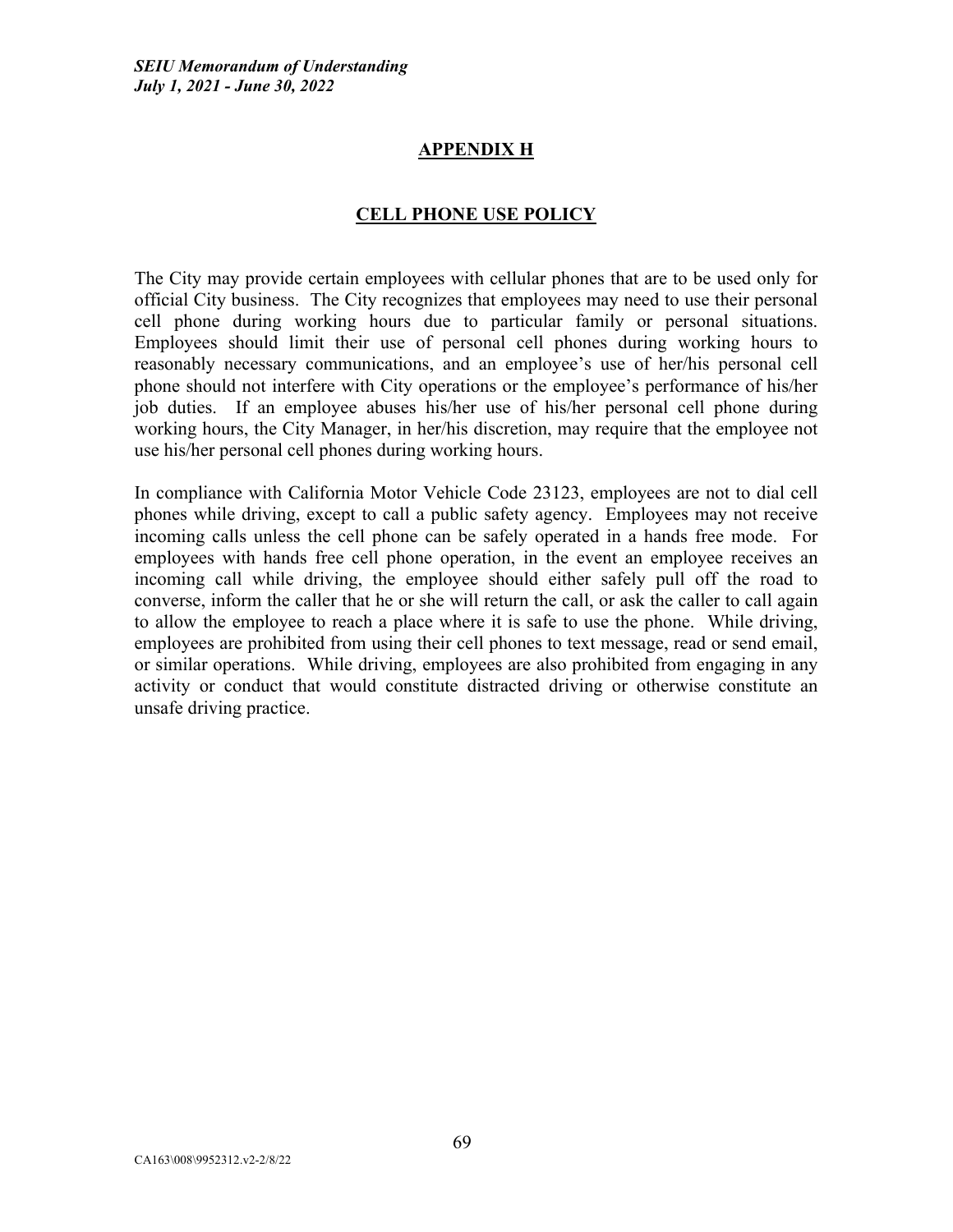#### **APPENDIX I**

### **CITY PROPERTY POLICY**

Desks, file cabinets, lockers, computers, tools and other equipment are property of the City and must be maintained in good condition in accordance with the City's rules and regulations. They must be kept clean and are to be used only for work-related purposes. If City property is lost or damaged, report it to your supervisor at once. No City property may be removed from the premises without the prior authorization of your supervisor.

In order to ensure compliance with this provision and with the City's rules and regulations, the City reserves the right to inspect all City property, without notice to the employee and/or in the employee's absence.

For security reasons, personal belongings of value should not be left in the workplace.

Employees should take reasonable steps to protect City property from theft. Employees should immediately inform management if theft of City property is suspected. However, employees should not attempt to stop the theft of City property if doing so poses any risk whatsoever of endangering the safety of the employee or others.

Immediately upon termination of employment, all property of the City (keys, tools, manuals, etc.) must be returned to the City. All personal items should be removed at the time terminated employees leave the premises of the City. Unless otherwise agreed to in writing, if a terminated employee leaves personal items at the workplace, these items are subject to disposal if not removed within five (5) days of the date of the employee's termination.